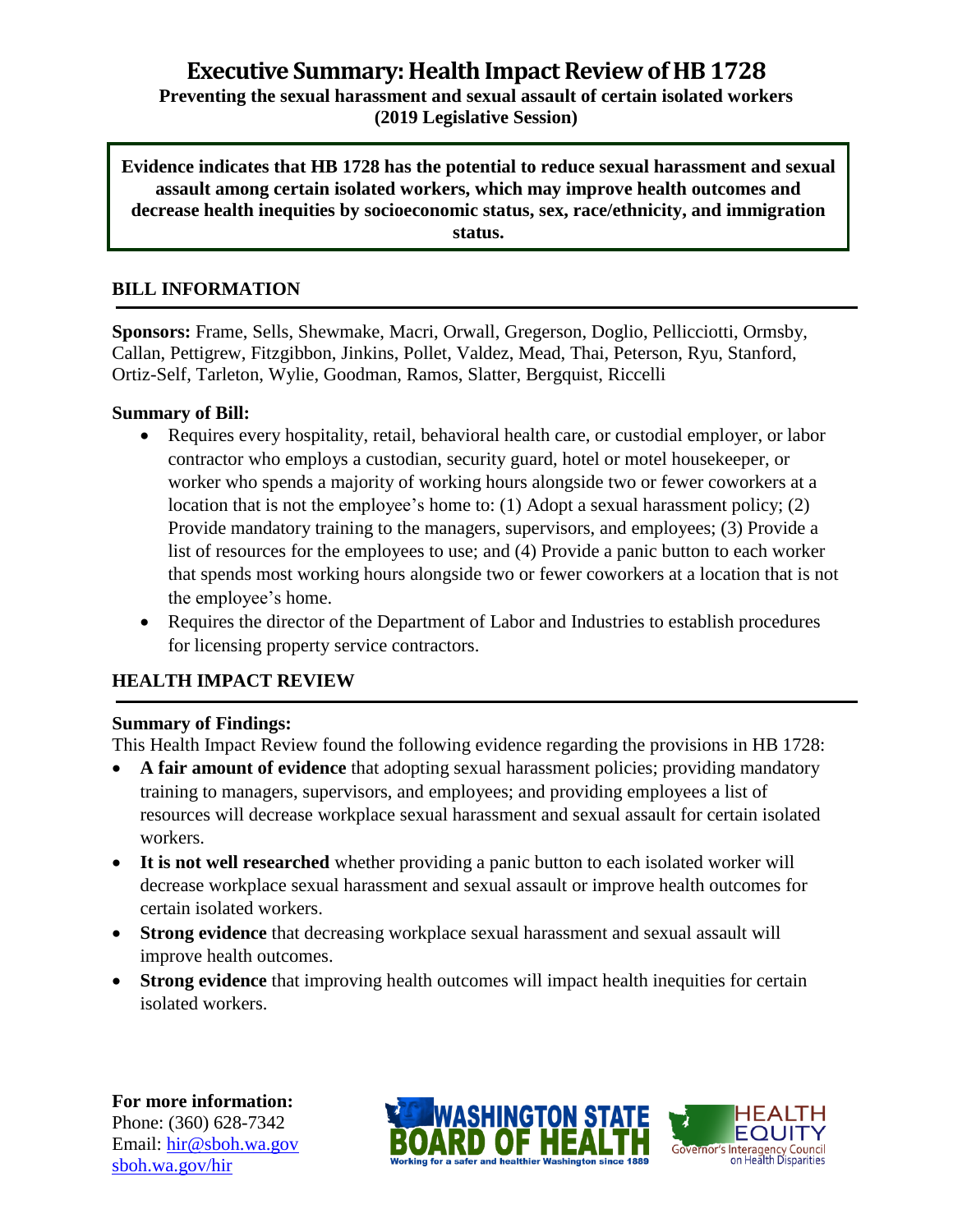# **Health Impact Review of HB 1728**

**Preventing the sexual harassment and sexual assault of certain isolated workers (2019 Legislative Session)**

March 11, 2019

**Staff contact:** Caitlin Lang-Perez Phone: (360) 628-7342 Email: [caitlin.lang@sboh.wa.gov](mailto:caitlin.lang@sboh.wa.gov)

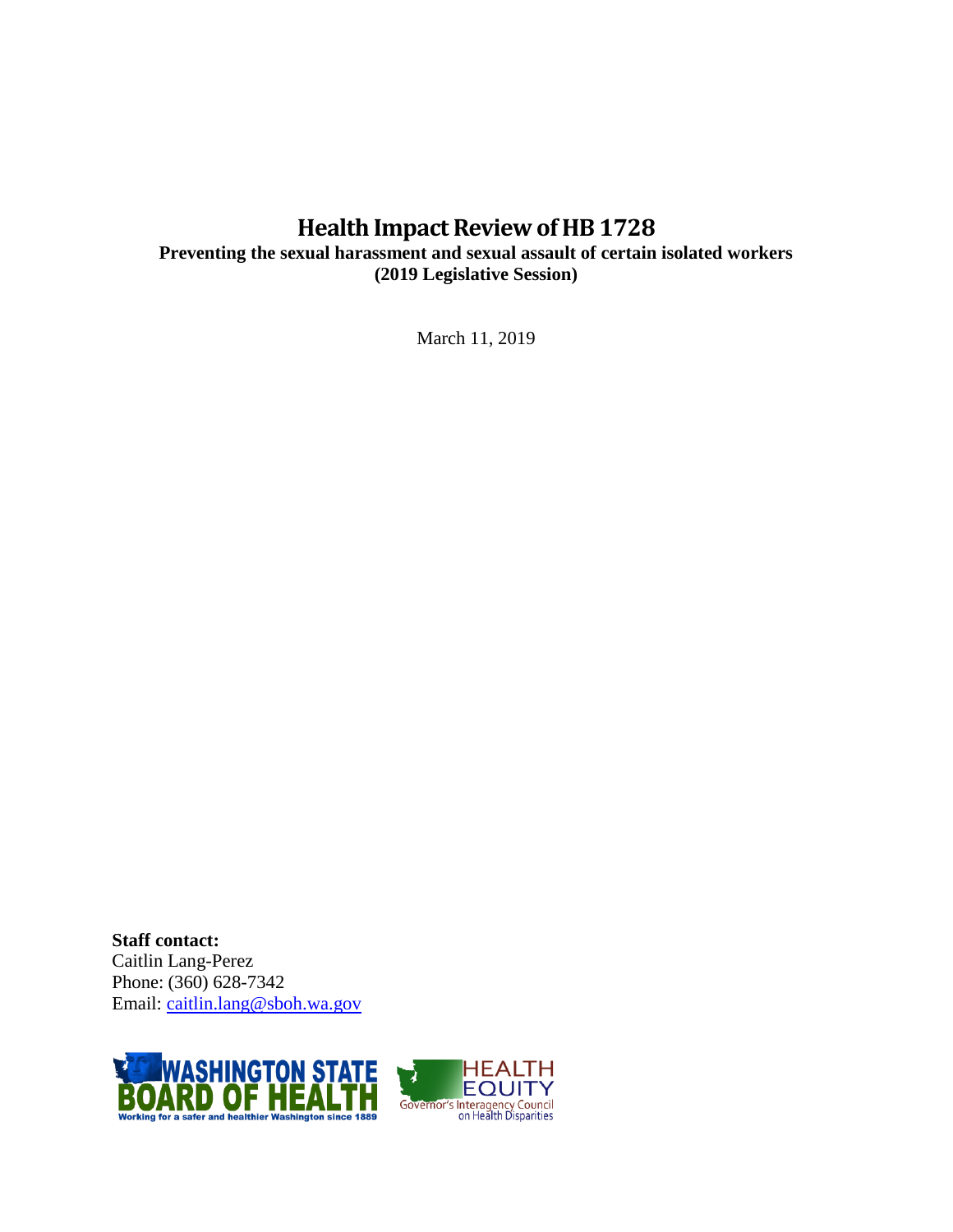# **Acknowledgements**

We would like to thank the key informants who provided consultation and technical support during this Health Impact Review.

# **Contents**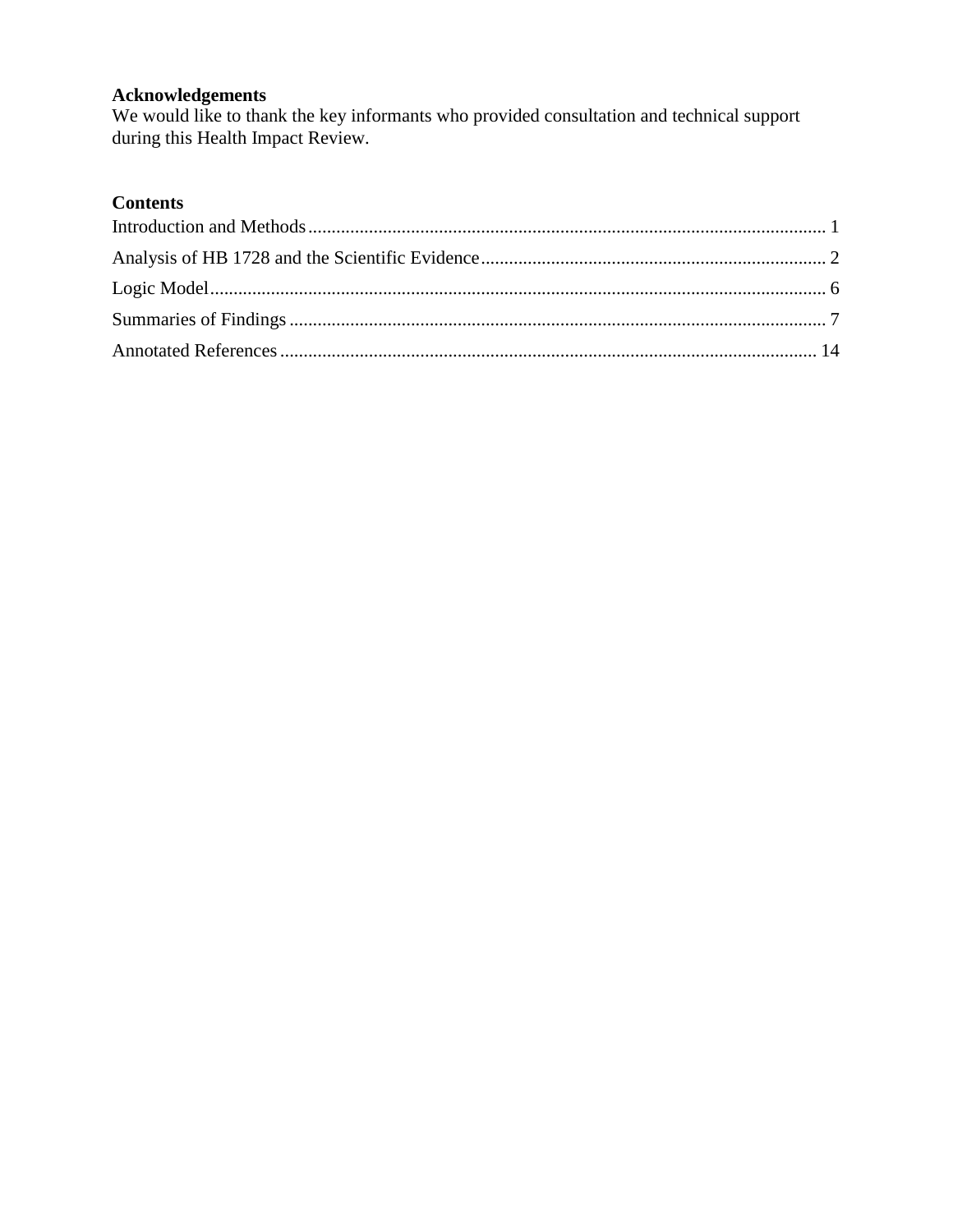#### **Introduction and Methods**

<span id="page-3-0"></span>A Health Impact Review is an analysis of how a proposed legislative or budgetary change will likely impact health and health disparities in Washington State [\(RCW 43.20.285\)](http://apps.leg.wa.gov/rcw/default.aspx?cite=43.20.285). For the purpose of this review 'health disparities' have been defined as the differences in disease, death, and other adverse health conditions that exist between populations [\(RCW 43.20.270\)](http://apps.leg.wa.gov/rcw/default.aspx?cite=43.20.270). This document provides summaries of the evidence analyzed by State Board of Health staff during the Health Impact Review of House Bill 1728 (HB [1728\)](https://app.leg.wa.gov/billsummary?BillNumber=1728&Chamber=House&Year=2019).

Staff analyzed the content of HB 1728 and created a logic model depicting possible pathways leading from the provisions of the bill to health outcomes. We consulted with experts and contacted key informants about the provisions and potential impacts of the bill. We conducted an objective review of published literature for each pathway using databases including PubMed, Google Scholar, and University of Washington Libraries. More information about key informants and detailed methods are available upon request.

The following pages provide a detailed analysis of the bill including the logic model, summaries of evidence, and annotated references. The logic model is presented both in text and through a flowchart (Figure 1). The logic model includes information on the strength-of-evidence for each relationship. The strength-of-evidence has been defined using the following criteria:

- Not well researched: the review of literature yielded few if any studies or only yielded studies that were poorly designed or executed or had high risk of bias.
- **A fair amount of evidence:** the review of literature yielded several studies supporting the association, but a large body of evidence was not established; or the review yielded a large body of evidence but findings were inconsistent with only a slightly larger percentage of the studies supporting the association; or the research did not incorporate the most robust study designs or execution or had a higher than average risk of bias.
- **Strong evidence:** the review of literature yielded a large body of evidence on the relationship (a vast majority of which supported the association) but the body of evidence did contain some contradictory findings or studies that did not incorporate the most robust study designs or execution or had a higher than average risk of bias; or there were too few studies to reach the rigor of "very strong evidence;" or some combination of these.
- Very strong evidence: the review of literature yielded a very large body of robust evidence supporting the association with few if any contradictory findings. The evidence indicates that the scientific community largely accepts the existence of the association.

This review was subject to time constraints, which influenced the scope of work for this review. The annotated references are only a representation of the evidence and provide examples of current research. In some cases only a few review articles or meta-analyses are referenced. One article may cite or provide analysis of dozens of other articles. Therefore the number of references included in the bibliography does not necessarily reflect the strength-of-evidence. In addition, some articles provide evidence for more than one research question, so are referenced multiple times.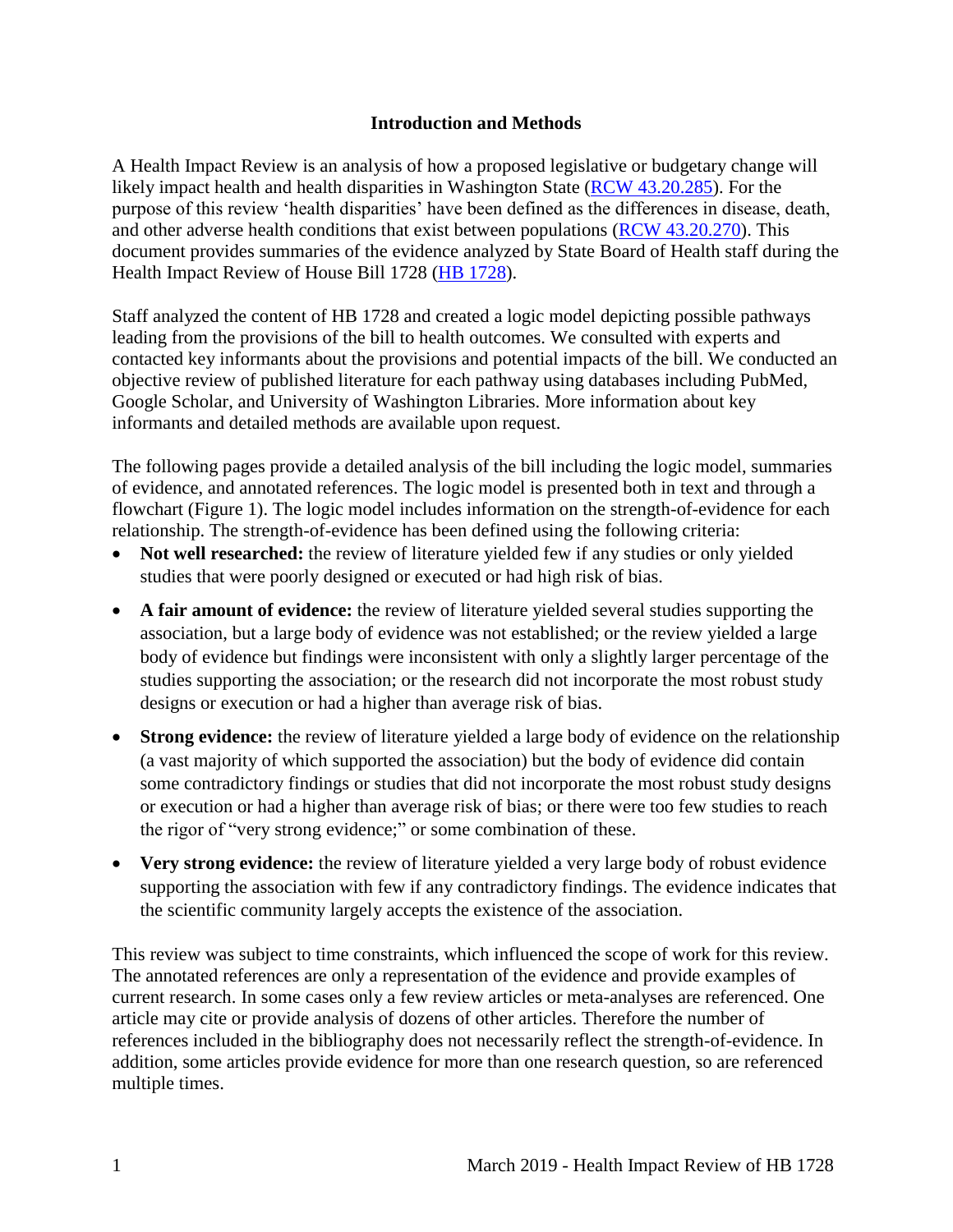### **Analysis of HB 1728 and the Scientific Evidence**

# <span id="page-4-0"></span>**Summary of relevant background information**

- The U.S. Equal Employment Opportunity Commission (EEOC) is responsible for enforcing federal laws that make it illegal to discriminate against a job applicant or an employee (e.g., sex, race, national origin). Additionally, it is illegal to "discriminate against a person because the person complained about discrimination, filed a charge of discrimination, or participated in an employment discrimination investigation or lawsuit."<sup>1</sup>
- State law [\(RCW Chapter 49.60\)](https://apps.leg.wa.gov/rcw/default.aspx?cite=49.60&full=true) protects people in Washington from unfair and discriminatory practices. Specifically, complaints of employment discrimination are filed with the Washington State Human Rights Commission (WSHRC). The WSHRC's jurisdictional criteria include: 1) employer has at least 8 employees (does not include religious organizations) and 2) signed complaints need to be filed within 6 months of last date of alleged discrimination.<sup>2</sup>
- In the workplace, a harasser can be supervisor, co-worker, client, or customer.
- There are two types of sexual harassment:
	- o Quid pro quo—occurs when a supervisor or manager asks for sexual favors from an employee in return for employment benefits "such as a promotion, salary increase, career development opportunities, special projects, or other [work related] benefits."<sup>3</sup>
	- o Hostile work environment—occurs when harassment is frequent or severe enough to interfere with an employee's ability to perform their job. Behaviors can include "unwelcome, sexually suggestive or gender based comments or jokes; unwelcome and repeated requests for dates; offensive gestures; inappropriate touching; or display of pornographic materials."<sup>3</sup>
- In 2016, California passed [AB 1978,](http://leginfo.legislature.ca.gov/faces/billTextClient.xhtml?bill_id=201520160AB1978) Employment: property service workers. Among other provisions, the legislation required the Division of Labor Standards Enforcement to establish a biennial in-person sexual violence and harassment prevention training requirement for all employees (janitorial workers) and employers (any person or entity that employs at least one employee and one or more covered janitorial workers and enters into contracts, subcontracts, or franchise arrangements to provide janitorial services) by January 1, 2019.<sup>4</sup>
- In 2016, Seattle voters passed Initiative 124, a ballot measure regulating labor relations in the hotel industry. Among the various provisions, the ordinance required employers to provide panic buttons to hotel employees providing in-room services.<sup>5</sup> The American Hotel and Lodging Association (AHLA), the Seattle Hotel Association, and the Washington Hospitality Association filed a lawsuit claiming the ballot measure was too broad, and in December 2018, the Washington State Court of Appeals struck down the Seattle ordinance.<sup>6</sup> However, the decision has been appealed to the State Supreme Court and is still in effect as of March 2019.
- The Seattle Hotel Association and Washington Hospitality Association testified in support of HB 1728, stating the sexual harassment policy, required anti-sexual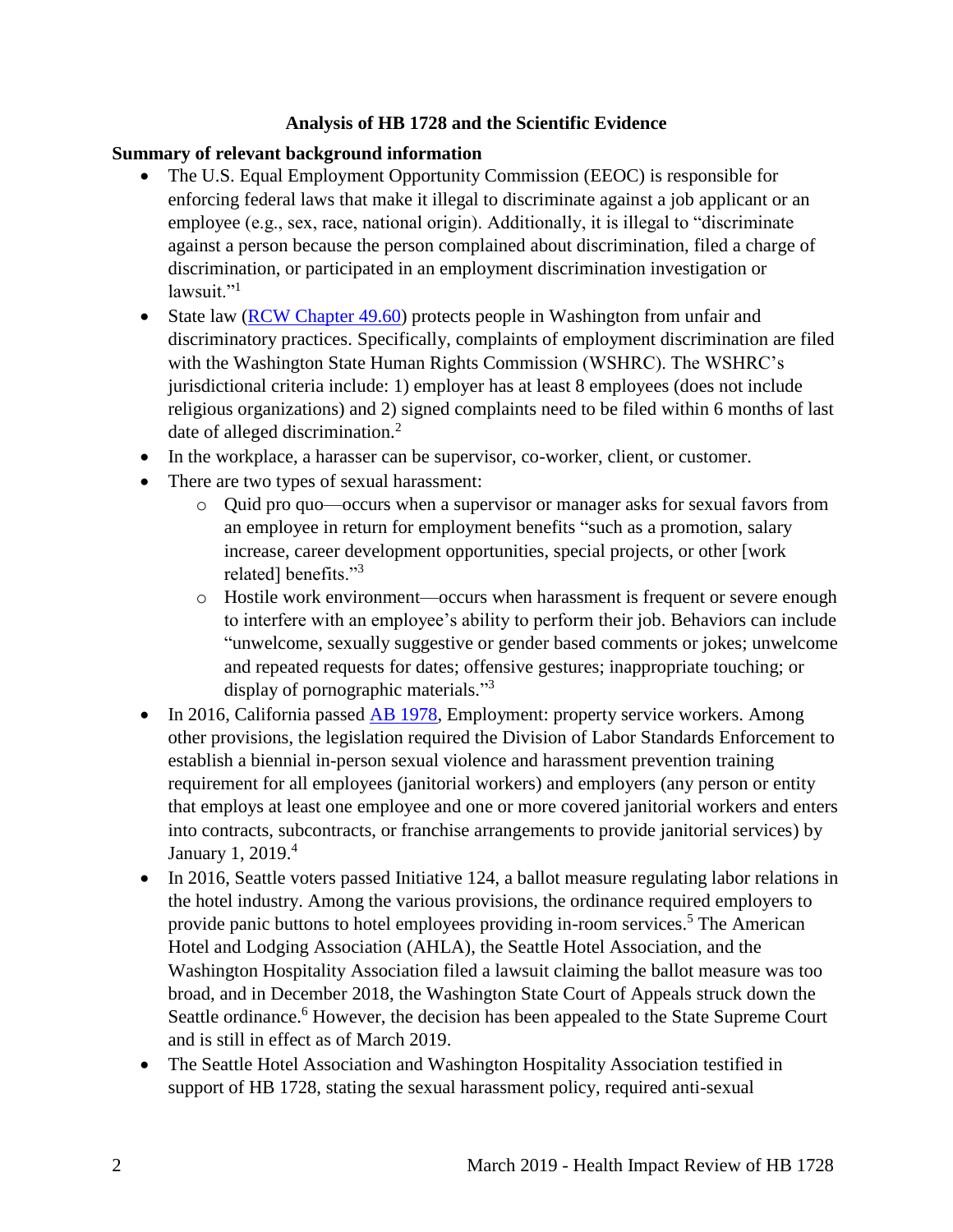harassment trainings, provision of employee resources, and use of employee safety devices (e.g., panic buttons) align with the AHLA's 5-Star Promise, "a pledge to provide hotel employees across the U.S. with employee safety devices (ESDs) and commit to enhanced policies, trainings and resources that together are aimed at enhancing hotel safety, including preventing and responding to sexual harassment and assault."<sup>7</sup>

### **Summary of HB 1728**

- Requires every hospitality, retail, behavioral health care, or custodial employer, or labor contractor who employs a custodian, security guard, hotel or motel housekeeper, or worker who spends a majority of working hours alongside two or fewer coworkers at a location that is not the employee's home to: (1) Adopt a sexual harassment policy; (2) Provide mandatory training to the managers, supervisors, and employees; (3) Provide a list of resources for the employees to use; and (4) Provide a panic button to each worker that spends most working hours alongside two or fewer coworkers at a location that is not the employee's home.
- Requires the director of the Department of Labor and Industries to establish procedures for licensing property service contractors.

# **Health impact of HB 1728**

Evidence indicates that HB 1728 has the potential to reduce sexual harassment and sexual assault among certain isolated workers, which may improve health outcomes and decrease health inequities by socioeconomic status, sex, race/ethnicity and immigration status.

### **Pathway to health impacts**

The potential pathway leading from the provisions of HB 1728 to decreased health inequities are depicted in Figure 1. There is a fair amount of evidence that adopting sexual harassment policies; providing mandatory training to managers, supervisors, and employees; and providing employees a list of resources will decrease workplace sexual harassment and sexual assault for certain isolated workers.<sup>8-17</sup> There is strong evidence that decreasing workplace sexual harassment and sexual assault will improve health outcomes.<sup>18-24</sup> There is strong evidence that improving health outcomes would decrease health inequities for certain isolated workers $22,24,25$  $22,24,25$  $22,24,25$ by socioeconomic status,<sup>25-30</sup> sex,<sup>[18](#page-24-0)[,31](#page-31-0)</sup> race/ethnicity,<sup>[10,](#page-20-0)[22,](#page-26-0)[24-26](#page-28-0)[,29](#page-31-1)[,32-34](#page-31-2)</sup> and immigration status.<sup>[25,](#page-29-0)[35-37](#page-32-0)</sup>

It is not well researched whether providing a panic button to each isolated worker will decrease workplace sexual harassment and sexual assault or improve health outcomes for certain isolated workers. See page 14 for discussion of potential pathways related to this provision.

Due to time limitations, we only researched the most direct connections between provisions in the bill and decreased health inequities and did not explore the evidence for all possible pathways. For example, we did not evaluate potential impacts to:

 An individual's financial situation, opportunities for career advancement, or employment status, $25$  which may indirectly impact health outcomes through employment and earning potential. For example, one study found that women who experienced workplace sexual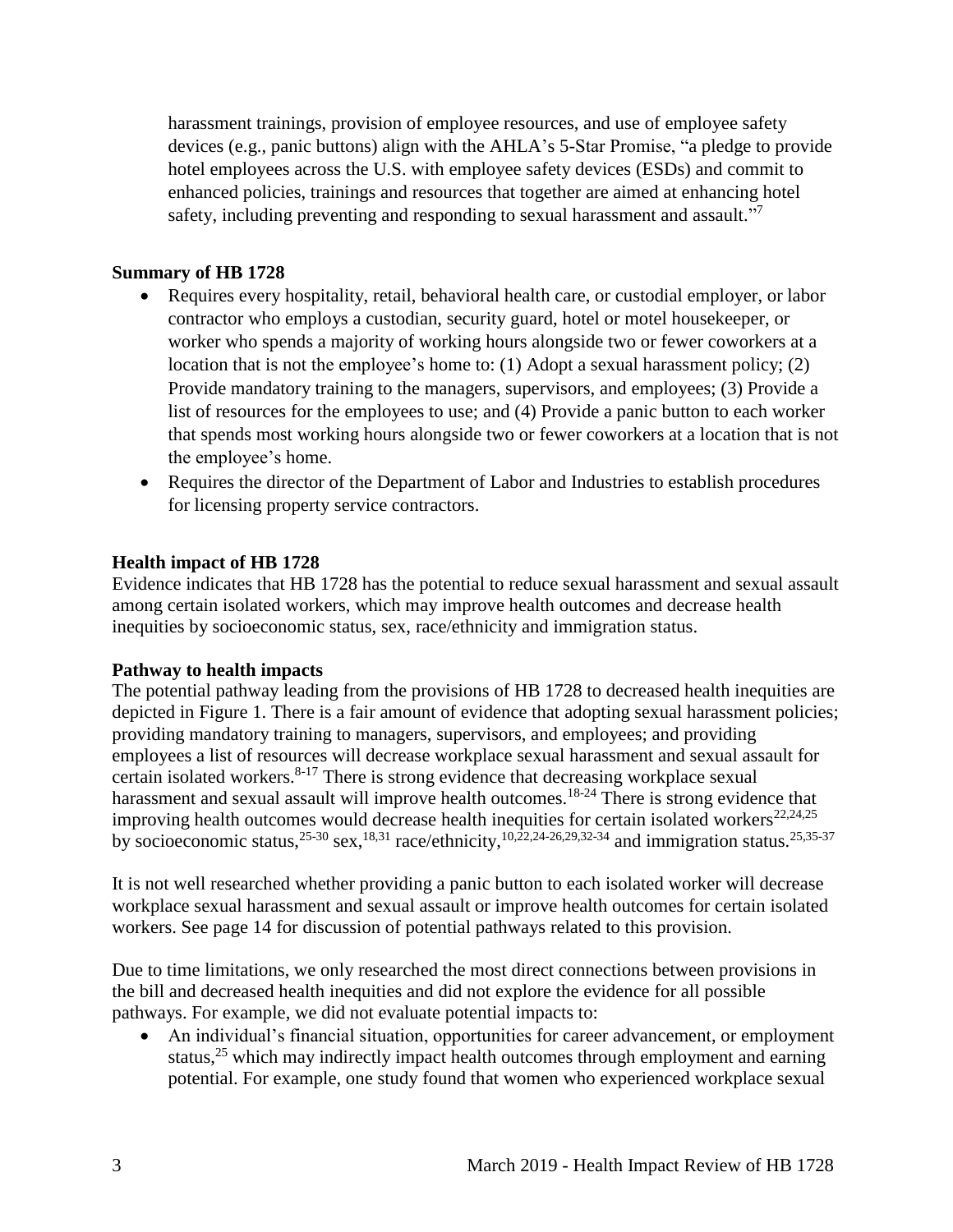harassment were 6.5 times as likely to change jobs compared to women who did not experience harassment.<sup>25</sup>

- The organizations or companies stipulated in HB 1728. For example, a literature review found that workplace harassment can result in high legal costs, increased employee absences, high employee turnover, decreased productivity, and lower motivation and commitment from employees, and poorer team performance,  $2<sup>5</sup>$  which may impact business solvency and employment opportunities.
- The organizations or companies detailed in HB 1728 related to licensing through the Washington State Department of Labor and Industries (L&I).

In addition, while most of the literature related to sexual assault and sexual harassment focuses on cisgender women and/or trans women, cisgender men, trans men, and non-binary individuals are also at risk of experiencing sexual violence. Findings in this report are limited to the study populations of published literature. To the greatest extent possible, staff attempted to specifically note populations included in the original research article.

# **Magnitude of impact**

According to May 2017 data, the U.S. Bureau of Labor Statistics (BLS) estimates there are 19,760 security guards; 44,680 janitors and cleaners (not including maids and housekeeping cleaners); and 17,800 maids and housekeeping cleaners working in Washington State.<sup>38</sup> Additionally, there were an estimated 2,440 first-line supervisors of housekeeping and janitorial workers.<sup>38</sup>

Due to limited data on sexual harassment and sexual assault generally (e.g., underreporting, unavailable internal employer investigations data),<sup>13</sup> analysts were unable to identify the prevalence of workplace sexual harassment and sexual assault. However, past research has indicated that working in isolation is a risk factor for workplace rape/sexual violence.<sup>[8](#page-18-0)[,10](#page-20-0)[,13](#page-21-0)</sup> Nationally, the Equal Employment Opportunity Commission (EEOC) received approximately 28,000 charges in fiscal year 2015 that alleged harassment from employees working for private employers or for state and local government employers, generally.<sup>8</sup> Of these, approximately 45% alleged harassment on the basis of sex. Further, an analysis of EEOC data from 2005 to 2015 found that 85,257 sexual harassment charges were filed with the EEOC over that time period, with 80% of the claims made by women.<sup>9</sup> By industry, the largest percentage of claims were made by individuals in the accommodation and food services industries (14.23%), followed by individuals in retail trade (13.44%), manufacturing (11.72%), health care and social assistance  $(11.48\%)$ , and administrative and support and waste management and remediation  $(6.92\%)$ . Finally, an analysis of Bureau of Justice Statistics, National Crime Victimization Survey data from 2002 to 2011 found an annual average of 15,200 workplace rape/sexual assault among government employees (rate of 0.6 per 1,000 employees age 16 or older) and 28,180 among private-sector employees (rate of 0.2 per 1,000 employees age 16 or older).<sup>39</sup>

Similarly, analysts could not identify Washington-specific prevalence data on workplace sexual harassment and sexual assault among workers specified in HB 1728. However, a 2016 survey conducted among housekeeping staff working in downtown Seattle hotels found that, of respondents willing to answer questions related to sexual harassment and assault, 53% (52 of 99) reported a total of 262 incidents of sexual harassment and assault (e.g., groped or otherwise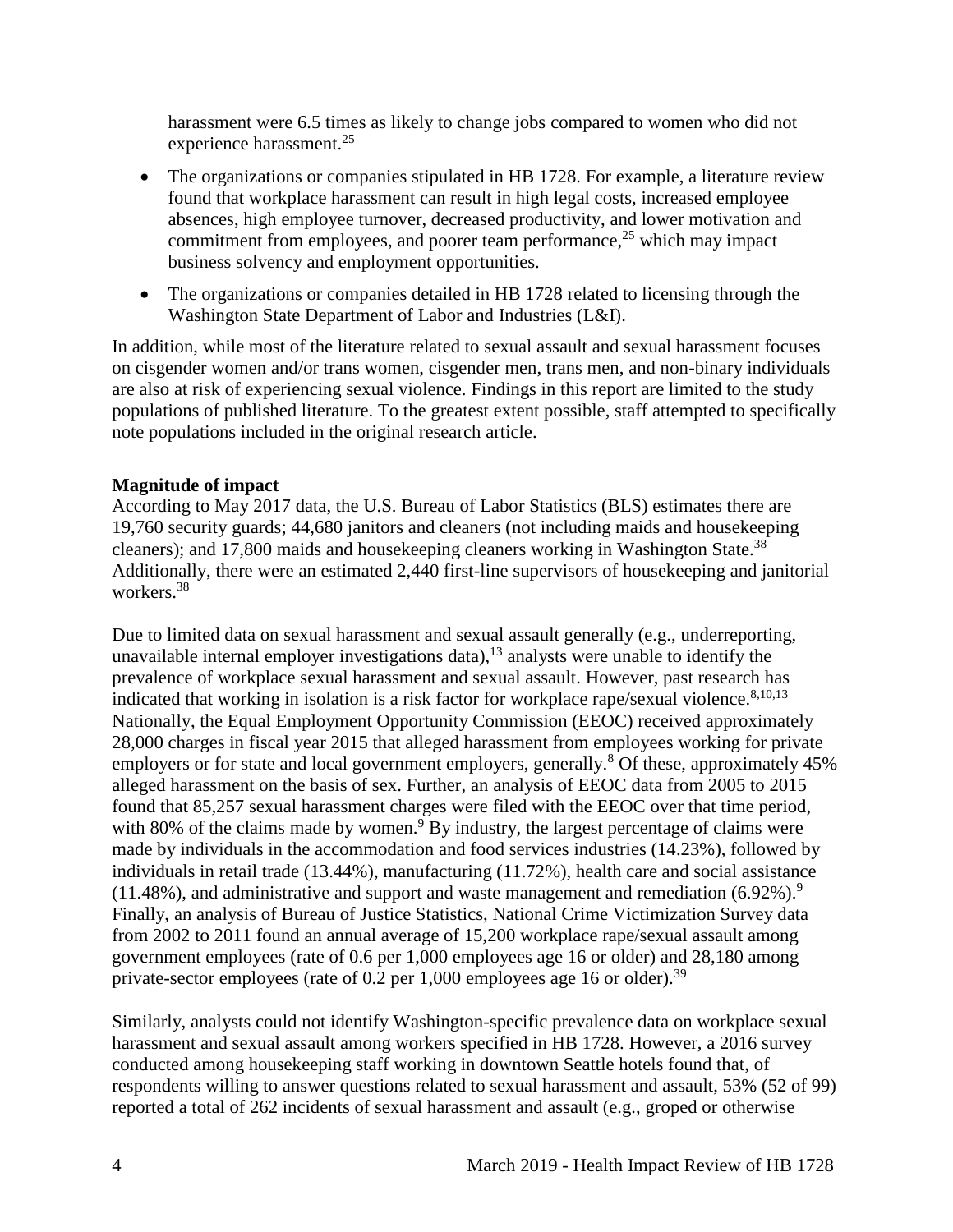physically harassed, received unwanted sexual comment or gesture, flashed or exposed to nudity).<sup>11</sup> Moreover, 47% reported hearing from friends or coworkers of similar experiences.<sup>11</sup> These findings are consistent with a similar survey conducted among hospitality workers in Chicago, Illinois.<sup>12</sup>

Analysts contacted staff at the King County Prosecuting Attorney's Office (KCPAO) and Washington State Department of Labor and Industries (L&I) to learn more about whether victims and survivors of sexual violence may report workplace sexual assaults to entities other than through their employer. A key informant at the KCPAO shared that the data system does not include a category of crime for workplace sexual assault (KCPAO, personal communication, March 2019). Anecdotally, the key informant shared the office does not see many such cases on the criminal prosecution side, and that such victimizations are underreported, especially in many immigrant communities (KCPAO, personal communication, March 2019). Analysts obtained L&I data from the Safety & Health Assessment & Research Prevention (SHARP) program through communication with Darrin Adams, SHARP's data scientist in February 2019.

"'Assault', within the Occupational Injury and Illness Classification System used by workers' compensation, is a characterization of the events leading to injury. According to Washington Workers' Compensation data from 2007 to present, 24 claims from employees in relevant industries and occupations have been characterized as sexual assaults. However, no determination is made as to the intent of the non-claimant/alleged perpetrator, and no determination is made as to whether an actionable criminal or tort offense has occurred. Because these determinations are not germane to adjudication of the claim, elements necessary to characterize these distinctions are often absent from the administrative data. Therefore, this number is likely an undercount as some of the other assaults involving persons  $(N=2,975)$  may also be pre-cursor or unrecognized sexual assaults."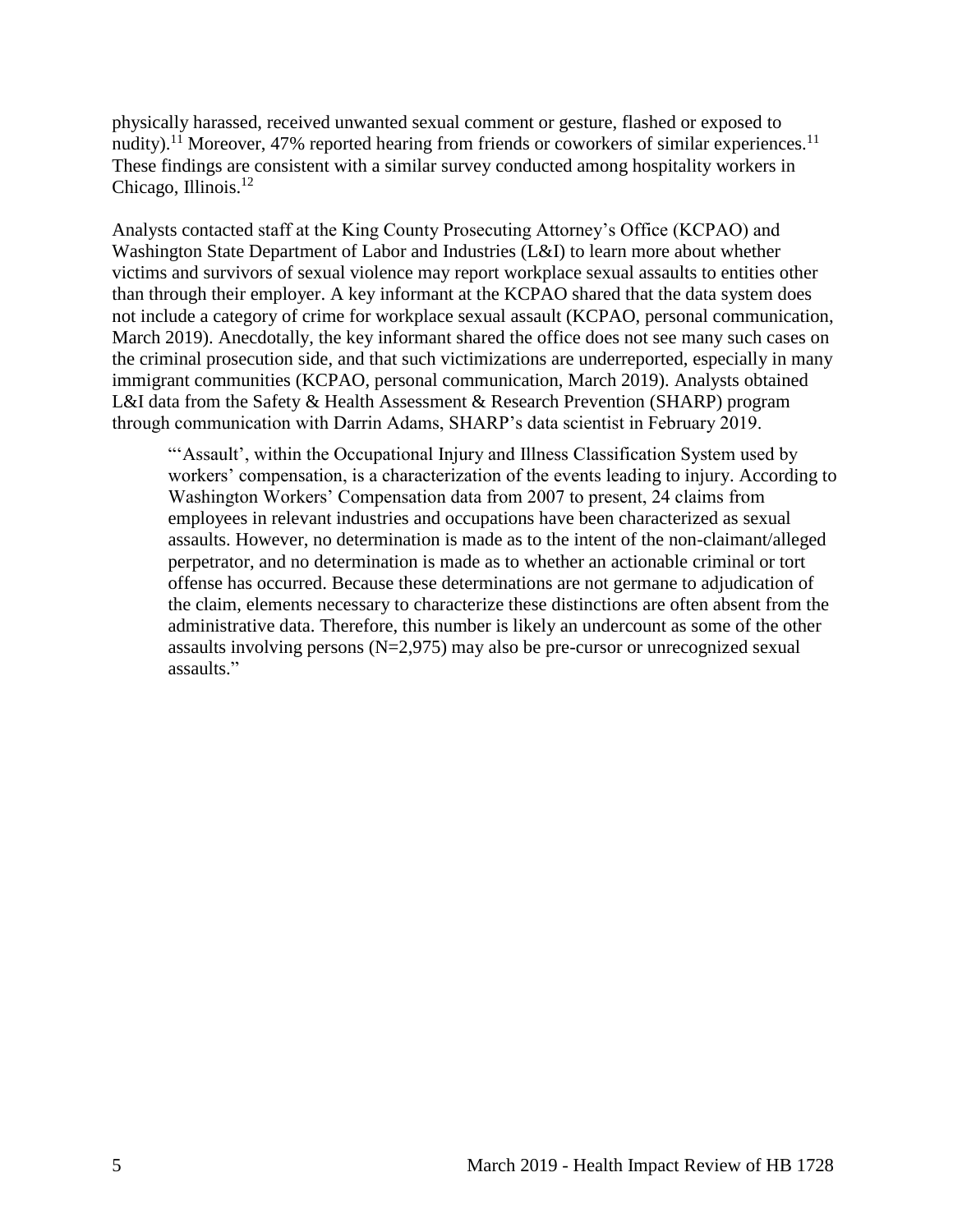#### **Logic Model**

<span id="page-8-0"></span>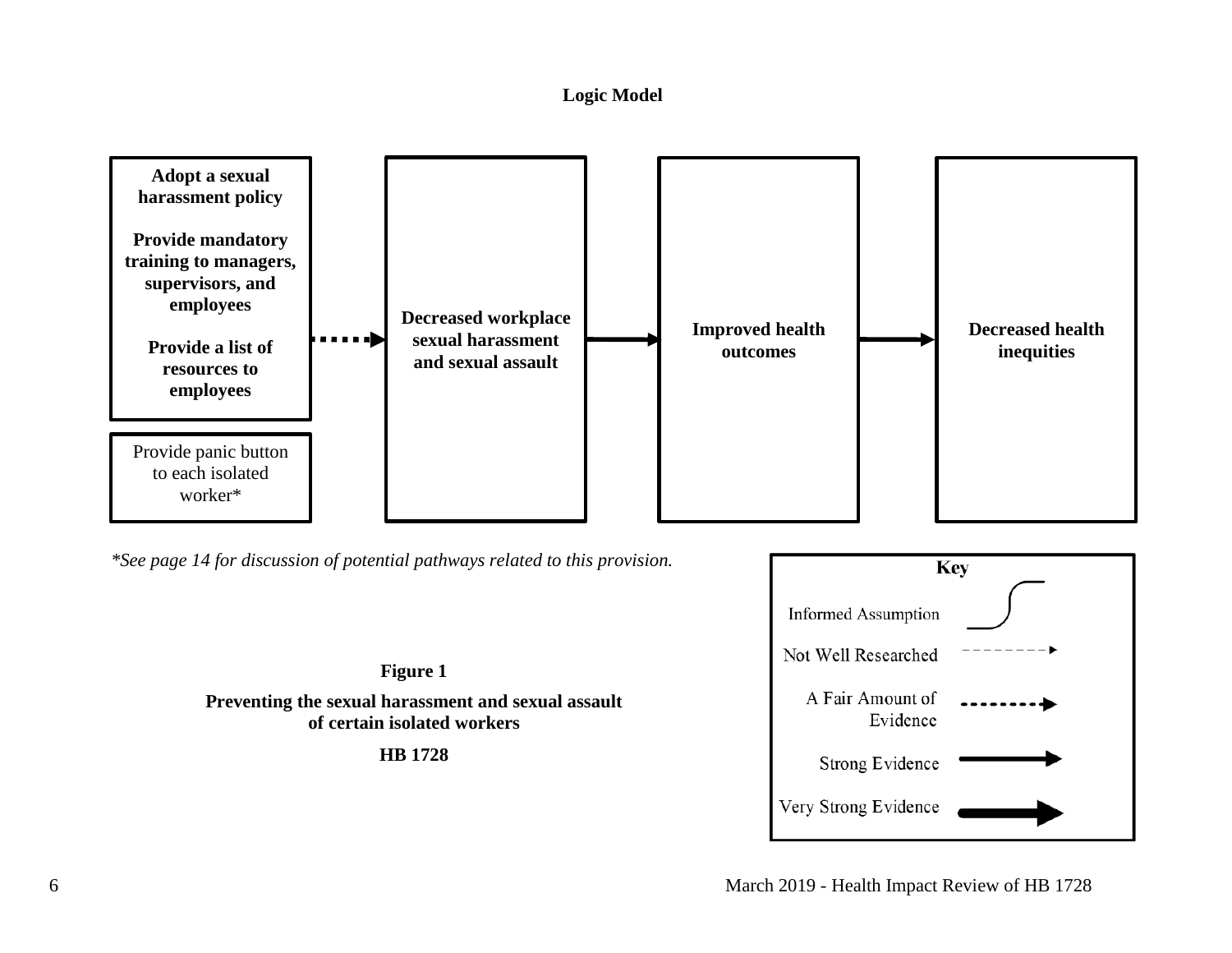#### **Summaries of Findings**

<span id="page-9-0"></span>**Will adopting sexual harassment policies; providing mandatory training to managers, supervisors, and employees; and providing employees a list of resources decrease workplace sexual harassment and sexual assault for certain isolated workers?**  There is a fair amount of evidence that adopting sexual harassment policies; providing mandatory training to managers, supervisors, and employees; and providing employees a list of resources will decrease workplace sexual harassment and sexual assault for certain isolated workers. In January 2015, the Equal Employment Opportunity Commission (EEOC) convened the Select Task Force on the Study of Harassment in the Workplace (Select Task Force) to examine the myriad and complex issues associated with harassment in the workplace.<sup>8</sup> Over the course of 18 months, the multidisciplinary group (i.e., representatives from academia, legal practitioners, employers and employee advocacy groups, and organized labor) conducted an extensive literature review, interviewed more than 30 witnesses, and received multiple public comments. 8

The Select Task Force determined that although workplace harassment remains a persistent problem, "[t]he least common response to harassment is to take some formal action – either to report the harassment internally or file a formal complaint."<sup>8</sup> Specifically, approximately "three out of four individuals who experience harassment never talked to a supervisor, manager, or union representative about the harassing conduct." <sup>8</sup> Factors contributing to an individual's decision not to report or file a complaint included fear that their claim would not be believed, fear that their claim would not be acted on, fear that they would be blamed, or fear that they would experience social or professional retaliation.<sup>8</sup> Analysis of EEOC data from 2005 to 2015 found that 75% of sexual harassment claims filed with the EEOC included an allegation of retaliation.<sup>9</sup> Evidence indicates that "[t]he threat of retaliation keeps workers from reporting and increases the harassers' confidence that they will not be caught."<sup>10</sup> The EEOC report states "[t]he most common workplace-based responses by those who experience sex-based harassment are to avoid the harasser, deny or downplay the gravity of the situation, or attempt to ignore, forget, or endure behavior."<sup>8</sup>

The EEOC findings are consistent with experiences documented in surveys conducted with hotel housekeeping staff and shared by key informants in Washington State. Results of a 2016 survey of housekeeping staff in downtown Seattle hotels found that 51% of those surveyed who had experienced sexual harassment in the workplace rarely or never told their supervisors about the incident.<sup>11</sup> Similarly, a survey of hotel workers in Chicago found that just 1 in 3 workers who stated they had experienced incidents of sexual harassment by guests had reported it to a supervisor.<sup>12</sup> Respondents shared that they did not see value coming forward about the sexual harassment they experienced.<sup>12</sup> A key informant who experienced sexual harassment in the workplace from a supervisor explained that their coworkers would not corroborate the harassing behaviors they witnessed for fear of losing their jobs (personal communication, February 2019). Additionally, key informants shared that lack of time/space to make reports and lack of language assistance services also function as barriers to reporting incidents (Unite Here Local 8, personal communication, February 2019). In addition, results from the Chicago survey indicate that of those hospitality workers who did report sexual harassment by a guest to their manager or supervisor, "only 38% said they always felt satisfied with the response."<sup>12</sup>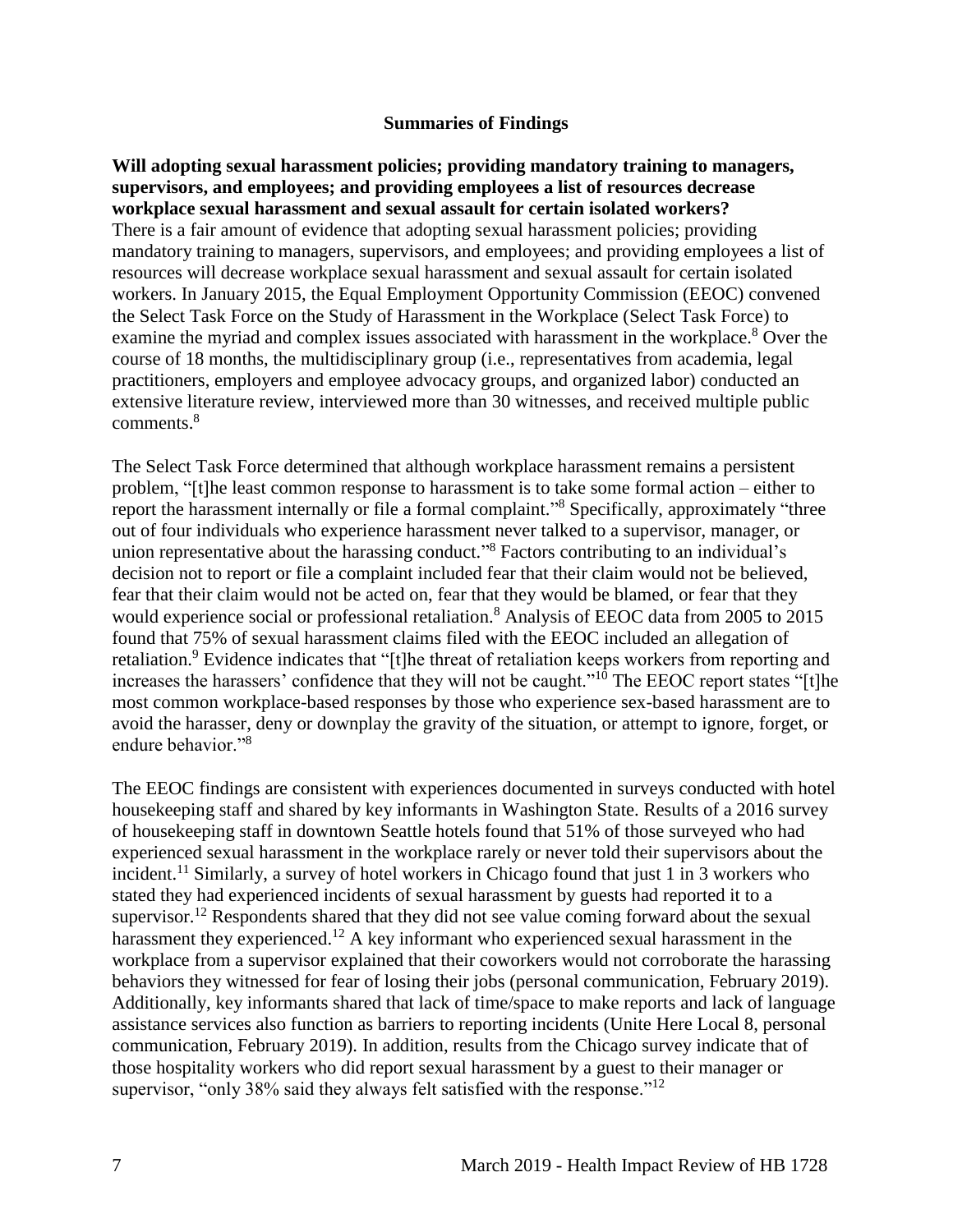Past research has found that organizational characteristics are predictors of sexual assault risk<sup>13</sup> and that "levels of influence that interact to form an individual's perception of workplace stress are largely driven by workplace policies and procedures, including interactions with co-workers and supervisors as well as general life experience with violence, abuse, and/or discrimination."<sup>23</sup> Similarly, the EEOC study found that "[w]orkplace culture has the greatest impact on allowing harassment to flourish, or conversely, in preventing harassment.<sup>38</sup> Leadership (from the top), accountability systems (i.e., meaningful, appropriate, and proportional responses), and investment of time and resources are critical to effectively handling and preventing sexual harassment.<sup>8</sup> Based on practical and anecdotal evidence collected from employers and trainers, the Select Task Force concluded that "training *is* an essential component of an anti-harassment effort. However, to be effective in stopping harassment, such training *cannot stand alone but rather must be part of a holistic effort*[.]"<sup>8</sup> Due to limited empirical evidence, authors cite the need for additional research on "what types of training are effective, and what components, beyond training, are needed to make the training itself most effective."<sup>8</sup>

Experience shared by practitioners indicated that compliance training for all employees is important to educate "employees about what forms of conduct are not acceptable in the workplace and about which they have the right to complain."<sup>8</sup> Additionally, authors recommend that trainings should not be limited to the legal definition of harassment, but "rather should also describe conduct that, *if left unchecked*, might rise to the level of illegal harassment."<sup>8</sup> Requiring this type of training is particularly important for middle-management and first-line supervisors so that they are able to address such conduct before it rises to the level of illegal harassment.<sup>8</sup>

The EEOC report included detailed recommendations related to implementing a holistic approach to preventing and appropriately addressing harassment in the workplace.<sup>8</sup> For example, recommendations included developing anti-harassment policies; communicating policies regularly to employees; implementing reporting systems that provide a supportive environment where employees feel safe to express their views and do not experience retaliation; and others.<sup>8</sup> The authors noted that better empirical evidence on the effectiveness of reporting systems is necessary. Similarly, a key informant from Unite Here Local 8, which represents about 5,000 workers in the hospitality industries of Oregon and Washington States, shared that clarifying for workers what constitutes sexual harassment and sexual assault and outlining the employers' responsibility would provide a valuable roadmap for employees (Unite Here Local 8, personal communication, February 2019). For example, "[j]ust 19% of hospitality workers surveyed [in Chicago] said they had received training from their employer on how to deal with sexual harassment by guests."<sup>12</sup> Moreover, it is critical that policies and investigation protocols are implemented consistently. The EEOC recommends, "[w]here harassment is found to have occurred, discipline is consistent, and does not give (or create the appearance of) undue favor to any particular employee."<sup>8</sup> Thus, complaints against frontline supervisors or managers should be handled with the same degree of gravity.

While slightly less generalizable, a case control study quantitatively evaluated the impact of written workplace violence policies on physical assault in educational settings in Minnesota.<sup>14</sup> As part of the Minnesota Educators' Study, the authors evaluated whether nine different workplace violence policies were in place before physical assault events or during the month of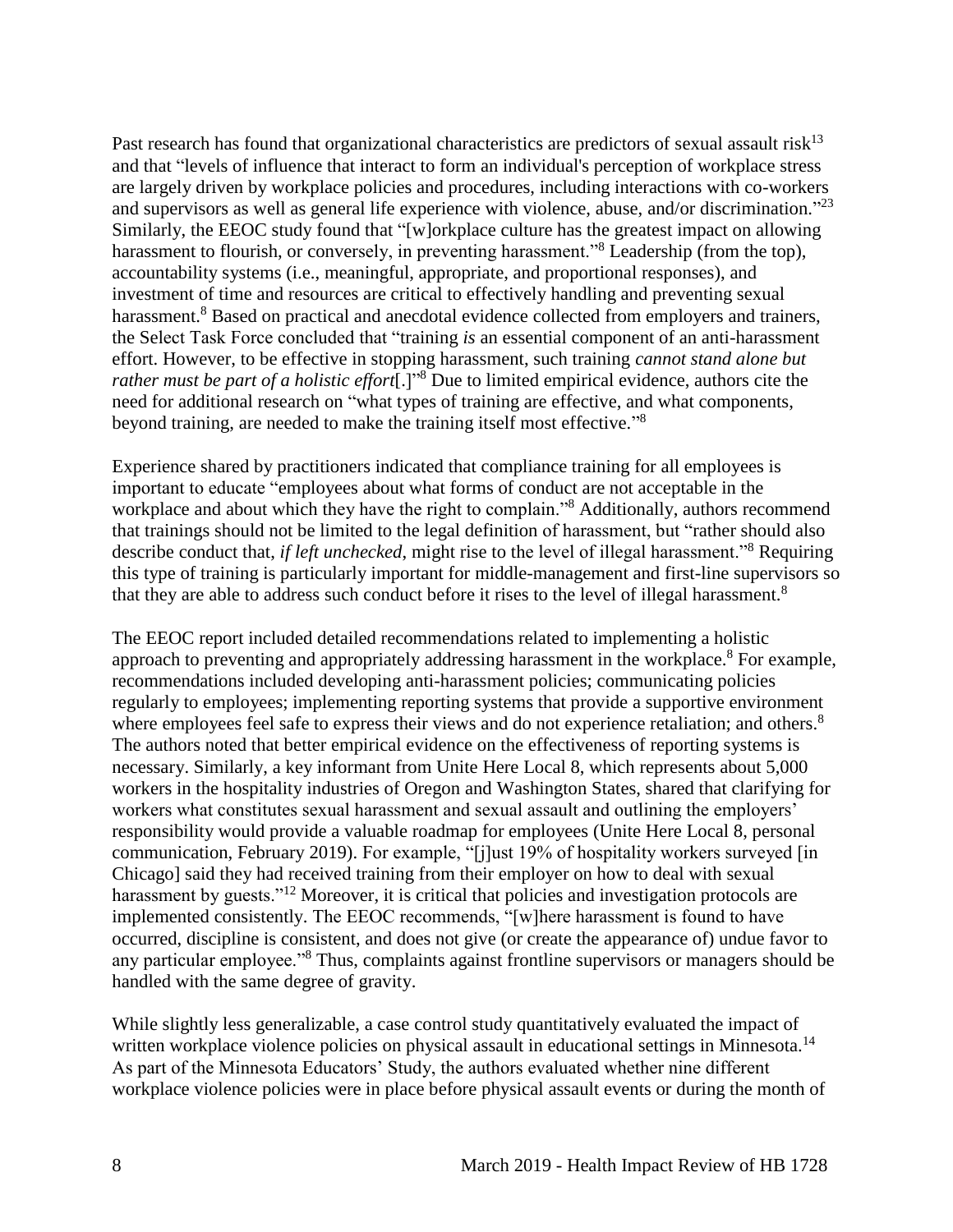the event for 372 educators who reported work-related physical assault in the past 12 months and for 1,116 educators who did not report assault.<sup>14</sup> While they found that the presence of all nine policies were associated with decreased physical assault, the risk of physical assault significantly decreased with the presence of policies about specifying how to report sexual harassment, verbal abuse, and threat; policies assuring confidential reporting; and policies stipulating zero tolerance for violence.<sup>14</sup> Although these findings may not be wholly generalizable to other occupations, they do suggest that policies addressing sexual harassment and sexual assault in the workplace may decrease the risk of workplace violence.

Assessing the effectiveness of sexual harassment policies and trainings is challenging as sexual harassment and sexual assault often go unreported. In addition, the effectiveness of the policy, training, and resources will also be impacted by implementation (e.g. level of transparency, level of engagement,<sup>15</sup> language access, and cultural humility), organizational and leadership attitudes,  $16,17$  $16,17$  funding,  $14$  and enforcement.  $14$  However, since developing and implementing policies, trainings, and resources to prevent or reduce workplace sexual harassment and sexual assault may shift workplace culture, there is a fair amount of evidence that these provisions may decrease workplace sexual harassment and assault for certain isolated workers.

#### **Will decreasing workplace sexual harassment and sexual assault improve health outcomes?**

There is strong evidence that decreasing workplace sexual harassment and sexual assault will improve health outcomes. Sexual assault and sexual harassment can result in acute health outcomes as well as long-term physical and mental health problems.

The American College of Obstetricians and Gynecologists (ACOG) recognizes acute medical consequences of sexual assault, including injuries ranging from scratches and fractures, to head and facial trauma, lacerations, bullet wounds, and death.<sup>18</sup> Evidence indicates that two-thirds of victims of rape who report to the emergency department report general body trauma.<sup>19</sup> Victims of sexual assault are also at risk of unintended pregnancy, sexually transmitted infections (STIs), and mental health conditions.<sup>[13,](#page-21-0)[18](#page-24-0)</sup> Long-term physical health effects include chronic pelvic pain, dysmenorrhea, and sexual dysfunction.<sup>18</sup> Additionally, long-term psychologic and mental health concerns may include anxiety, fear, depression, self-destructive behavior, somatic symptoms, Posttraumatic Stress Disorder (PTSD), rape trauma syndrome, and substance use.<sup>[13,](#page-21-0)[18](#page-24-0)</sup> For example, one study found that sexual assault was significantly associated with greater odds of depressive symptoms, anxiety, and poor sleep, and women that experienced sexual assault had a 3-fold greater odds of a major depressive disorder compared to women who did not experience sexual assault.<sup>20</sup> Lastly, "long-term manifestations of sexual assault include diminished quality of life, an altered perception of one's health, decreased overall functional status, nonspecific genital symptoms, depression, chronic pelvic pain, and sexual dysfunction."<sup>21</sup>

In the short-term, workers that experience workplace sexual harassment may experience worse health outcomes including general poor mental health, anxiety, depression, poor self-rated health and unhealthy days, headaches, stomachaches, and disrupted sleep.<sup>22</sup> A nationally-representative survey of 2,151 workers aged 18 and older in the U.S. found that generalized workplace harassment, sexual harassment, and job threat/pressure were independently and significantly associated with reporting an occupational injury, illness, or assault, even after controlling for age, sex, race/ethnicity, and occupation.<sup>23</sup> For example, workers that experienced sexual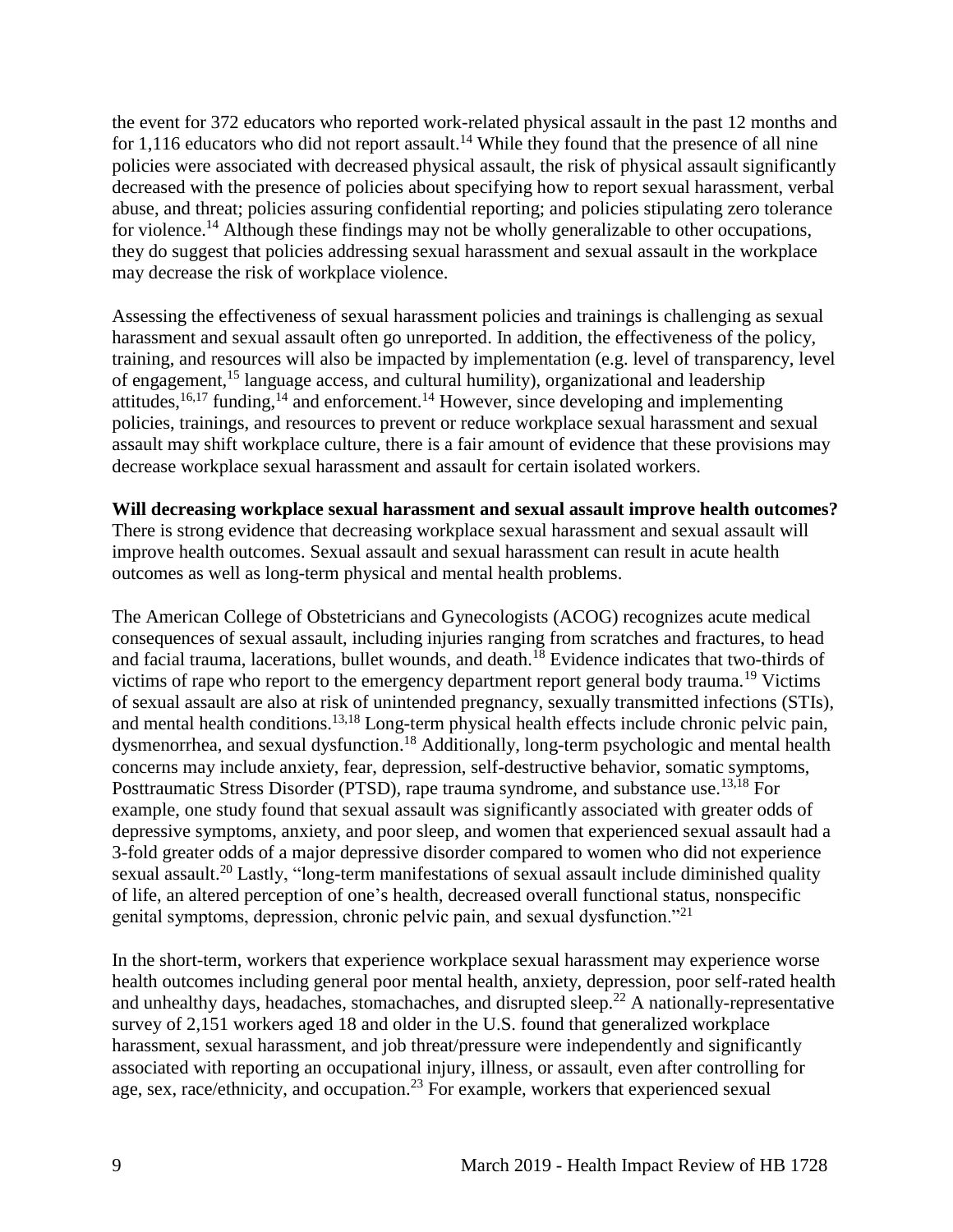harassment were 1.18 times as likely to report occupational injury, illness, or assault in the past 12 months. $^{23}$ 

Workplace sexual harassment may also have long-lasting physical and mental health effects. These impacts may include chronic pain, STIs, unintended pregnancies, PTSD, depression, panic, anxiety, nervousness, substance abuse, and a myriad of other conditions, many of which affect an individual's ability to work.<sup>22</sup> A 2019 cohort study with women aged 40 to 60 living in Pittsburgh, Pennsylvania found that workplace sexual harassment was significantly associated with greater odds of hypertension and poor sleep.<sup>20</sup> The increase in systolic blood pressure was clinically significant as well, resulting in a 20% increased risk for cardiovascular disease among women who had experienced workplace sexual harassment.<sup>20</sup>

Research has found that occupational stress generally may have multiple health impacts, including depression, anxiety, diminished mental functioning (e.g., inattentiveness, fatigue), headaches, absenteeism, and occupational injuries.<sup>23</sup> In addition, generalized work harassment and sexual harassment have been linked to "recipients feeling a sense of threat and insecurity in their jobs, potentially influencing their ability to function productively and safely carry out work tasks. Research suggests that harassment in the workplace represents a particularly pathogenic form of stress, as [sexual harassment and generalized work harassment] have been shown to predict negative mental health outcomes above and beyond the effects of more typically studied job stressors."<sup>23</sup> Overall, work-related psychosocial factors (including harassment) have been associated with increased depression, anxiety, mood disorders, psychosomatic symptoms, low self-esteem, substance use (e.g., alcohol use), and mental and psychological distress.<sup>24</sup> An analyses of the 2010 National Health Interview Survey found that poor mental health outcomes were significantly higher for women reporting job insecurity, workplace harassment, and workfamily conflict.<sup>24</sup>

Overall, there is strong evidence that decreasing workplace sexual harassment and sexual assault will improve short and long-term health outcomes.

**Will improving health outcomes impact health inequities for certain isolated workers?**

There is strong evidence that improving health outcomes would decrease health inequities for certain isolated workers. A review of literature found that certain employment situations were associated with high rates of sexual harassment including, working for tips (including hotel housekeepers); working in isolation (including janitors, domestic care workers, hotel workers, agricultural workers); lacking legal immigration status or having only a temporary work visa; working in a male-dominated job (e.g., construction); and working in a setting with significant power differentials.<sup>25</sup> These workplace characteristics may contribute to underlying health disparities as disadvantaged populations are more likely to experience harassment.<sup>22</sup> In addition, the impact of these work-related psychosocial factors on health have been shown to differ by race/ethnicity and sex: individuals of color and women are more likely to experience negative health outcomes as a result of workplace harassment.<sup>24</sup>

### *Inequities by socioeconomic status*

The occupations included in HB 1728 are predominately low-wage positions. In Washington State the annual mean wage for all occupations is \$57,480.<sup>38</sup> Janitors and cleaners (except maids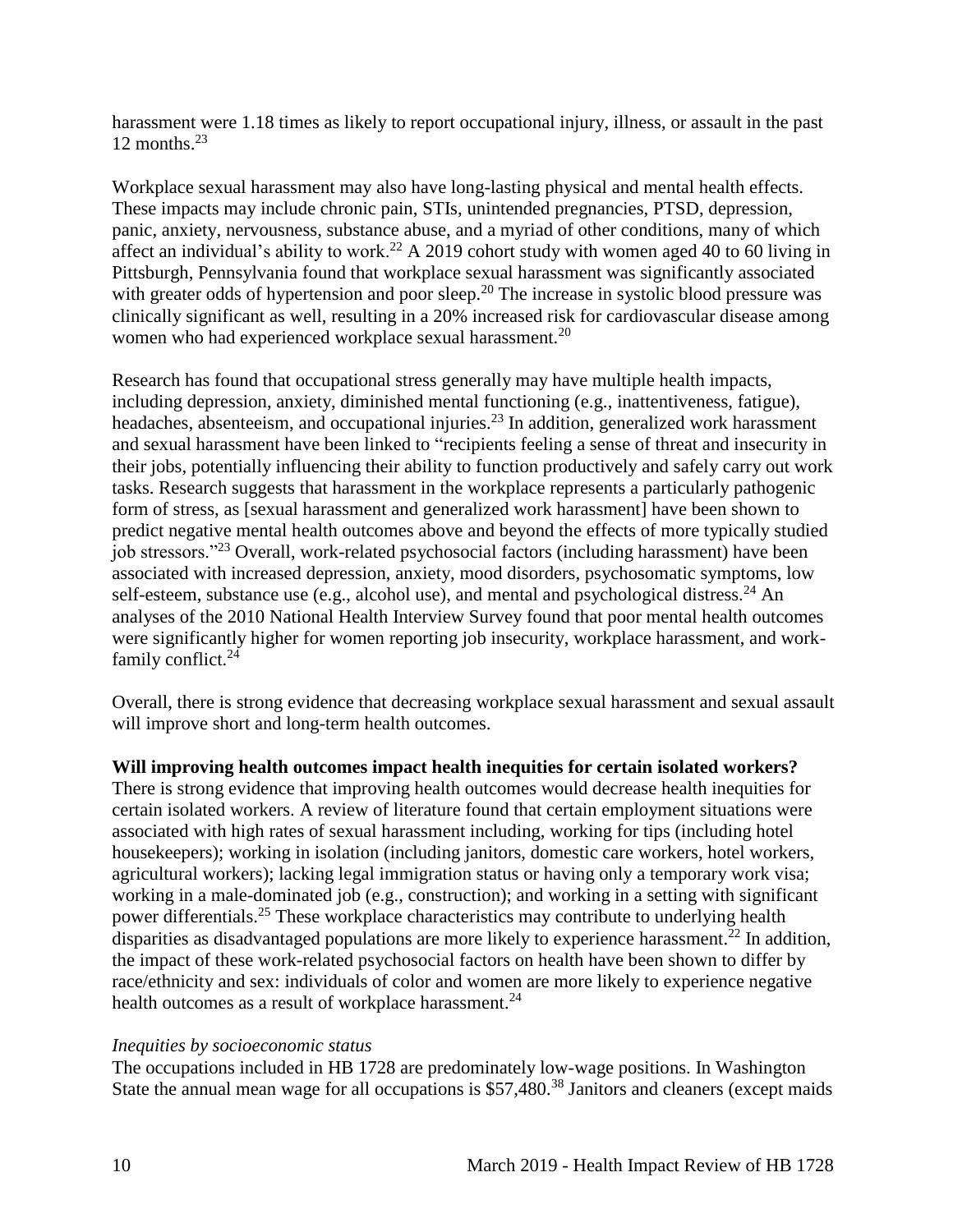and housekeeping cleaners) make an annual mean wage of \$32,830; maids and housekeeping cleaners make an annual mean wage of \$27,390; and security guards make an annual mean wage of \$37,410.<sup>38</sup> Evidence from California indicates that while inflation-adjusted average earnings in California's private sector industries grew by 128% from 1990-2014, the janitorial services and security services industries have only grown by 6% and 18%, respectively.<sup>10</sup> Moreover, wages in property services have been stagnate or declining since 2000.<sup>10</sup>

Low-wage workers are at increased risk of sexual harassment, and lower socioeconomic position may make it more difficult for a worker to leave a job or file a complaint due to fears of job loss or retaliation.<sup>25</sup> In addition, hotel, hospitability, restaurant, and retail workers are more likely to depend on tips to supplement wages, which puts them at heightened risk of sexual harassment.<sup>26</sup> A report by the National Women's Law Center explained, "the reliance on customer tips as income forces tipped workers to tolerate sexual harassment and other inappropriate behavior from customers just to make a living, which in turn perpetuates a culture of harassment in tipped industries."<sup>26</sup>

A report by the U.S. Agency for Healthcare Research and Quality stated, "more than half of measures show that [low-income] households have worse care than high-income households" and that "significant disparities continue for people [with low-incomes] compared with highincome people who report they were unable to get or were delayed in getting needed medical care due to financial or insurance reasons."<sup>27</sup> Significant correlations exist between lower income and a number of health indicators including worse overall self-reported health, depression, asthma, arthritis, stroke, oral health, tobacco use, women's health indicators, health screening rates, physical activity, and diabetes.<sup>28</sup> Further, 2015 data indicate that age-adjusted death rates were higher in Washington census tracks with higher poverty rates.<sup>29</sup> Household income was the strongest predictor of self-reported health status in Washington in 2016, even after accounting for age, education, and race/ethnicity.<sup>30</sup> There is strong consensus in the scientific literature that improving health outcomes for low income populations would help decrease health disparities by income.

### *Inequities by sex*

According to 2018 U.S. occupational data from the BLS, women accounted for 34.1% of janitors and building cleaners, 90.1% of maids and housekeeping cleaners, and 22.4% of security guards and gaming surveillance officers.<sup>40</sup> Overall, the majority of surveys of sex-based harassment at work have focused on harassment experienced by cisgender women.<sup>8</sup> However, people of all gender identities and sexual orientations are at risk of sexual harassment and sexual assault in the workplace, and trans women of color generally are at greater risk of sexual violence.

Nationally, an estimated 25% to 85% of women have experienced workplace sexual harassment<sup>8</sup> and 36% of women have experienced sexual assault.<sup>20</sup> In addition, 80% of claims filed with EEOC from 2005 to 2015 were made by women.<sup>9</sup> Furthermore, "research shows that when workplace power disparities are gendered (e.g., most of the support staff are women and most of the executives are men), more harassment may occur."<sup>8</sup> Individuals who can become pregnant are at risk of negative health outcomes associated with sexual harassment and sexual assault, including unintended pregnancy,<sup>18</sup> gynecological complications, cervical cancer, as well as other physical (e.g. STIs, migraines) and psychological (e.g., anxiety and depression).<sup>31</sup>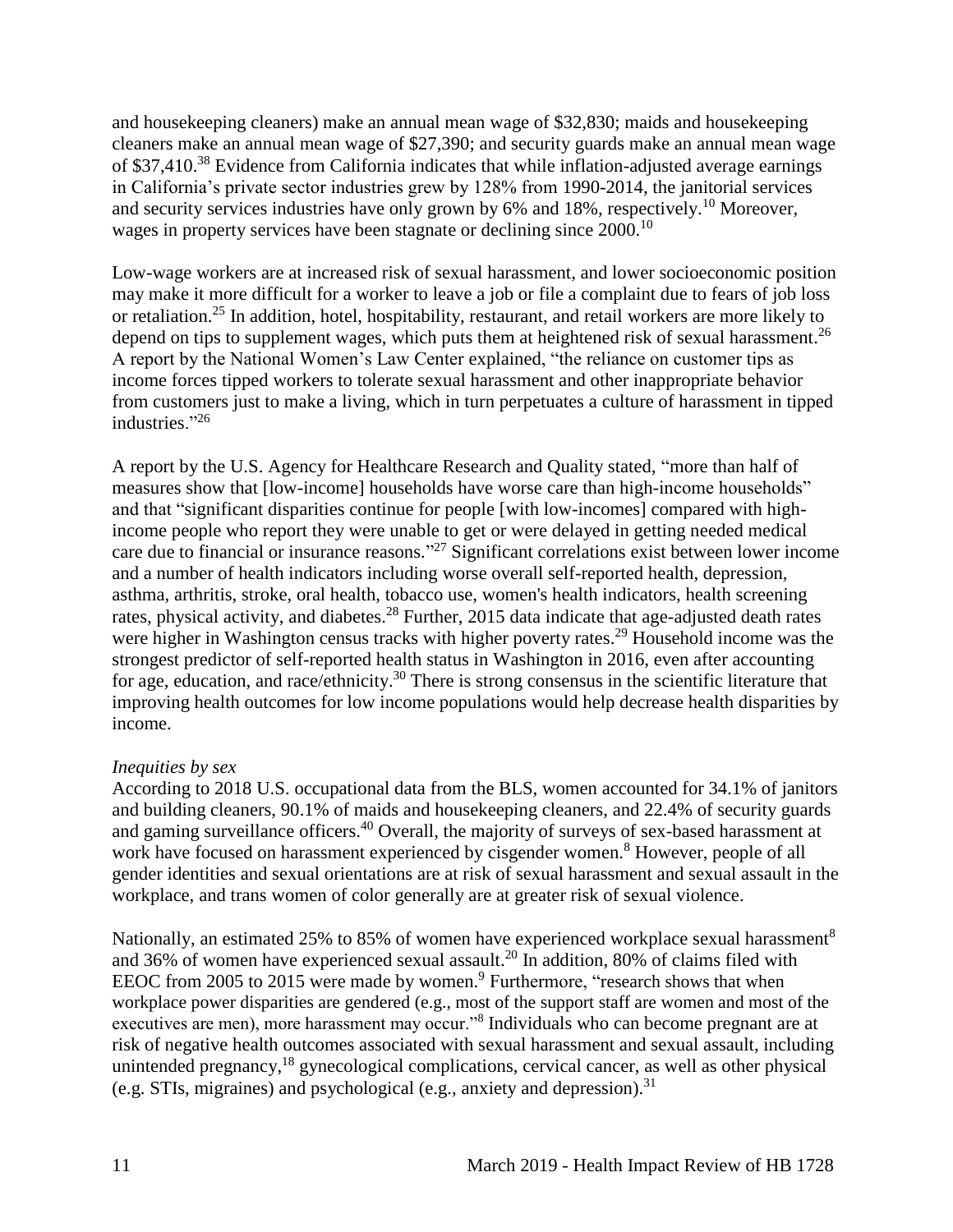## *Inequities by race/ethnicity*

While Washington specific occupation data are not available by race/ethnicity, 2018 nationwide data from the BLS indicate that Black/African American and Hispanic/Latino workers are disproportionately represented in occupations included in HB 1728 (Table 2).<sup>40</sup>

|                                                     | 2018     |                           |                 |       |           |  |
|-----------------------------------------------------|----------|---------------------------|-----------------|-------|-----------|--|
|                                                     |          | Percent of total employed |                 |       |           |  |
|                                                     |          |                           | <b>Black or</b> |       |           |  |
|                                                     | Total    |                           | African         |       | Hispanic  |  |
| Occupation                                          | employed | White                     | American        | Asian | or Latino |  |
| Total U.S. employment, 16<br>years and over         | 155,761  | 78.0                      | 12.3            | 6.3   | 17.3      |  |
| Janitors and building cleaners                      | 2,342    | 73.0                      | 19.1            | 3.5   | 32.8      |  |
| Maids and house keeping<br>cleaners                 | 1,512    | 74.1                      | 16.1            | 4.5   | $49.3*$   |  |
| Security guards and gaming<br>surveillance officers | 958      | 60.0                      | $30.7*$         | 3.9   | 16.8      |  |

| Table 2. Employed persons in the United States by selected occupation, race, and Hispanic |
|-------------------------------------------------------------------------------------------|
| or Latino ethnicity [numbers in thousands] $40$                                           |

NOTE: Estimates for the above race groups (White, Black or African American, and Asian) do not sum to totals because data are not presented for all races. Persons whose ethnicity is identified as Hispanic or Latino may be of any race.

 $*$  Indicates practical significance<sup>41</sup>

An analysis of sexual harassment claims filed with the EEOC between 2012 and 2016 found that, "women of color…are disproportionately [more] likely to experience sexual harassment at work. Out of the charges filed by women, 56 percent were filed by women of color; yet, women of color only make [up] 37 percent of women in the workforce."<sup>26</sup> In addition, a 2014 review of literature found that "minority and other disadvantaged workers are systematically hired into certain (usually lower power) positions."<sup>22</sup> The authors cite data showing that people of color and immigrants are disproportionately hired into jobs with poorer working conditions, and are therefore at higher risk for work-related injury or illness.<sup>22</sup> They stated, "available evidence" suggests that, after controlling for differences in education and experience, African-American and Hispanic workers are consistently more likely to be employed in occupations where serious injuries and illnesses are more likely to occur." 22

EEOC data show that Black women are more likely than any other race/ethnicity to file a claim for sexual harassment.[25,](#page-29-0)[26](#page-30-0) Black women filed sexual harassment charges at 3 times the rate of white, non-Hispanic women and were disproportionately represented in sexual harassment charges across every industry.<sup>26</sup> For example, Black women make up 13.6% of the accommodation and food services industry, but file 31.4% of the sexual harassment charges within that industry.<sup>26</sup> An analyses of the 2010 National Health Interview Survey found that poor mental health outcomes related to workplace factors were highest among non-Hispanic Black women (36%) compared to Hispanic women (34%) and white women (30%).<sup>24</sup>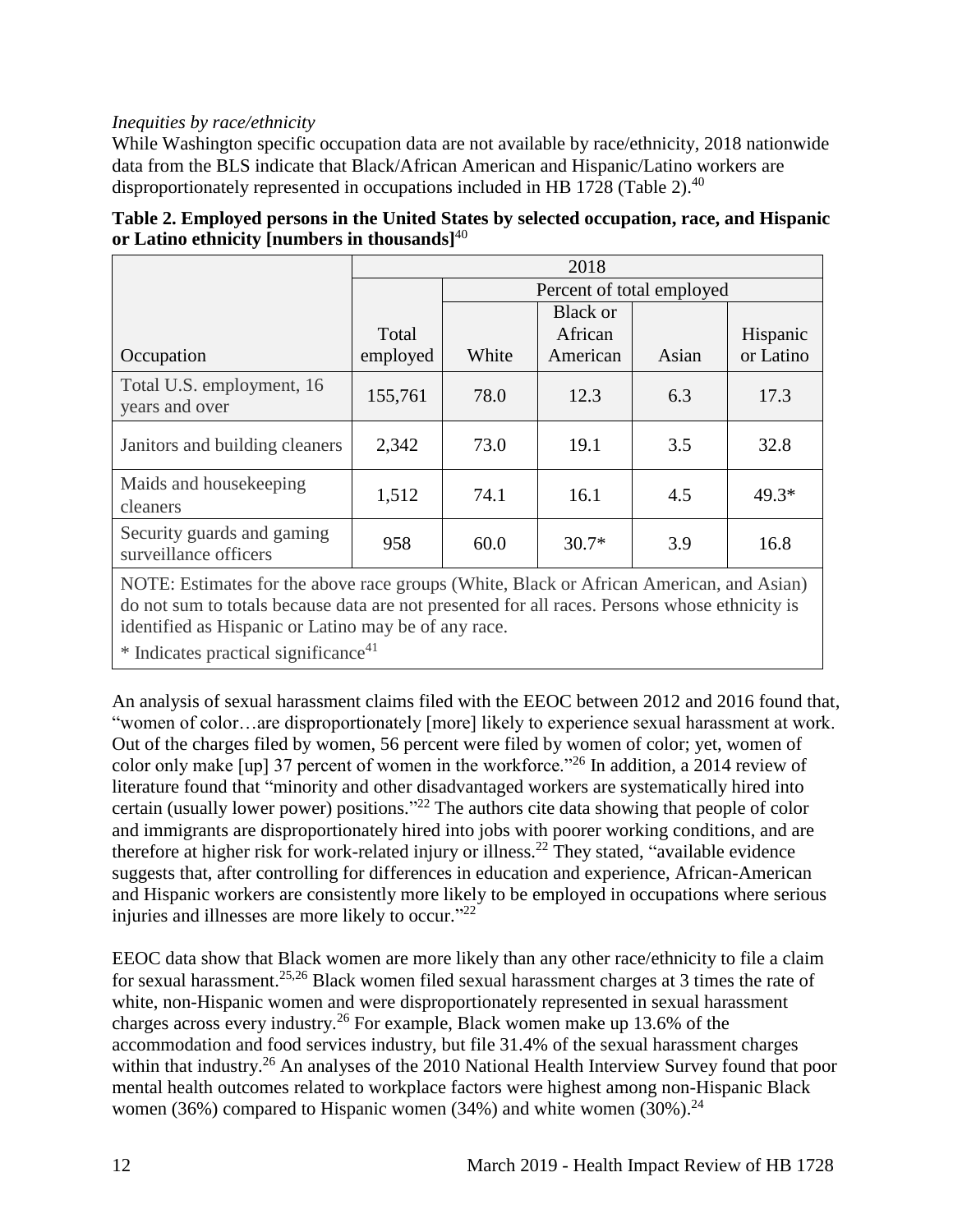A 2016 review of literature found that working-class Latinas in the U.S. experience mental health disparities and are at high risk for depression, anxiety, and substance use.<sup>32</sup> The review found that workplace sexual harassment contributes to these poor mental health outcomes as well as to poor physical and psychological health and job and life dissatisfaction.<sup>32</sup> Evidence indicates that the top concern of many Latina workers is "keeping their jobs, even at the expense of their health or accepting unfair treatment at work."<sup>10</sup> Further, related specifically to occupational hazards, they found that dangerous jobs, occupational mobility, workplace racial discrimination, sexual harassment, and external work-related factors (e.g., language access) contribute to these poor mental health outcomes.<sup>32</sup>

Lastly, it is well-documented that communities of color experience worse health outcomes than their counterparts for many health measures. A report by University of California Berkeley's Henderson Center for Social Justice stated that "overall, people of color rate their health status lower than Whites ([non-Hispanic]). The life expectancy at birth for African Americans is five years less than for Whites...In general, people of color report less access to health care and poorer quality health care than Whites ([non-Hispanic])."<sup>33</sup> In Washington, communities of color have higher rates of tobacco use, and poorer self-reported health and mental health.<sup>[29](#page-31-1)[,34](#page-32-1)[,42](#page-35-0)[,43](#page-36-0)</sup> In addition, data indicate black residents experience a variety of health inequities compared to other groups in the state, including higher age-adjusted death rates and shorter life expectancies at birth.[29,](#page-31-1)[44-48](#page-36-1)

#### *Inequities by immigration status*

According to the Pew Research Center, in 2014 "more than a third (35%) of the 6.7 million people in building and grounds cleaning and maintenance occupations were immigrants."<sup>35</sup> In addition, immigrants accounted for about half of maids and housekeeping cleaners.<sup>35</sup> The Institute for Women's Policy Research found that individuals who are undocumented often work in agricultural, food processing, garment, domestic work, and janitorial services occupations.<sup>25</sup> They explain that victims of workplace sexual harassment and sexual assault have protections against deportation, "yet many fear that reporting harassment or assault will put their immigration status at risk...Retaliation against women who speak up against workplace sexual assault may involve threats to call Immigration and Customs Enforcement or to revoke temporary work visas."<sup>25</sup> Immigrants may also find it difficult to understand their rights or to report an incident due to lack of language accessibility (e.g., trainings, handbooks, materials).<sup>25</sup>

Immigrants are more likely to experience poor reproductive health outcomes, including unintended pregnancy, unintended birth, STIs, adverse birth outcomes, and longer durations of infertility than the general population.<sup> $49-51$ </sup> Individuals who are undocumented experience worse reproductive health outcomes than immigrants with legal status or the general population.<sup>51</sup> Individuals who are undocumented also experience higher rates of morbidity and mortality.<sup>37</sup> For example, individuals who are undocumented have lower immunization rates, untreated mental health issues, and are less likely to follow-up for treatment for infectious diseases, tuberculosis, and HIV/AIDS.<sup>36</sup>A systematic review found that individuals who are undocumented "are at highest risk of depressive symptoms and are disproportionately impacted by PTSD, anxiety, and depression when compared to other documented immigrants and citizens."<sup>37</sup>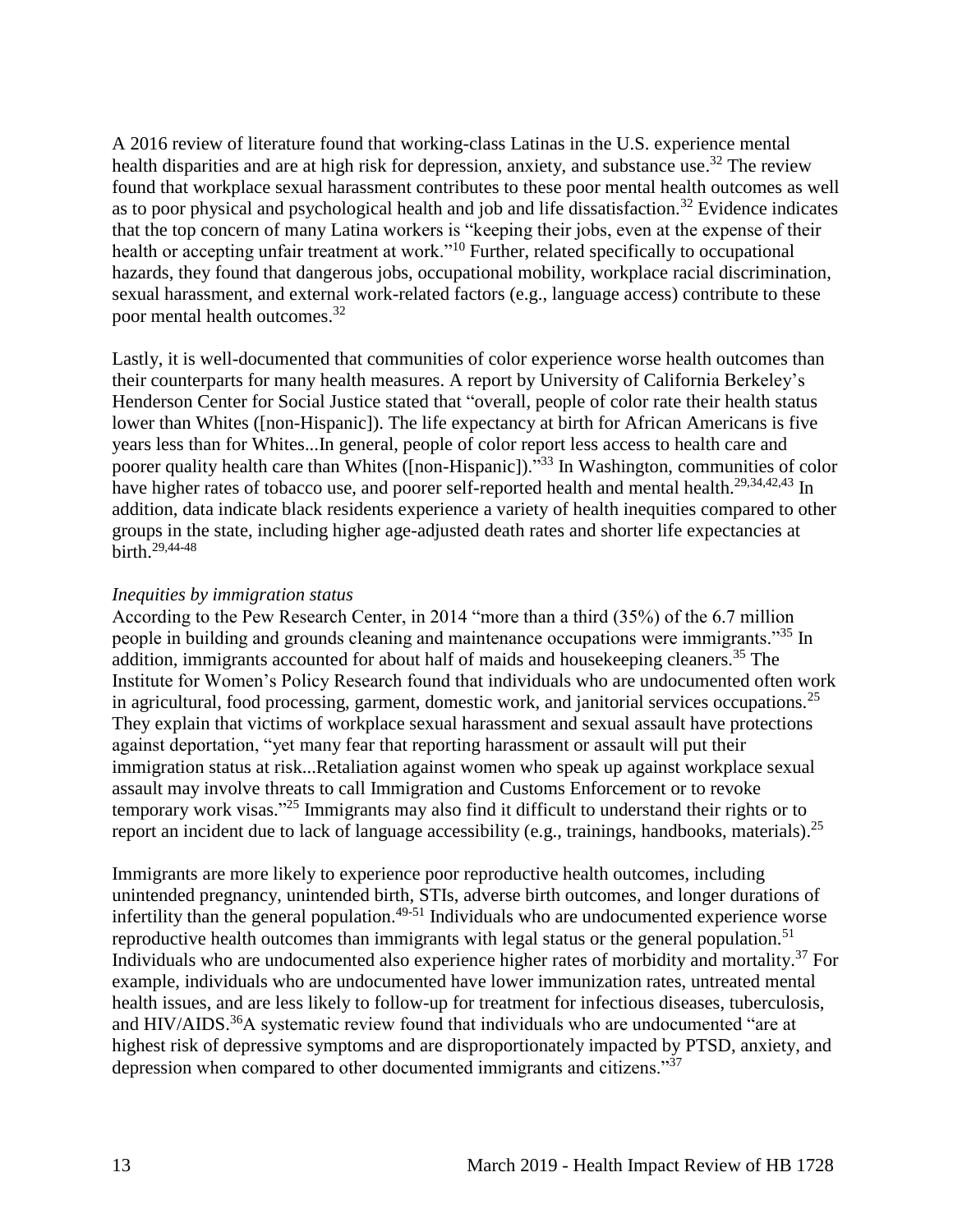Overall, there is strong evidence that improving health outcomes would decrease health inequities for certain isolated workers by socioeconomic status, sex, race/ethnicity, and immigration status.

#### **Other considerations**

<span id="page-16-0"></span>We also researched the potential pathways from provisions in the bill related to providing a panic button to each isolated worker. However, it is not well-researched whether providing a panic button to each isolated worker may prevent sexual harassment and sexual assault or improve health outcomes. The impact of panic buttons on deterring sexual harassment and sexual assault or on increasing individuals' sense of safety has not been evaluated. However, anecdotal information suggests that panic buttons may increase perceived sense of safety or decrease fear.[11,](#page-20-1)[12,](#page-20-2)[52](#page-39-0) For example, among Seattle hotel housekeeping staff surveyed, 95% said they would feel safer if equipped with a panic button.<sup>11</sup> Similarly, survey results from Chicago hotel housekeeping staff found that 96% of housekeepers said they would feel safer if equipped with a panic button.<sup>12</sup>

Though less generalizable, in 2016, the Indian government mandated that cell phones sold in India after 2017 include a panic button for women's safety.<sup>53</sup> A qualitative study with women in New Delhi, India determined that women generally felt a panic button could hypothetically act as a deterrent for a potential perpetrator of a crime.<sup>53</sup> However, "women's sense of safety may be deconstructed into a multitude of factors- personal, public, social, technological- that must align for this sense of [personal] safety to be preserved" and that the current panic button system in India does not address all of these factors.<sup>53</sup> For example, the authors cited a number of limitations to the efficacy of panic buttons, including the unreliability of accessing a mobile phone during an incident; the reactive (instead of proactive or preventive) nature of a panic button; the uncertainty of whether help would arrive every time or in time to prevent the incident; the discomfort of contacting the police (who may also be a source of harassment); and the lack of awareness and accurate knowledge about the system.<sup>53</sup> Contacting the police differed culturally, and the authors recommended that panic buttons be configurable so that a woman could choose whether the button contact the police or family, friends, or coworkers.<sup>53</sup> They noted that the panic button would not work for all users and that, "interventions like the panic button are designed for something that should not be happening in the first place and…rely on certain assumptions of how sexual assault 'typically happens.'"<sup>53</sup> While the findings from this study are specific to the context in New Delhi, some of the limitations may apply to workers in Washington as well.

Overall, there is not a large enough body of research to determine whether providing a panic button to each isolated worker may reduce sexual assault or sexual harassment or improve health outcomes. For this reason, this pathway was not included in the logic model on page 5.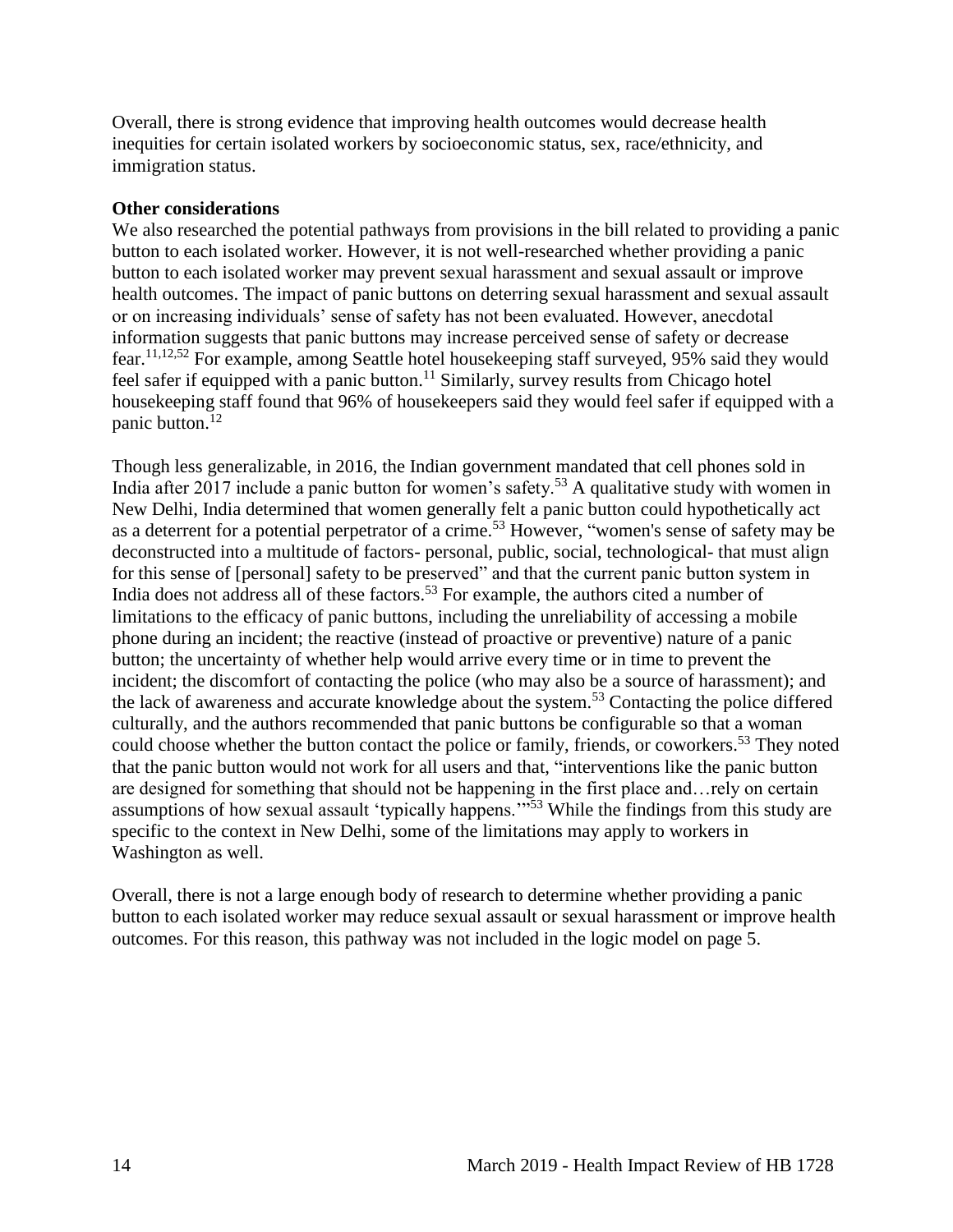# **Annotated References**

# 1. **U.S. Equal Employment Opportunity Commission. Overview. Available at: [https://www.eeoc.gov/eeoc/.](https://www.eeoc.gov/eeoc/) Accessed.**

This webpage provides an overview of the U.S. Equal Employment Opportunity Commission (EEOC), which is responsible for enforcing federal anti-discrimination laws. "The laws apply to all types of work situations, including hiring, firing, promotions, harassment, training, wages, and benefits."

### 2. **Washington State Human Rights Commission. Employment | Washington State Law Against Discrimination. 2019; Available at: [https://www.hum.wa.gov/employment.](https://www.hum.wa.gov/employment) Accessed March, 2019.**

This Washington State Human Rights Commission webpage provides an overview of the Commission's jurisdiction, prohibited actions (i.e., discrimination and retaliation), how to file complaints, investigations, and relevant laws and regulations (RCW / WAC).

# 3. **Sexual Harassment Law | A Guide for Employees in Washington State. Olympia, Washington: Washington State Office of the Attorney General.**

This document provides an overview of sexual harassment law. It defines sexual harassment, details requirements for employers, and provides options and resources for those who experience or observe sexual harassment to report to government agencies.

# 4. **Assembly Bill No. 1978 The Property Service Workers Protection Act, 1429.5 Labor Code(2016).**

This California State Legislative Information website details AB-1978, Employment: property service workers, which the governor signed into law on September 15, 2016. Among other requirements, the law creates a sexual violence and sexual harassment prevention training requirement for employers and employees that provide janitorial services (i.e., contracts, subcontracts, or franchise arrangements).

# 5. **Initiative 124, An act establishing minimum health and safety standards for hotel employees in the City of Seattle. . 2016.**

This City of Seattle Clerk document details Initiative 124, which required certain size hotelemployers to further protect employees against assault, sexual harassment, and injury through a variety of provisions (panic buttons [employee safety devices], protections from chemical hazards, enforcement, etc.).

# 6. **American Hotel & Lodging Association, Seattle Hotel Association, and Washington Hospitality Association v. City of Seattle, Unite HERE! Local 8, and Seattle Protects Women. In: I CoAD, ed.** *No. 77918-4-1 Division One Published Opinion.* **Vol No. 77918-4- 1/4. Seattle, Washington: Washington Courts; 2018.**

This Opinion from the Court of Appeals for the State of Washington's Division 1 details why the court ruled the Seattle ordinance, Initiative 124, unconstitutional. "Because there is not rational unity between the provisions of I-124, it is impossible for the court to determine whether any provision would have received majority support if voted on separately." Thus, the opinion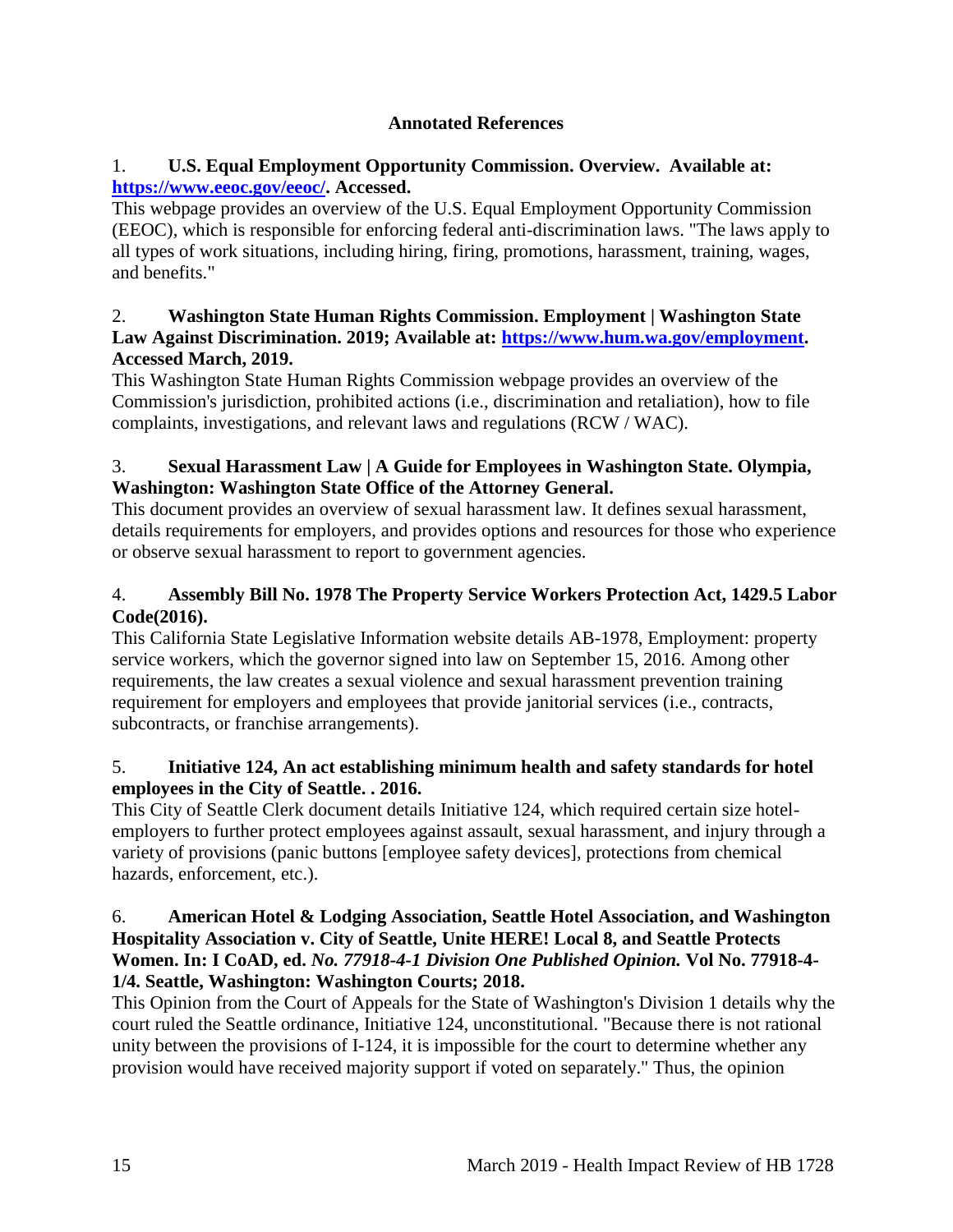concludes that "I-124 violated the single subject rule set out in RCW 35A.12.130 and article IV, section 7 of the Seattle City Charter."

## 7. **Hotel Industry Announces Added Safety Measures for Employees; Builds on Layers of Security Procedures [press release]. Washington, DC: American Hotel & Lodging Assocation, 6 September 2018 2018.**

This press release from the American Hotel & Lodging Association outlines the industry's 5-Star Promise, "a pledge to provide hotel employees across the U.S. with employee safety devices (ESDs) and commit to enhanced policies, trainings and resources that together are aimed at enhancing hotel safety, including preventing and responding to sexual harassment and assault." The document notes that ESDs had been deployed in New York, Washington, DC, Chicago, and Seattle. The announcement states that the Association members intend to expand implementation across the country by 2020.

#### <span id="page-18-0"></span>8. **Feldblum C.R., Lipnic V.A. Select Task Force on the Study of Harassment in the Workplace.Washington, DC: Equal Employment Opportunity Commission;2016.**

This report from the Equal Employment Opportunity Commission's (EEOC) Select Task Force on the Study of Harassment in the Workplace ("Select Task Force") documents 18-months of work examining the myriad and complex issues associated with harassment in the workplace. Created in January 2015, the Select Task Force was comprised of 16 members from around the country (e.g., representatives from academia, legal practitioners, employers and employee advocacy groups, and organized labor). From April 2015 through June 2016, the Select Task Force held meetings (i.e., public meetings, closed work sessions, mixture of the two), received testimony from more than 30 witnesses, and received numerous public comments. The Select Task Force found that workplace harassment remains a persistent problem. Of the approximately 28,000 charges received by EEOC in fiscal year 2015 that alleged harassment from employees working for private employers or for state and local government employers, approximately 45% alleged harassment on the basis of sex. "The least common response to harassment is to take some formal action -- either to report the harassment internally or file a formal complaint." Approximately three out of four individuals who experience harassment never talked to a supervisor, manager, or union representative about the harassing conduct. Fear of disbelief of their claim, inaction on their claim, blame, or social or professional retaliation often contribute to people's decision not to report or file a complaint. "The most common workplace-based responses by those who experience sex-based harassment are to avoid the harasser, deny or downplay the gravity of the situation, or attempt to ignore, forget, or endure behavior." The study found that "[w]orkplace culture has the greatest impact on allowing harassment to flourish, or conversely, in preventing harassment." Authors discuss how leadership from the top, accountability systems (i.e., meaningful, appropriate, and proportional responses), and investment of time and resources are critical to effectively handling and preventing sexual harassment. Based on practical and anecdotal evidence collected from employers and trainers, the Select Task Force concluded that "training is an essential component of an anti-harassment effort. However, to be effective in stopping harassment, such training cannot stand alone but rather must be part of a holistic effort". Due to limited empirical evidence, authors cite the need for better empirical evidence on "what types of training are effective, and what components, beyond training, are needed to make the training itself most effective." Experience shared by practitioners indicates that compliance training for all employees is important to educate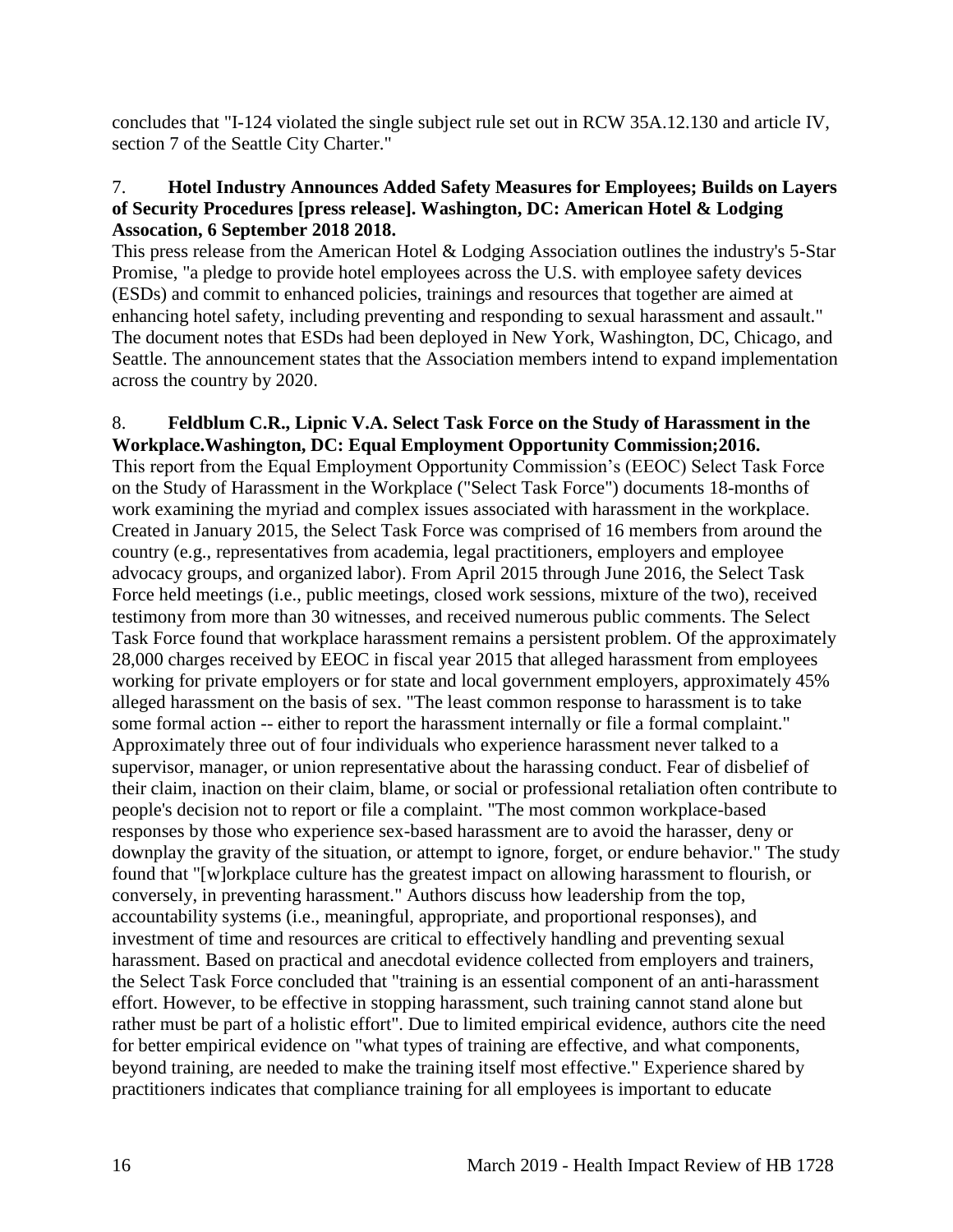"employees about what forms of conduct are not acceptable in the workplace and about which they have the right to complain." Authors recommend that trainings should not be limited to the legal definition of harassment, but "rather should also describe conduct that, if left unchecked, might rise to the level of illegal harassment." Additionally, middle-management and first-line supervisors require additional training to address conduct before it rises to the level of illegal harassment. Training should be conducted by qualified, live, and interactive trainers. The report includes detailed recommendations related to implementing a holistic approach to preventing and appropriately addressing harassment in the workplace. For example, anti-harassment policies should include: a clear explanation of prohibited conduct, including examples; clear protections against retaliation; a clear complaint process that provides multiple, accessible avenues of complaint; assurance the employer will protect confidentiality to the extent possible; a clear complaint process with a prompt, thorough, and impartial investigation; and assurance the "employer will take immediate and proportionate corrective action when it determines that harassment has occurred, and respond appropriately to behavior which may not be legallyactionable "harassment" but which, left unchecked, may lead to same." Policies should both be written and communicated regularly to employees. Related to reporting systems, the Select Task Force recommends: complaints be taken seriously; the system must provide timely responses and investigations; provide a supportive environment where employees feel safe to express their views and do not experience retaliation; investigators must be well-trained, objective, and neutral (particularly if investigators are internal employees); privacy of both the accuser and accused should be protected to conduct a thorough, effective investigation; and investigators should document all steps taken from point of first contact, prepare a written report using guidelines to weigh credibility, and communicate the determination to all relevant parties. However, authors note that better empirical evidence on the effectiveness of reporting systems is necessary.

### 9. **Frye J. Not Just the Rich and Famous: The pervasiveness of sexual harassment across industries affects all workers. Vol 5 March 20192017.**

In this report from the Center for American Progress, Frye analyzed unpublished data from the U.S. Equal Employment Opportunity Commission (EEOC) about sexual harassment charges in the private sector from 2005 to 2015. The analysis found that 85,257 sexual harassment charges were filed with the EEOC over that time period, with 80% of the claims made by women. By industry, the largest percentage of claims were made by individuals in the accommodation and food services industries (14.23%), followed by individuals in retail trade (13.44%), manufacturing (11.72%), health care and social assistance (11.48%), and administrative and support and waste management and remediation (6.92%). The Bureau of Labor Statistics shows that women represent the majority of workers in the accommodation and food services industry. Overall, the analysis found that 25% of sexual harassment charges were filed in industries with large numbers of service-sector workers. In addition, Frye analyzed data from 2016 to 2017 and found that 75% of sexual harassment charges included an allegation of retaliation. Frye noted that, "women of color, in particular, often must confront the combined impact of racial, ethnic, and gender prejudice that can result in degrading stereotypes about their sexual mores or availability and increase their risk of being harassed. Furthermore, women- particularly women of color- are more likely to work lower-wage jobs, where power imbalances are more pronounced and where fears of reprisals or losing their jobs can deter victims from coming forward."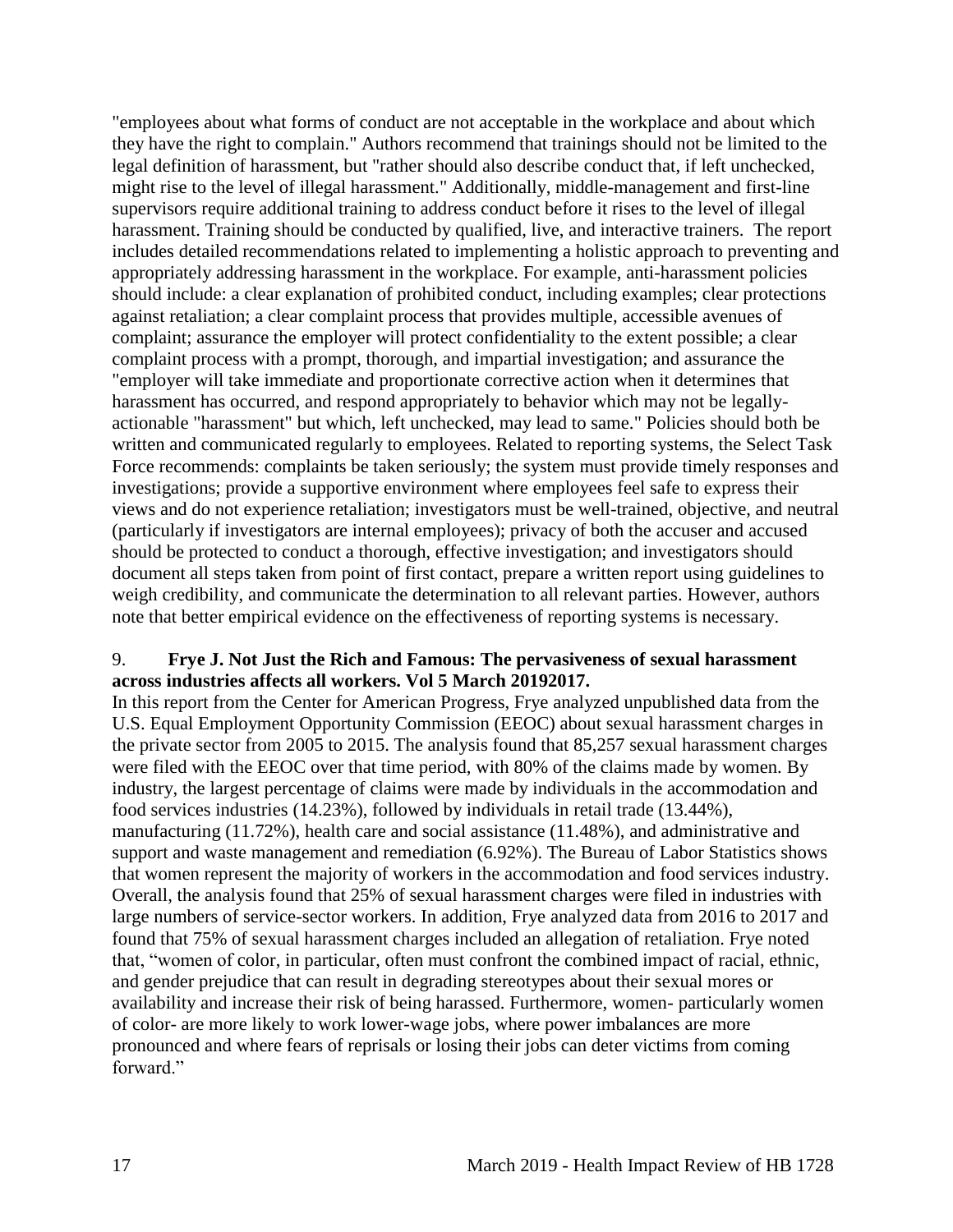<span id="page-20-0"></span>10. **Hinkley S., Bernhardt A., Thomason S. Race to the Bottom: How Low-Road Subcontracting Affects Working Conditions in California's Property Services Industry. University of California, Berkeley, Center for Labor Research and Education;2016.** Hinkley et al. analyze the substantial growth of subcontracted work in California in janitorial and security services. Authors discuss how wages and working conditions of subcontracted workers in these occupations differ from other California workers. Authors note that "subcontracting can make workers particularly vulnerable to wage theft and other forms of workplace violations." While other industries have seen inflation-adjusted average earning increase dramatically since 1990 (128% among private sector industries), janitorial services and security services have only seen modest growth (6% and 18%, respectively). Authors cite evidence from the Human Rights Watch that suggest "the larger proportion of immigrant workers reduces the likelihood that workers will feel comfortable filing a complaint." The report specifically addresses sexual harassment in the workplace. Harassers may be a supervisor, co-worker, client, or customer; targets are usually women but not exclusively. Evidence indicates that sexual harassment can have long-term impacts on a survivor's mental health (e.g., substance use, depression, PTSD, suicidal behavior) and physical health (e.g., weight loss, inability to sleep).

### <span id="page-20-1"></span>11. **Survey of Downtown Seattle Hotel Housekeepers Reveals Frequent Sexual**

**Harassment and Pain.Seattle, Washington: Puget Sound Sage; 26 September 2016 2016.** This Puget Sound Sage document summarizes findings from a survey created and administered by Unite Here Local 8 members between June and July 2016. Survey respondents (N=105) consisted of a convenience sample of Unite Here Local 8 members working at 7 major hotels in downtown Seattle. Of the 99 respondents willing to answer questions regarding sexual harassment and sexual assault, 52 respondents reported a total of 262 incidents of sexual harassment and assault. Reported incidents included being cornered or blocked form exiting the room (8 incidents); groped or otherwise physically harassed (17); shown unwanted sexual content (7); received unwanted sexual comment or gesture (27); pressured for a date or sexual favors (12); flashed or exposed to nudity (175); and received comments about their body, uniform, or appearance (16). Forty-seven percent of respondents reported hearing from friends or coworkers about "being touched or groped, blocked from leaving the room, exposed to sexual content, and harassed in other ways by guests." Of those who experienced sexual harassment, 51% stated that they rarely or never tell their supervisors about the incident. In addition, "nearly all respondents (95%) reported they would feel safer if equipped with a panic button."

### <span id="page-20-2"></span>12. **Hands Off Pants On | Sexual Harassment in Chicago's Hospitality Industry.Chicago, Illinois: Unite Here Local 1; July 2016 2016.**

UNITE HERE Local 1, Chicago's hospitality workers union, surveyed 487 women who worked in Chicagoland hotels and casinos to understand the experiences of sexual harassment by guest among its women members. Survey results show that of 381 hotel workers in the Chicagoland area (2016), 58% respondents had experienced had been sexually harassed by a guest. Nearly 49% of housekeepers surveyed reported having had guests answer the door naked, expose themselves, or flash them. The next most commonly reported indecent behaviors by guests included: unwanted sexually suggestive looks or gestures; unwelcome sexual comment, joke, or question; and leaned over or cornered. The survey found that, "among the hotel workers surveyed who had been harassed by a guest, over half (56%) of women said they did not feel safe returning to work after the incident." Of the 459 hospitality workers surveyed, only 33%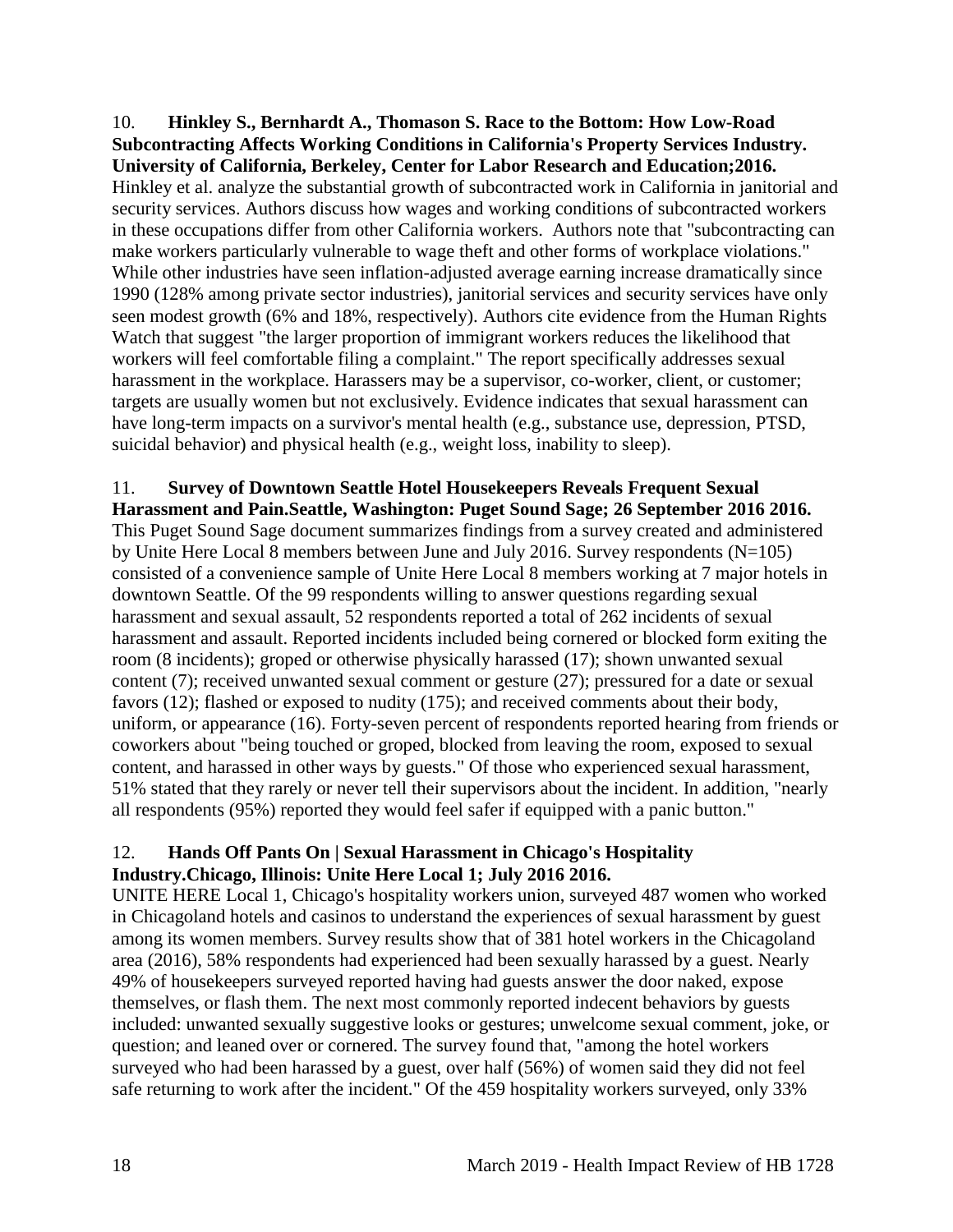said they told their supervisor or manager when a guest sexually harassed them. Of those who said they never or sometimes report a guest's harassment, "43% said they knew someone who reported sexual harassment and nothing changed." Others explained that the behavior is so widespread within the industry "it feels normal." However, "51% of hospitality workers surveyed reported feeling uncomfortable because of something a guest did or said." Moreover, "[j]ust 19% of hospitality workers surveyed said they had received training from their employer on how to deal with sexual harassment by guests." Of those who did report sexual harassment by a guest to their manager or supervisor, only 38% said they always felt satisfied with the response. Ninetysix percent of housekeepers surveyed said they would feel safer if they were equipped with a panic button.

### <span id="page-21-0"></span>13. **Garrett L.H. Sexual Assault in the Workplace.** *Journal of American Association of Occupational Health Nurses.* **2011;59(1):15-22.**

Garrett provides an overview and summary of sexual assault in the workplace as well as treatment protocols for occupational health nurses. She noted that the prevalence of sexual assault and violence is difficult to determine due to underreporting and under-prosecuting. She stated that, for adult women in the U.S., lifetime prevalence rates of completed rape range from 18% to 30%, yet only 14% to 18% of reported cases are ever prosecuted. She cited evidence that, "isolation of workers from fellow employees has been identified as a risk factor for workplace rape" and "characteristics of the organization are predictors of sexual assault risk." Sexual assault can result in long-term physical and mental health problems, including anxiety, fear, depression, self-destructive behavior, somatic symptoms, headache, gynecological complaints, posttraumatic stress disorder, rape trauma syndrome, pregnancy, sexually transmitted infections, substance use, irritable bowel syndrome, fatigue, and fibromyalgia. To prevent workplace sexual assault, she recommended implementing sexual harassment training and policies, including transportation policies and procedures (e.g. buddy system or safety officer transport in parking facilities), community safety programs within the work environment (e.g. proper lighting), and crime prevention programs.

#### 14. **Feda D. M., Gerberich S. G., Ryan A. D., et al. Written violence policies and risk of physical assault against Minnesota educators.** *Journal of Public Health Policy.*  **2010;31(4):461-477.**

Feda et al. used a nested case control study to quantitatively evaluate the impact of written workplace violence policies on physical assault in educational settings in Minnesota. They noted that, "written violence policies may be an important part of preventing workplace violence." As part of the Minnesota Educators' Study, they randomly selected a cohort of 26,000 educators for participation in na screening study and identified 6.469 eligible participants. Participants in the case control study included 372 educators who reported at least one work-related physical assault event during the prior 12 months, and 1,116 educators who did not report any physical assault events (serving as controls) (response rate= 84%). They found that 97% of events were perpetrated by a student. All educators reported on whether nine different policies were in place before the event or during the month of the event, including policies that: 1) outlined violence prevention training requirements; 2) prohibited behaviors against employees; 3) prohibited behaviors against students; 4) outlined how to report sexual harassment, verbal abuse, or threats; 5) stipulated how to report physical assault; 6) provided assurance about confidential reporting; 7) outlined consequences for engaging in violence; 8) provided a zero tolerance policy; and 9)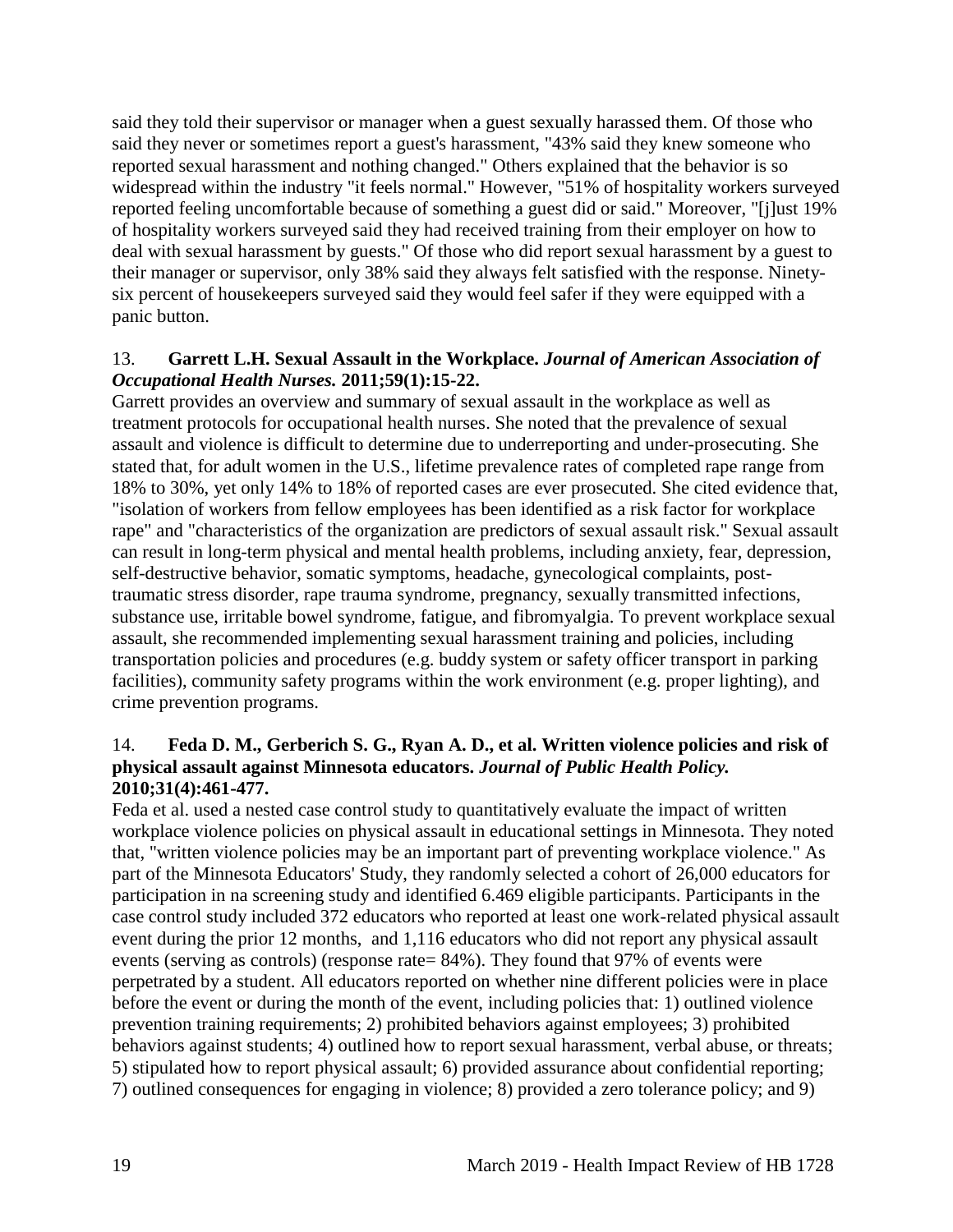outlined a visitor policy. While the authors found that all policies generally decrease physical assault, multivariate analyses found that risk of physical assault significantly decreased with the presence of policies about how to report sexual harassment, verbal abuse, and threat  $OR = 0.53$ ; 95% CI= 0.30-0.95); policies assuring confidential reporting (OR=0.67; 95% CI= 0.44-1.04); and policies stipulating zero tolerance for violence  $OR = 0.70$ ; 95% CI=0.47-1.04). The authors speculate that the presence of policies outlining how to report sexual harassment, verbal abuse, and threat may reduce fears that the situation may worse or continue unchanged, reducing underreporting. They did not find that policies related to training were associated with decreased risk of or increased protection from physical assault. The authors concluded, "the presence of certain workplace violence policies in the educational environment appeared to be associated with, or suggestive of, decreased risks of work-related physical assault." Their analyses did not account for enforcement or funding.

#### 15. **Burke M.J., Sarpy S.A., Smith-Crowe K., et al. Relative Effectiveness of Worker Safety and Health Training Methods.** *American Journal of Public Health.* **2006;96(2):315- 324.**

Burke et al conducted a meta-analysis of studies of worker safety and health trainings to assess relative effectiveness of different methods of training. They assessed 95 quasi-experimental studies from 1971-2006 and divided the interventions into three groups by level of participant engagement: least engaging (lecture, reading and video); moderately engaging (programmed instruction and some feedback); and most engaging (behavioral modeling and hands-on). They found that increased engagement leads to greater knowledge acquisition and improved health and safety outcomes. Prior to this review, qualitative reviews had concluded that trainings do have positive effects on knowledge, behavior and practices; but hadn't pinpointed specific factors that make trainings more or less effective. Within workplace health and safety trainings there exists a variety of training methods that vary widely on level of participant engagement. The authors note that computer-based instruction is now widely used and is considered to be moderately engaging. The most engaging methods focus on stages of knowledge development and behavioral modeling. Often trainees are engaged in dialogue with trainer. The existing literature shows evidence that active approaches to learning like these are generally more effective than passive ones. The authors' findings were consistent with the expectation that more engaging training methods would lead to greater effects on knowledge acquisition: "…mean knowledge acquisition effect sizes for the least engaging, moderately engaging, and the most engaging safety training interventions… were 0.55, 0.74, and 1.46, respectively." These effects were statistically significantly different from each other. Changes in behavior had more moderate effects and the three groups' results were not statistically significantly different from each other. A few of the studies had followed up with participants to measure decay in knowledge over time; however within that pool, 7 of the studies were low engagement and only 2 were moderate or high engagement. The authors note that more research is needed to make conclusions about the decrease in effects of trainings over time. The authors make a number of suggestions of how to apply these findings to practice, including making computer-based trainings as participatory as possible, allowing modeling, feedback and dialogue where possible to enhance knowledge acquisition. As limitations, the authors note that it is possible that certain training areas are more likely to receive passive or active training methodology—for example, it's likely that routine tasks are more often taught through low-engagement methods. This pattern within the classification could obscure some of the effect of the training methodology. Additionally, it's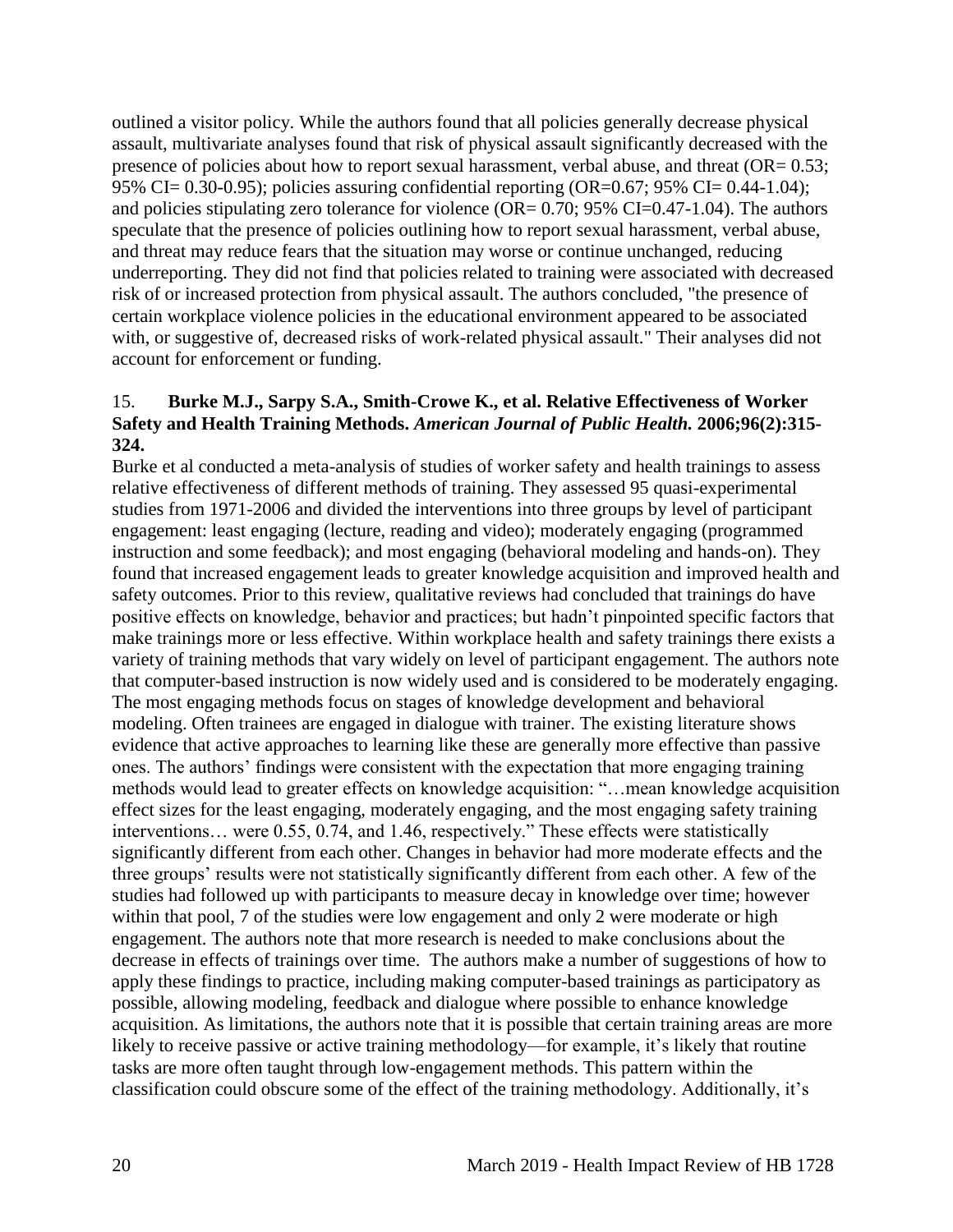likely that remote and computer-based trainings have become both more common and more participatory since this review was carried out, as remote conferencing and other technologies have become more widely available. This review's classification system may not be completely generalizable to today.

#### <span id="page-23-0"></span>16. **Cheung H.K., Goldberg C.B., King E.B., et al. Are They True to the Cause? Beliefs About Organizational and Unit Commitment to Sexual Harassment Awareness Training.**  *Group & Organization Management.* **2017;43(4):531-560.**

Cheung et al. created a pre/posttest for participants in a sexual harassment prevention program to assess how two different attitudes toward the surrounding context (cynicism toward organizational change, and perceived ethical climate) affected their post-training knowledge of and attitudes about sexual harassment. The authors hypothesized that individual perceptions towards the organization's training context would predictors of posttest knowledge and attitudes regarding sexual harassment. These two perceptions were: cynicism toward organizational change (perception of organization's ability or true desire to change); and perceived unit ethical climate (perception of one's own unit's norms and ethics). These two perceptions were evaluated individually and together. Motivation to learn about sexual harassment was assessed as a possible mediator of the relationship. This model was grounded in the expectancy theory of change. Prior to this study, most research had been post-test only; and had focused more on changes in knowledge (what is or isn't sexual harassment) rather than changes in attitudes. Overall, little attention has been paid to contextual/environmental factors regarding training effectiveness, even though much of the literature about sexual harassment in the workplace has highlighted the importance of workplace norms and other environmental factors to the incidence of sexual harassment. Participants in the study were full-time faculty members of a mid-Atlantic metropolitan university. They participated in a test before receiving mandatory sexual harassment training; and retook the same test three months later (after the training). Posttests showed a significant gain in knowledge about sexual harassment, but no significant change in attitudes towards sexual harassment. Analysis of the different contextual variables produced mixed results. Overall, the authors conclude that authentic organizational context and ethical work unit context can help employees take the trainings more seriously—and that consideration of these multiple levels of context (organization and work unit) is necessary. Cynicism about the workplace may be related to whether the training is being given simply to comply with the law. When this belief is high, the training might be less effective. On the other hand, if the organization also implements other policies around sexual harassment, this might indicate authentic concern and desire to change, which could increase effectiveness of the training. There are a number of limitations to this study. Foremost is the question of generalizability. This study was conducted with full-time faculty at a university, and so the results may not be generalizable to other contexts. The within-unit sample sizes were small; and there was no control group. Finally, the study looked at changes in knowledge and attitudes, but not behavior. While knowledge and attitudes are important predictors, they may not be enough to actually lead to changes in behavior.

# <span id="page-23-1"></span>17. **Hart C.G., Crossley A.D., Correll S.J. Leader Messaging and Attitudes toward**

**Sexual Violence.** *Socius: Sociological Research for a Dynamic World.* **2018;4:1-11.** Hart et al. designed the following study to assess whether, and to what extent, leaders can shape organizational culture regarding sexual violence. They studied the impact that organizational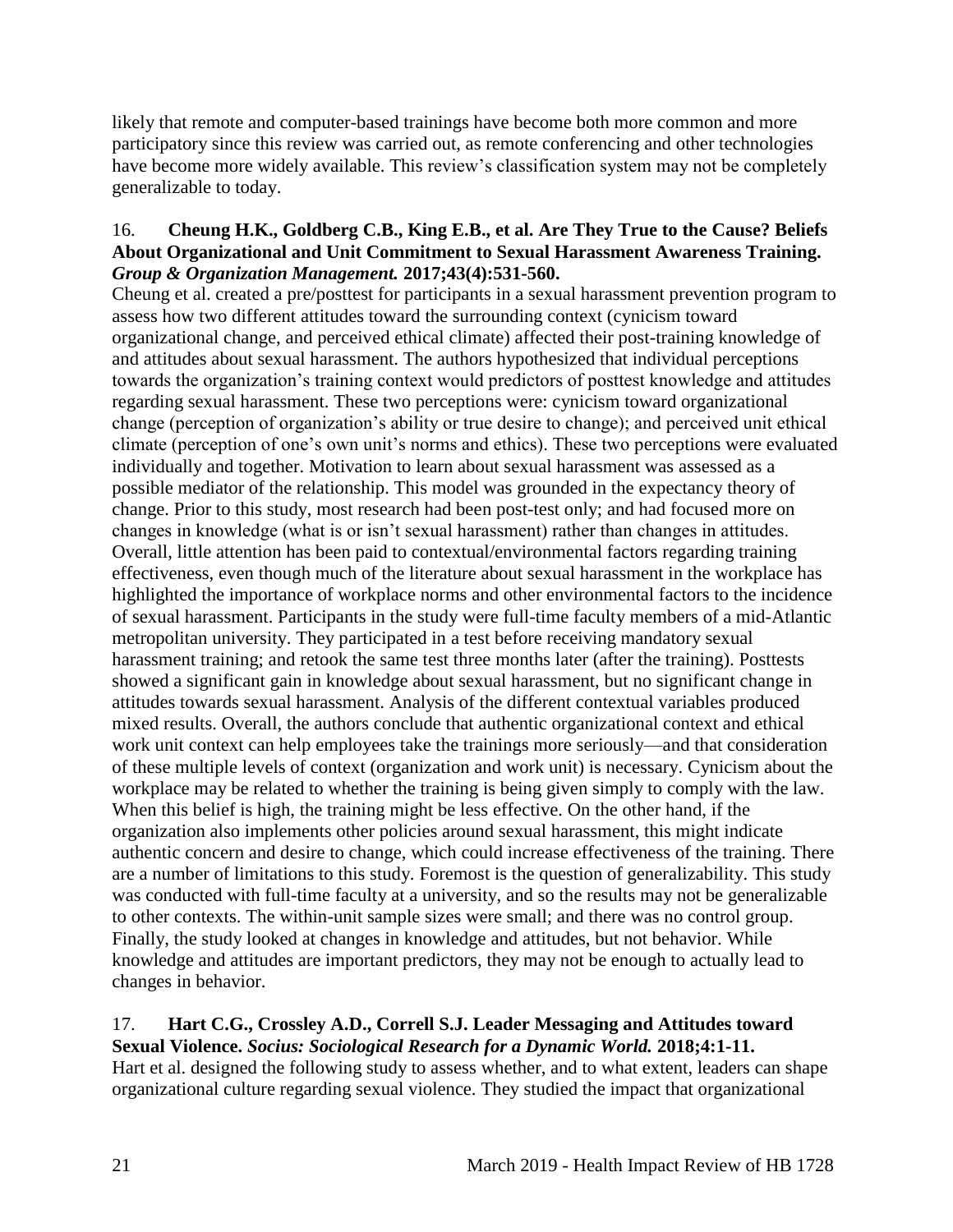leaderships' stated attitudes towards sexual assault and harassment could have on the perceptions of members of that organization. They found that when leaders emphasize or downplay the importance of one of these issues, that messaging does have the power to predict how the public will subsequently rate the issue. The authors summarize existing literature that supports the view that organizations can enable or prevent sexual violence through organizational features as well as cultural ones. However, previous literature hadn't been able to show that the relationship between leadership and culture is in fact causal. This experiment tested how the presentation and messaging of information about sexual assault and harassment would shape participants' responses about the importance of these issues. The authors recruited individuals through the Amazon Mechanical Turk system. Participants were reimbursed for their participation. The authors created messages that varied on relative emphasis of importance of the issue; issue to be addresses; and use of statistics. These messages were randomly given to each participant, who then rated the importance of the issue on a 7-point Likert scale. Aside from sexual harassment and sexual assault, other issues included police violence and property theft, to test whether results were more or less amenable to leader influence depending on the relative politicization of the issue. Comparing reports from participants who read an emphasizing message to a downplaying message, the authors found a moderate effect for leader messaging on sexual assault (0.34 standard deviations) and a substantial effect for leader messaging on sexual harassment (0.51 standard deviations). This study was followed by a second study, which once again recruited participants from the same platform but excluded individuals who had already participated. Here, the authors experimented with different messaging types around sexual assault and harassment. They found that messaging using words like "alarming" made participants more likely to rate sexual assault as high-priority; meanwhile, for sexual harassment issues, some downplaying messages did lead participants to report lower importance. Messaging that stigmatized perpetrators of sexual violence led participants to support punitive action (participants who read a punitive message were 1.09 points more likely to support firing employees found guilty of sexual harassment than participants who read non-punitive messages). Overall, the authors note "the unique ability that organizations' leaders have to shape how people make sense of sexual violence," and that members of the public have views that are "remarkably malleable" and subject to fluctuate according to messaging from leaders. In fact, they speculate that the effect could actually be much stronger in members of an organization when reading messaging from one of their own leaders. Shaping a culture that problematizes and emphasizes the concern around sexual violence is one key to preventing such violence.

### <span id="page-24-0"></span>18. **American College of Obstetricians and Gynecologists Committee on Health Care for Underserved Women. Committee Opinion: Sexual Assault.2014 (Reaffirmed 2016).**

Victims of sexual assault are at risk of unintended pregnancy, sexually transmitted infections, and mental health conditions. The American College of Obstetricians and Gynecologists (ACOG) recognize acute medical consequences of sexual assault, including injuries ranging from scratches to fractures, head and facial trauma, lacerations, bullet wounds, and death. Longterm health effects include chronic pelvic pain, dysmenorrhea, sexual dysfunction, and psychologic and mental health concerns. ACOG states that victims of sexual assault may experience rape-trauma syndrome, which includes general pain, sleeping and eating disturbances, a range of emotional reactions, flashbacks, nightmares, phobias, and somatic and gynecologic symptoms. Long-term mental health concerns may include Posttraumatic Stress Disorder (PTSD) and substance use. ACOG recommends that healthcare providers routinely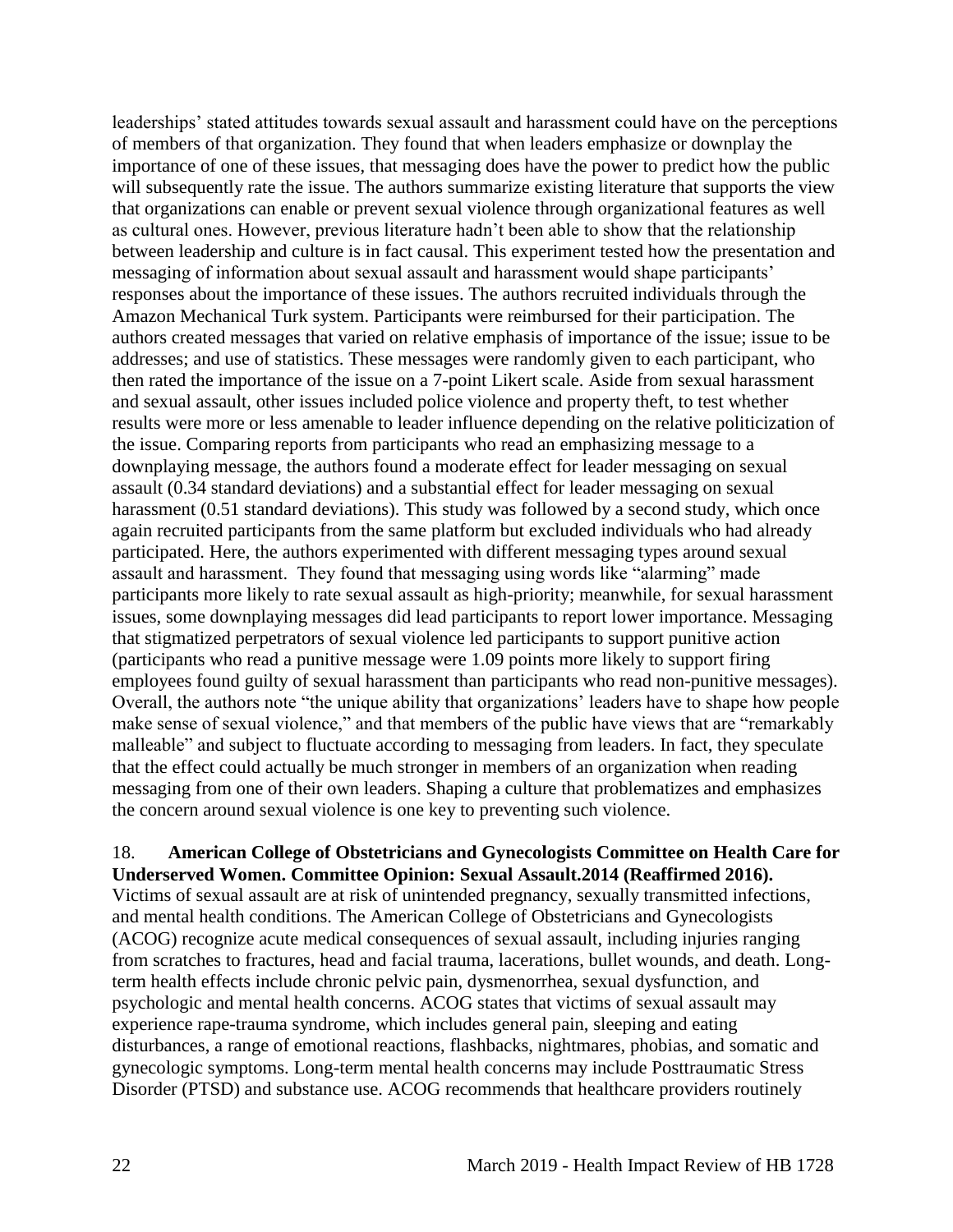screen all women for a history of sexual assault, and healthcare providers should offer victims both emergency contraception and sexually transmitted infection prophylaxis. They write, "[e]arly identification of victims of sexual assault can lead to prevention of long-term and persistent physical and mental health consequences of abuse."

# 19. **Linden J. Care of the Adult Patient after Sexual Assault.** *New England Journal of Medicine.* **2011;365(9):834-841.**

Linden provides a case vignette for a 20 year old women presenting to the emergency department for sexual assault. Estimates suggest that only 17% to 43% of rape victims seek medical treatment after rape, and 33% of rape victims never disclose the assault to their primary care provider. Overall, two-thirds of rape victims who report to the emergency department report general body trauma, including attempted strangulation; traumatic injuries to the head, face, torso, or limbs; lacerations, abrasions, and bruises; bite marks; and penetrating injuries. Genital trauma is less reported, and anogenital injuries may not be evident after assault. Timely medical care is necessary to provide emergency contraception and prophylaxis for sexually transmitted infections, including gonorrhea, chlamydia, trichomoniasis, Hepatitis B, and HIV. Rape-related pregnancy rates are 5%, and efficacy of emergency contraception decreases after 72 hours. In addition to medical care, victims of sexual assault should also receive emotional and mental health support. Linden cites prior evidence that sexual assault survivors are at an increased lifetime risk for posttraumatic stress disorder, major depression, and contemplation or actual attempt of suicide as well as increased risk of chronic medical problems like chronic pelvic pain, fibromyalgia, and gastrointestinal disorders. All rape victims should be referred for medical follow-up and psychiatric support. The author notes that there is unclear evidence about the use of HIV-postexposure prophylaxis for rape victims as well as uncertainty about the role of different types of psychotherapy interventions. However, "limited data support a potential benefit of the early initiation of cognitive behavioral therapy, which involves education of the patient about normal reactions to assault, relaxation training, recounting of the experience, exposure to feared (but safe) stimuli, and cognitive restructuring. In one randomized trial, women who were assigned to receive early cognitive behavioral therapy after sexual assault had a significantly greater reduction in self-reported symptoms of PTSD after the intervention than did those receiving only supportive counseling." Linden notes that the Department of Justice, American College of Emergency Physicians, and the World Health Organization all have guidelines for the treatment of patients after sexual assault.

### 20. **Thurston R. C., Chang Y., Matthews K. A., et al. Association of Sexual Harassment and Sexual Assault With Midlife Women's Mental and Physical Health.** *JAMA Internal Medicine.* **2019;179(1):48-53.**

Thurston et al. conducted a prospective cohort study with women aged 40 to 60 living in Pittsburgh, Pennsylvania to determine the association between sexual harassment and sexual assault and certain health outcomes, including blood pressure, mood, depression, anxiety, and sleep. Nationally, 40% to 75% of women have experienced workplace sexual harassment and a third of women have experienced sexual assault. Of the 304 women who participated in the study, 19% (n=58) had experienced workplace sexual harassment, 22% (n=67) reported a history of sexual assault, and 10% (n=30) had experienced both. After accounting for confounding factors and compared to women who did not experience sexual harassment or sexual assault, workplace sexual harassment was significantly associated with greater odds of hypertension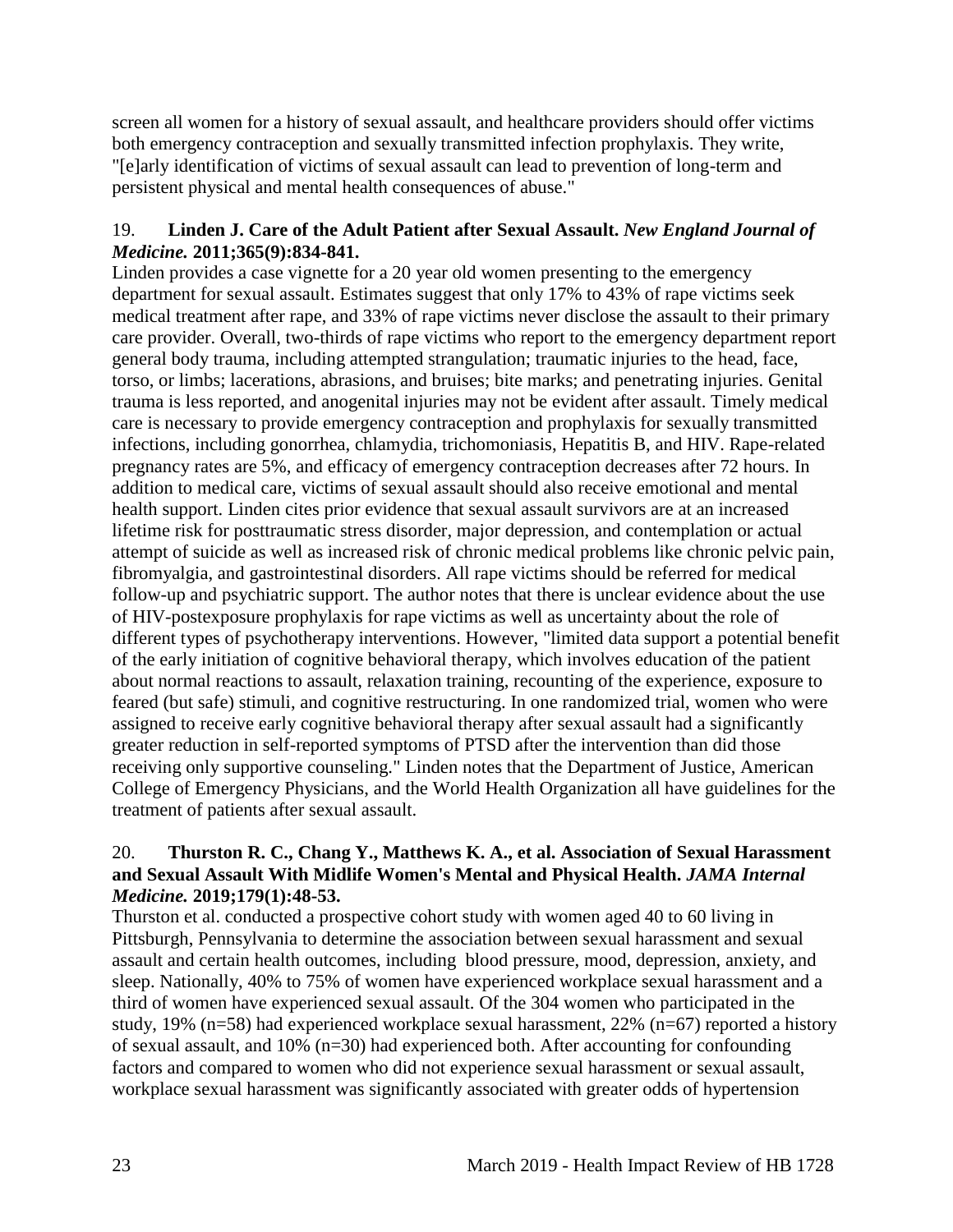$(OR = 2.36; 95\% CI = 1.10-5.06, p=0.03)$  and poor sleep  $(OR = 1.89, 95\% CI = 1.05-3.42, p=0.03)$ . They note that, "the magnitude of increase in [systolic blood pressure] observed in the present study associated with a history of harassment (approximately 4 mm Hg in SBP) is clinically significant (e.g., a 20% increased risk for [cardiovascular disease]}." Sexual assault was significantly associated with greater odds of depressive symptoms (OR= 2.86, CI= 1.42-5.77, p=0.003), anxiety (OR= 2.26, 95% CI= 1.26-4.06, p=0.006), and poor sleep (OR= 2.15, CI= 1.23-3.77, p=0.007). Women who experienced sexual assault had "almost 3-fold greater odds of symptoms consistent with a major depressive disorder and more than 2-fold greater odds of elevated anxiety." Both sexual harassment and sexual assault were associated with a 2-fold increase in poor sleep outcomes consistent with clinical insomnia. The authors note that high blood pressure, depressed mood, anxiety, and poor sleep are all associated with poor physical health outcomes. Study limitations included lack of multidimensional scale to measure severity of symptoms or chronic symptoms, limited representation of people of color, and inability to establish temporality. However, this is one of the first studies that evaluated exposure to sexual harassment and sexual assault with measured blood pressure (instead of only self-report) and that used fully validated mental health scales.

### 21. **Vrees R.A. Evaluation and Management of Female Victims of Sexual Assault.**  *Obstetrical and Gynecological Survey.* **2017;72(1):39-53.**

Vrees outlines clinical and forensic components of the initial evaluation of victims of sexual assault, outlines counseling and treatment needs, and discusses immediate and long-term sequelae following sexual assault. She cites previous evidence showing that, "immediate consequences for survivors include physical injury, infection, unintended pregnancy, and emotional states such as hysteria, dissociation, and amnesia. Long-term outcomes include sexual dysfunction, depression, anxiety, pelvic pain, posttraumatic stress disorder, chronic headaches, and even suicide." The author notes that medical and psychological treatment and support are important following sexual assault. She writes, "in the setting of complex social issues and acute psychological ramifications, trained patient advocates and social workers provide an important immediate support role to survivors of sexual assault and can provide immediate crisis intervention, counseling and ongoing support services including legal advocacy, assistance with crime victim compensation, and long-term services." She notes that time sensitive care is required for emergency contraception, sexually transmitted disease prevention, and post assault follow-up. Nationally, the rape-related pregnancy rate for women aged 12-45 years is 5%. Medical follow-up is also required, especially as "long-term manifestations of sexual assault include diminished quality of life, an altered perception of one's health, decreased overall functional status, nonspecific genital symptoms, depression, chronic pelvic pain, and sexual dysfunction." She concludes, "this review highlights the importance of prompt medical screening and evaluation for all survivors of sexual assault, as well as coordination of follow-up care, regardless of whether forensic evidentiary evaluation occurs." Future research is needed to determine the efficacy and uptake of sexually transmitted infections prophylaxis and ongoing sexual health screening among victims and survivors of sexual assault.

### <span id="page-26-0"></span>22. **Okechukwu C. A., Souza K., Davis K. D., et al. Discrimination, harassment, abuse, and bullying in the workplace: contribution of workplace injustice to occupational health disparities.** *Am J Ind Med.* **2014;57(5):573-586.**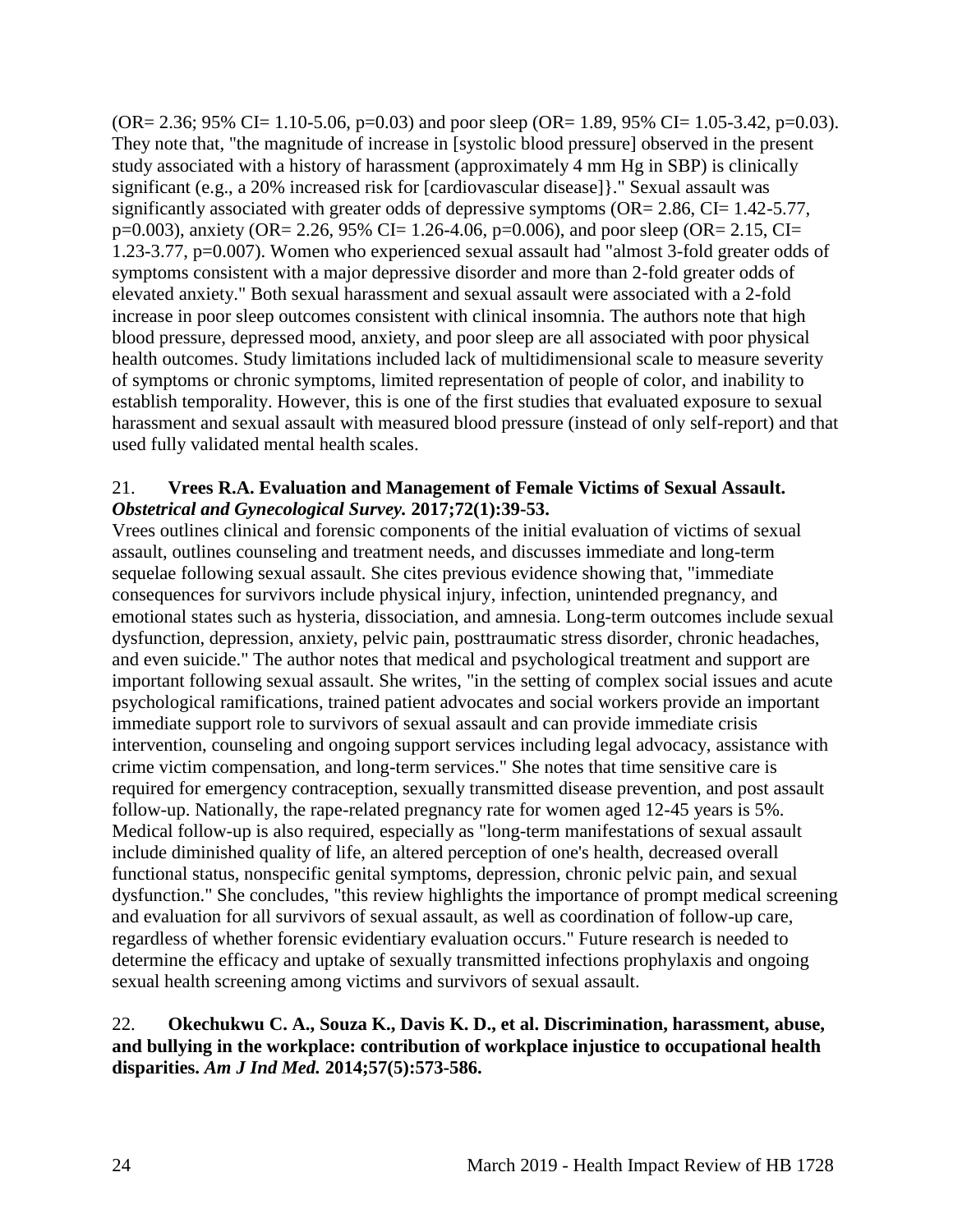In this summary paper, Okechukwu et al. outline existing research showing how institutional and interpersonal workplace injustices, including discrimination, harassment, abuse, and bullying contribute to occupational health disparities. They "theorize that mistreatment of workers in the workplace may exacerbate health disparities between groups of workers." As part of their research, the authors looked specifically at the how sexual harassment in the workplace contributes to occupational health disparities. Based on their research, they present a conceptual model suggesting that labor is stratified into hazardous positions and that individuals in the same position are differentially assigned to hazardous duties. For example, they found that "minority and other disadvantaged workers are systematically hired into certain (usually lower power) positions." They also cite data showing that people of color and immigrants are disproportionately hired into jobs with poorer working conditions, and are therefore at higher risk for work-related injury or illness. They state, "available evidence suggests that, after controlling for differences in education and experience, African-American and Hispanic workers are consistently more likely to be employed in occupations where serious injuries and illnesses are more likely to occur." Okechukwu et al. also state that workplace injustices may contribute to underlying health disparities as disadvantaged populations are more likely to experience these injustices. For example, they cite literature showing that "African-American women who did not tell others about the unfair treatment they received were four times more likely to report high blood pressure than women who told others." Overall, they found that workplace injustices have been associated with psychological and physical health, health behaviors, job outcomes, andthough not as well-researched, family well-being. Among workers that experience sexual harassment, related psychological and physical health outcomes include general poor mental health, post-traumatic stress disorder (PTSD), anxiety, depression, poor self-rated health and unhealthy days, headaches, stomachaches, and disrupted sleep. They also found that workers who witnessed sexual assault in the workplace experienced lower psychological well-being. In addition, sexual harassment can lead to unhealthy behavior changes, including heavy alcohol use, and has been associated with greater workplace absenteeism. Overall, they conclude that workplace discrimination, harassment, abuse, and bullying "are most often described as affecting workers in non-dominant and/or disadvantaged worker groups. Our review pointed out that these same worker groups often hold more hazardous jobs and have been shown to experience poorer general health."

#### 23. **Brown L. P., Rospenda K. M., Sokas R. K., et al. Evaluating the association of workplace psychosocial stressors with occupational injury, illness, and assault.** *Journal of Occupational and Environmental Hygiene.* **2011;8(1):31-37.**

Brown et al. completed 2,151 surveys with workers age 18 and older in the contiguous U.S. to evaluate the relationship between occupational injuries, illness, and assaults (OIIAs) and worker exposure to generalized workplace abuse and harassment, sexual harassment, and job threat and pressure. They cite previous literature defining occupational stress and explain that, "levels of influence that interact to form an individual's perception of workplace stress are largely driven by workplace policies and procedures, including interactions with co-workers and supervisors as well as general life experience with violence, abuse, and/or discrimination." They also cite previous research showing that health impacts of occupational stress include depression, anxiety, diminished mental functioning (e.g. inattentiveness, fatigue), headaches, absenteeism, and occupational injuries. In addition, generalized work harassment and sexual harassment has been linked to "recipients feeling a sense of threat and insecurity in their jobs, potentially influencing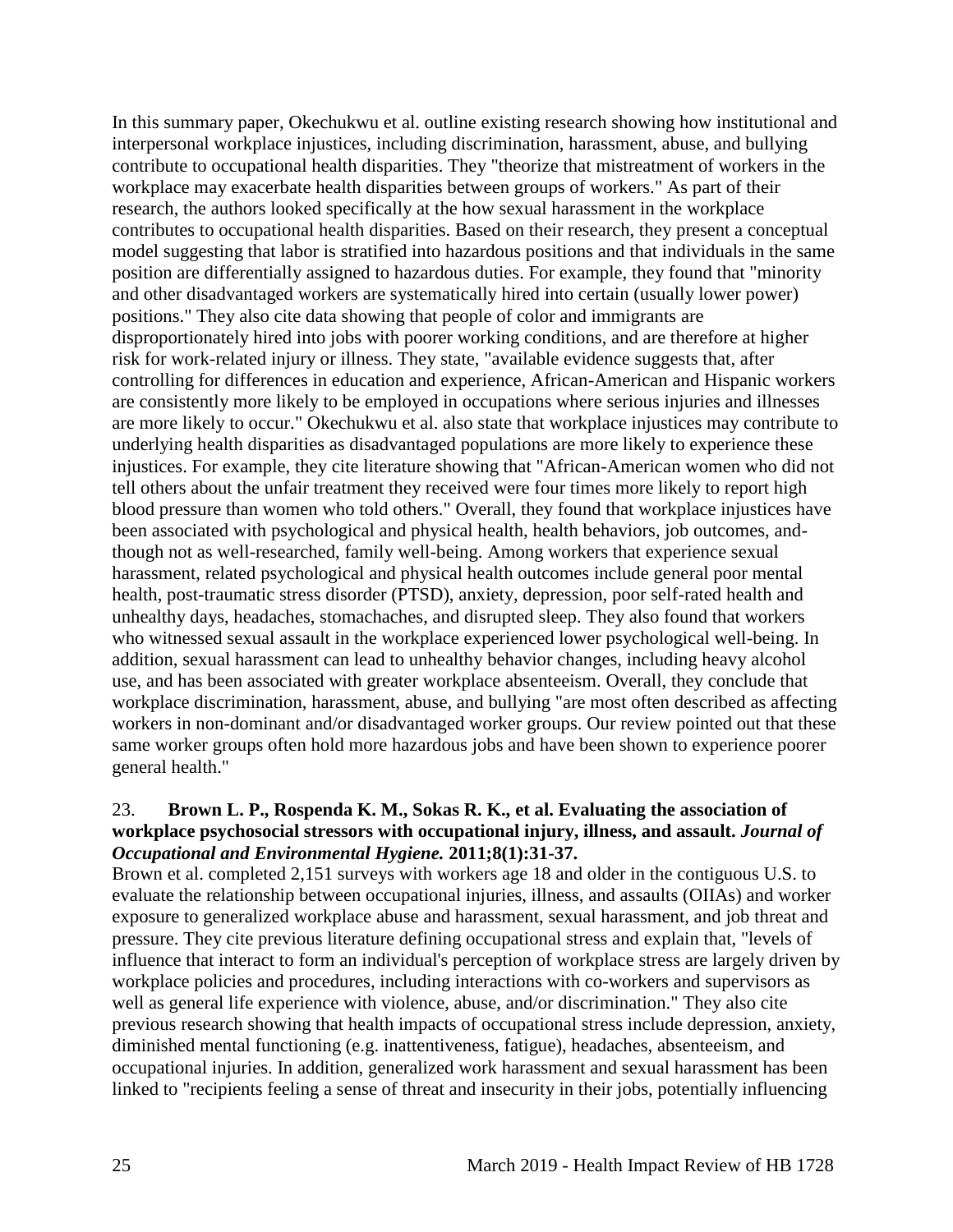their ability to function productively and safety carry out work tasks. Research suggests that harassment in the workplace represents a particularly pathogenic form of stress, as [sexual harassment and generalized work harassment] have been shown to predict negative mental health outcomes above and beyond the effects of more typically studied job stressors." Brown et al. completed 2,151 surveys with workers age 18 and older in the U.S. in English and Spanish using a nationwide random-digit -dial telephone assessment from 2003 to 2004 (response rate= 52%). Survey respondents were representative of the overall U.S. working population in the same time period, and included workers from every identifiable occupational category recognized by the Bureau of Labor Statistics. Occupations were then grouped into 8 general subgroups, including management/business, professional, service, sales/office, construction/extraction, farming/fishing/forestry, production/transportation, and military. OIIA was self-reported, and generalized work harassment, sexual harassment, and job pressure and threat were measured using evidence-based instruments and scales. Of respondents, 351 reported having an OIIA in the past 12 month. Non-white Hispanics were at greatest risk of experiencing OIIA. Individuals employed in professional, service, production/transportation, sales/office, and construction/extraction jobs were also more likely to experience OIIA. Psychosocial stressors were independently and significantly associated with reporting an OIIA, even after controlling for age, sex, race/ethnicity, and occupation. Overall, they found that workers that experienced generalized workplace harassment were 1.53 times as likely (CI= 1.33-1.75; p  $\vert$  < 0.05) to report occupational injury, illness, and assault in the past 12 months. Workers that experienced sexual harassment were 1.18 times as likely (CI=  $1.04$ -1.34;  $-$  <0.05) to report OIIAs in the past 12 months. Workers that experienced job threat and pressure were 1.26 times as likely (CI= 1.10-1.45; p<0.05) to report OIIAs in the past 12 months. The authors note that it is not possible to establish temporality and that, "in the scenario where occupational stressors preceded the OIIA, one could hypothesize that stress was responsible for the worker being mentally distracted, thereby causing the OIIA to happen, or that organizations that have poor interpersonal working climates have poor safety climates overall. In respect to the reverse scenario, the injured worker could perceive greater levels of harassment and job pressure and threat as a result of [their] OIIA..." They note that depression, especially among female workers, may be a mediating factor and cite previous research showing that women who reported a OIIA were significantly more likely to report pre-existing depression as compared with women who did not experience an OIIA.

#### <span id="page-28-0"></span>24. **Mutambudzi M. Association between workplace psychosocial factors and mental health in Black, Hispanic, and White women: Cross-sectional findings from the National Health Interview Survey.** *Women Health.* **2017;57(10):1129-1144.**

Mutambudzi evaluated the impacts of job insecurity, workplace harassment, and work-family conflict on self-rated mental health among non-Hispanic Black, Hispanic, and non-Hispanic white women using data from the 2010 National Health Interview Survey. Overall, work-related psychosocial factors have been "implicated in the onset and progression of chronic conditions, adverse reproductive outcomes, and poor mental health outcomes, such as depression, anxiety, psychological distress, mood disorders, and alcohol misuse." Workplace harassment has been associated with increased depression, anxiety, psychosomatic symptoms, low self-esteem, substance use, and mental distress. The impact of work-related psychosocial factors on health have been shown to differ by race and sex, and individuals of color and women are more likely to experience negative health outcomes. For example, the author cites research that, "Black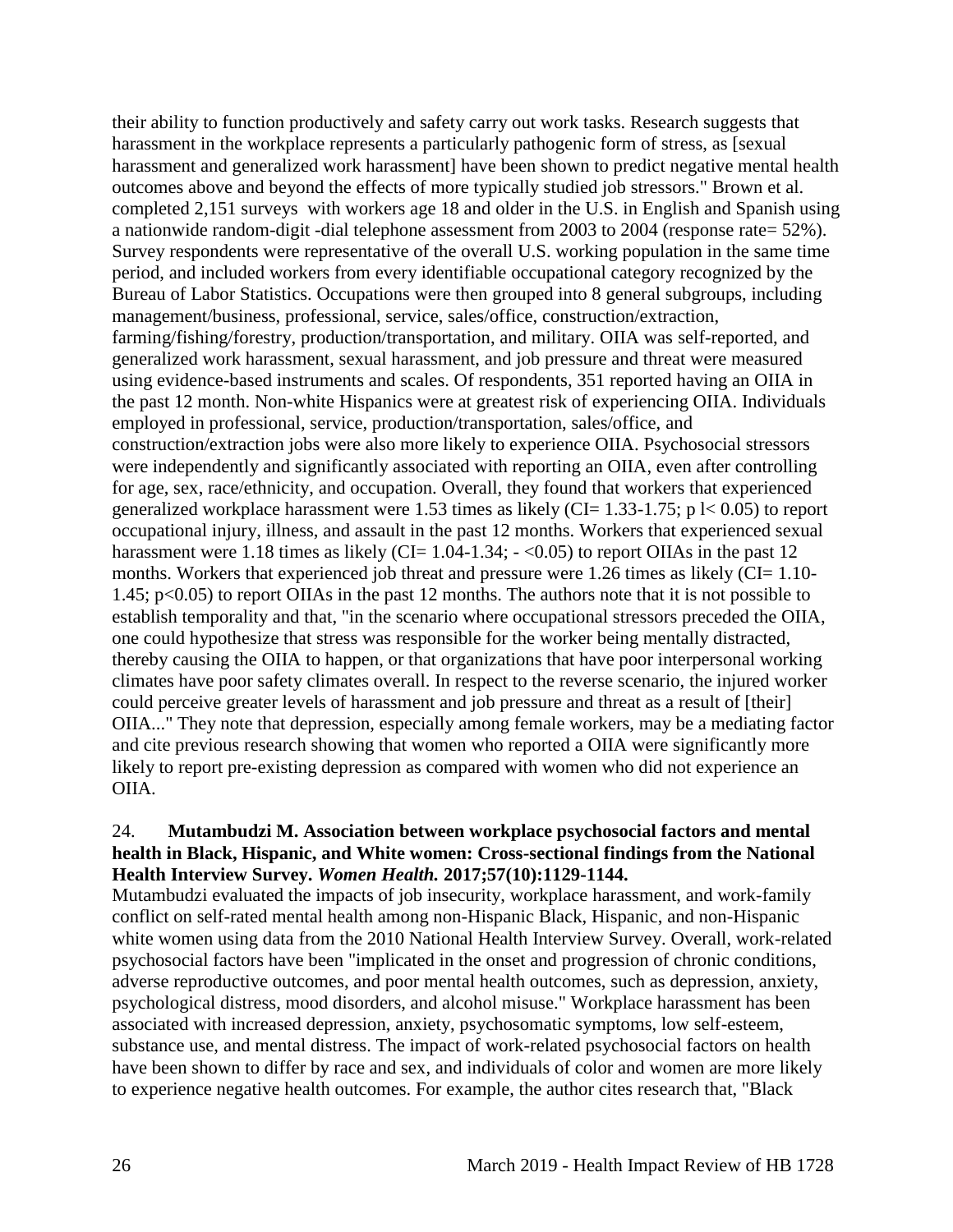women in particular, bear a greater burden of adverse psychological demands, low control, and low work substantive complexity, and the associated subsequent negative health outcomes." This relationship was true across socioeconomic status. The author evaluated data from the 2010 National Health Interview Survey, which is a cross-sectional, household, in-person, and nationally representative survey. The 2010 survey included an Occupational Health Supplement from the National Institute for Occupational Safety and Health to collect data on occupational exposures and health outcomes. The author found that 9.6% of survey participants had experienced workplace harassment and that the prevalence of workplace harassment did not differ significantly by race/ethnicity. The survey asked about harassment generally, and did not indicate the type of harassment experienced. Poor mental health outcomes were significantly higher for women reporting job insecurity, workplace harassment, and work-family conflict and were highest among non-Hispanic Black women (36%) compared to Hispanic women (34%) and white women (30%). The author concluded that, "despite these shortcomings, this study did find prevalence of occupational psychosocial work stress and their consequences to be highest in minorities."

<span id="page-29-0"></span>25. **Shaw E., Hegewisch A., Phil M., et al. Sexual Harassment and Assault at Work: Understanding the Costs-- Briefing Paper. Institute for Women's Policy Research;2018.** The Institute for Women's Policy Research conducted a literature review to evaluate how workplace sexual harassment and sexual assault impact economic advancement and security for women and the impact this has on employers. The report also provides recommendations for preventing workplace sexual harassment. They found that employment situations associated with high rates of sexual harassment included: working for tips (including hotel housekeepers); working in isolation (including female janitors, domestic care workers, hotel workers, agricultural workers); lacking legal immigration status or having only a temporary work visa; working in a male-dominated job (e.g. construction; and working in a setting with significant power differentials. Individuals who are undocumented often work in agricultural, food processing, garment, domestic work, and janitorial services occupations. The authors explain that, "in principle, victims of sexual violence at work who bring charges have the same protection against deportation as survivors of domestic violence through U-visas. Yet, many fear that reporting harassment or assault will put their immigration status at risk...Retaliation against women who speak up against workplace sexual assault may involve threats to call Immigration and Customs Enforcement or to revoke temporary work visas." Immigrants may also find it difficult to understand their rights or to report an incident due to language barriers. The authors also noted that intersectionality may compound experiences of harassment and that "structural risk factors often intersect and are exacerbated by racism, discrimination, and harassment on the basis of age, disability, or national origin." Their review of literature also found that workplace sexual harassment and assault can impact an individual's mental and physical health, financial situation, opportunities for career advancement, and employment status. Background information in the report finds that, "Black women were the most likely of all racial and ethnic groups to have filed a sexual harassment claim (15.3 charges per 100,000 workers), and 1 in 17 sexual harassment charges filed with the EEOC also alleged racial discrimination." They also cite research showing that, "only a small number of those who experience harassment (one in ten) ever formally report incidents of harassment- let alone make a charge to the EEOC- because of lack of accessible complaints processes, simple embarrassment, or fear of retaliation. This fear is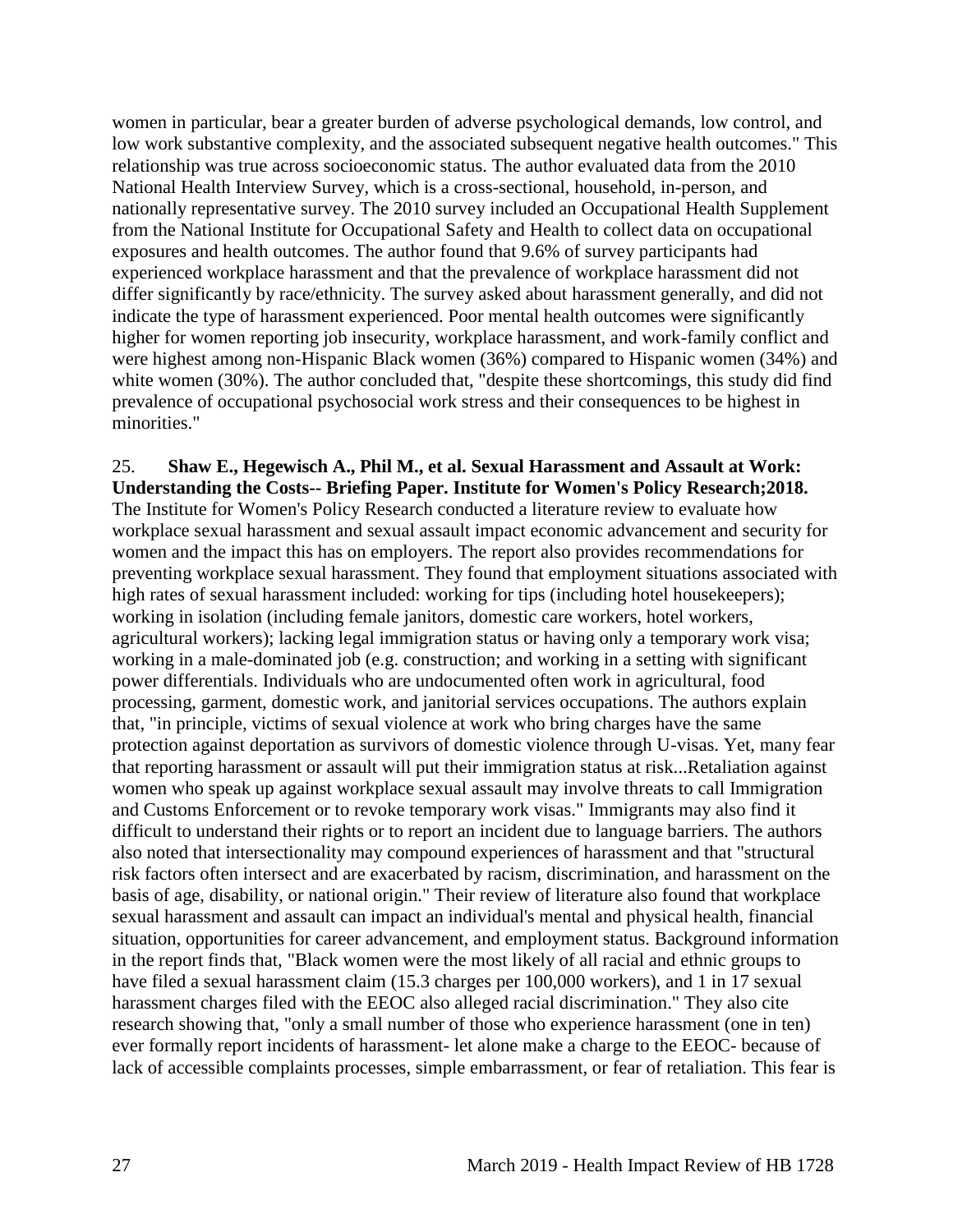justified: according to an analysis of EEOC data, 71 percent of charges in FY 2017 included a charge of retaliation."

<span id="page-30-0"></span>26. **Rossie A., Tucker J., Patrick K. Out of the Shadows: An analysis of sexual harassment charges filed by working women. National Women's Law Center;2018.** In this report from the National Women's Law Center, Rossie et al. obtained two datasets from the U.S. Equal Employment Opportunity Commission (EEOC) to analyze sexual harassment charges filed between 2012 and 2016. The datasets included information about claimants' sex, race/ethnicity and national origin, date of birth, industry, and company size. Their analysis found that women made the majority of claims, with the largest percentage of claims (43.9 %) made by women at companies with 15-100 employees. By industry, the largest percentage of claims (13.8%) were made by women in the accommodation and food services industry. Women make up 51.6% of the accommodation and food services industry. Hotel, hospitability, restaurant, and retail workers are more likely to depend on tips to supplement wages, which puts them at heightened risk of sexual harassment. The authors note, "the reliance on customer tips as income forces tipped workers to tolerate sexual harassment and other inappropriate behavior from customers just to make a living, which in turn perpetuates a cultural of harassment in tipped industries." Looking more specifically at sub-industry, women working at full-service restaurants accounted for half of the claims within the accommodations and food service industry and women account for 71.8% of tipped workers in the food service industry. Overall, Black women filed sexual harassment charges at 3 times the rate of white, non-Hispanic women (15.3 charges per 100,000 Black women workers compared to 4.7 chargers per white, non-Hispanic women workers). In addition, Black women were disproportionately represented in sexual harassment charges across every industry. For example, Black women make up 13.6% of the accommodation and food services industry, but file 31.4% of the sexual harassment charges. In total, "women of color- and Black women in particular- are disproportionately likely to experience sexual harassment at work. Out of the charges filed by women, 56 percent were filed by women of color; yet, women of color only make [up] 37 percent of women in the workforce."

27. **Quality Agency for Healthcare Research and. 2016 National Healthcare Quality and Disparities Report.Rockville, MD: U.S. Department of Health and Human Services;2017.** The National Healthcare Quality and Disparities Report is mandated by Congress and has been published every year since 2003. The intent of the report is to summarize the quality of healthcare received by people in the United States, and to identify disparities in care and access to care by priority populations. It evaluates quality of healthcare in six core areas: personcentered care, patient safety, healthy living, effective treatment, care coordination, and care affordability. The report uses four main measures for access to care: having health insurance, having a usual source of care, encountering difficulties when seeking care, and receiving care as soon as wanted. Over time, the report has found disparities in access to care based on race and ethnicity, socioeconomic status, age, sex, disability status, sexual orientation, gender identity, and residential location. The 2016 report concluded that, while disparities in health insurance status decreased since 2014, about 70% of care affordability measures have not changed since 2010 and disparities in care persisted for poor and uninsured populations in all priority areas. The report stated, "poor people experienced worse access to care compared with high income people for all access measures except one" and "more than half of measures show that poor and lowincome households have worse care than high-income households." Further, the report concluded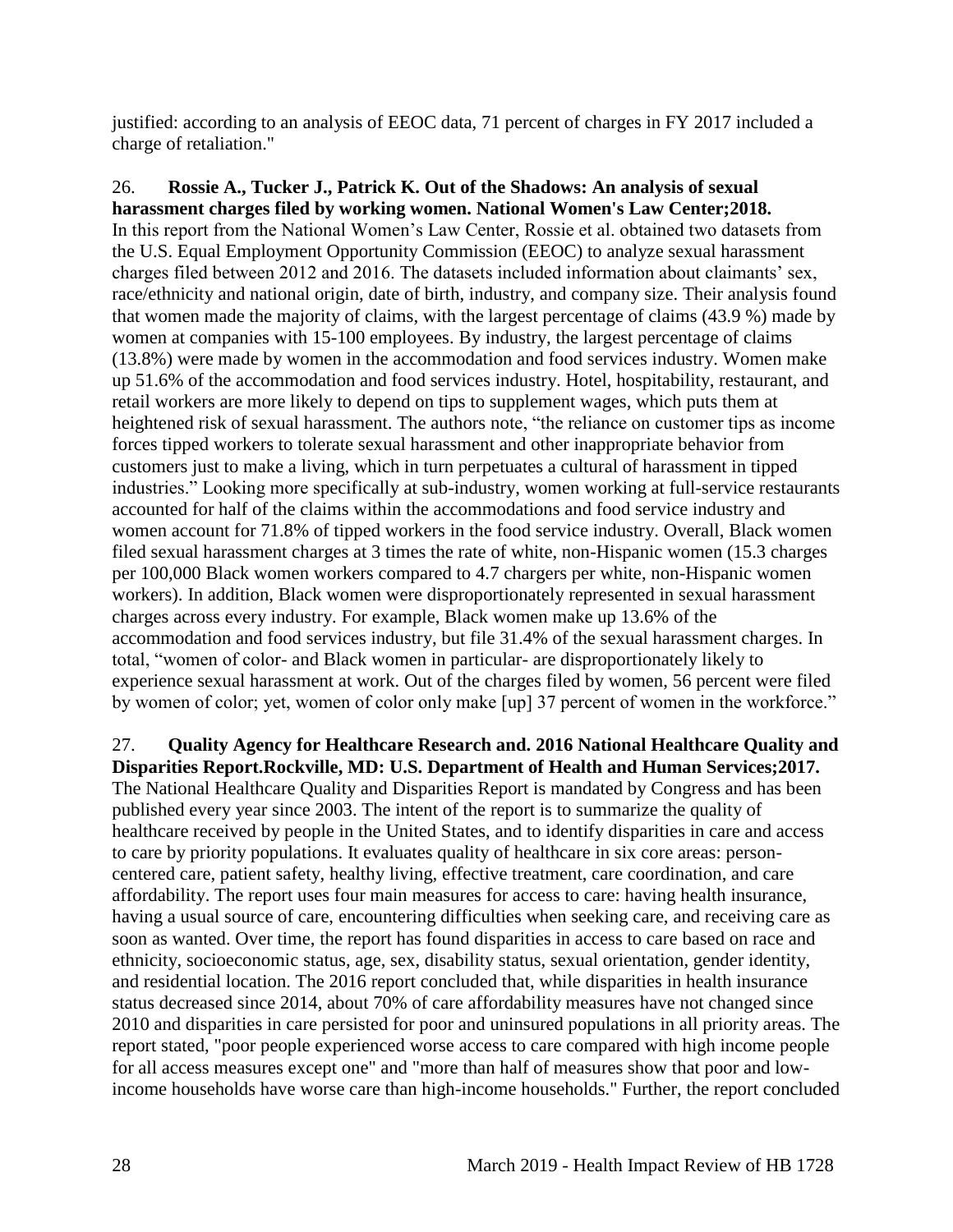that "significant disparities continue for poor people compared with high-income people who report they were unable to get or were delayed in getting need medical care due to financial or insurance reasons."

# 28. **Centers for Disease Control and Prevention. Behavioral Risk Factor Surveillance System Prevalence And Trends Data: Washington-2014. 2014; Available at:**

**[http://apps.nccd.cdc.gov/brfss/page.asp?cat=XX&yr=2014&state=WA#XX.](http://apps.nccd.cdc.gov/brfss/page.asp?cat=XX&yr=2014&state=WA#XX) Accessed August 16, 2016.**

Behavioral Risk Factor Surveillance System (BRFSS) 2014 data from Washington state show significant correlations between lower income and a number of health indicators including: worse overall self-reported health, depression, asthma, arthritis, stroke, oral health, tobacco use, women's health indicators, health screening rates, physical activity, and diabetes.

# <span id="page-31-1"></span>29. **Poel A. Health of Washington State Report: Mortality and Life Expectancy. Data Update 2015. Washington State Department of Health;2015.**

Poel presents Washington state data on mortality and life expectancy. The data show that ageadjusted death rates were higher in Washington census tracks with higher poverty rates. The state data also show that American Indian/Alaska Natives, Native Hawaiian/Other Pacific Islanders, and black residents had the highest age-adjusted death rate and shortest life expectancy at birth compared to other groups in the state. Children 1-4 and 5-14 experience the lowest mortality rates, with no difference between sexes. However, in each of the remaining age groups, death rates among men are higher than death rates for women, including among those aged 85 or older.

# 30. **Serafin M. Health of Washington State Report: Self-reported Health Status. Data Update 2016. Washington State Department of Health;2016.**

Serafin presents data from Washington state on self-reported health status. The data show that after accounting for age, education, race and ethnicity, household income was a strong predictor of self-reported health status. Health status varied by race and ethnicity, with close to 20% of Native Hawaiian/Other Pacific Islander reporting fair or poor health.

# <span id="page-31-0"></span>31. **Centers for Disease Control and Prevention. Violence Prevention | Consequences. 2018; Available at:**

# **[https://www.cdc.gov/violenceprevention/sexualviolence/consequences.html.](https://www.cdc.gov/violenceprevention/sexualviolence/consequences.html) Accessed March, 2019.**

This Centers for Disease Control and Prevention webpage details health consequences associated with sexual violence including physical health outcomes, psychological health outcomes, social, and health risk behaviors.

# <span id="page-31-2"></span>32. **Hsieh Y. C., Apostolopoulos Y., Hatzudis K., et al. Social, Occupational, and Spatial Exposures and Mental Health Disparities of Working-Class Latinas in the US.** *Journal of Immigrant Minority Health.* **2016;18(3):589-599.**

Hsieh et al. conducted a review of literature published between 2000 and 2013 investigating mental health disparities for working-class Latinas. They included 73 articles in their review. Evidence indicates that Latinos are at higher risk for depression, anxiety, and substance use and that "mental health is a fast-growing concern among Latinos, particularly Latina immigrants, who often experience gender-specific issues such as domestic violence, rape, and sexual abuse."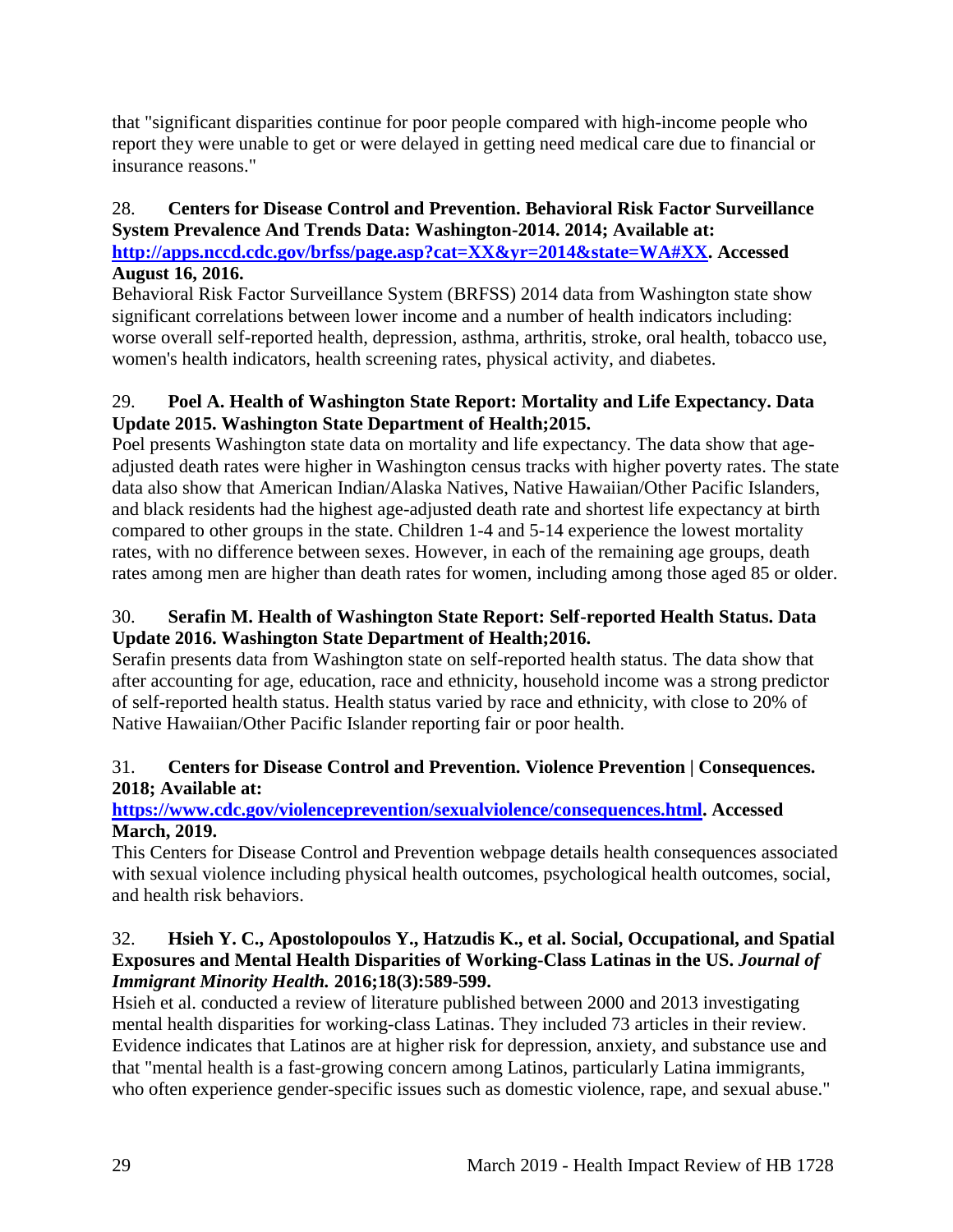In addition, "the Latino community experiences poverty, discrimination, and underutilization of medical services at higher rates than any other racial or ethnic group." Hsieh et al. summarize the occupational, social, and spatial exposures and hazards that have an adverse impact on the mental health of Latinas in the U.S. Related specifically to occupational hazards, they found that dangerous jobs, occupational mobility, workplace racial discrimination, sexual harassment, and external work-related factors (e.g. language barriers) contribute to poor mental health outcomes. Sexual harassment contributed to poor physical and psychological health, and job and life dissatisfaction. The authors did not provide the total number of articles for each topic.

33. **The Henderson Center for Social Justice Berkeley Law. Equal opportunity: The Evidence- a summary of key ideas , current research, and relevant information for those who aim to promote and protect equal opportunity. University of California Berkeley;2012.** University of California Berkeley's Henderson Center for Social Justice provided an overview and history of equal opportunity efforts in the U.S. They use the term "equal opportunity" to include both affirmative action and equal opportunity efforts. Affirmative action and equal opportunity programs began as a result of the Kennedy Administration's Executive Order 10925, which required government contractors to "take affirmative action to ensure that applicants are employed, and that employees are treated during employment, without regard to their race, creed, color, or national origin." This report summarizes information related to contracting, education, wealth, homeownership, and other factors. It stated that "overall, people of color rate their health status lower than Whites ([non-Hispanic]). The life expectancy at birth for African Americans is five years less than for Whites...In general, people of color report less access to health care and poorer quality health care than Whites ([non-Hispanic])." The report found that, "although the effect of [state affirmative action] bans are complicated to assess, there is a recurring pattern of decreased diversity." The report presents some research on Washington State. For contracting, transportation contracts awarded to minority-owned and women-owned businesses increased under affirmative action and decreased sharply after I-200 passed in 1998. Similarly, applications and enrollment by people of color decreased at University of Washington, and to a lesser degree at other public universities. For public employment, the authors note that, "in Washington, the diversity of state employees before and after the passage of the anti-equal opportunity Initiative 200 in 1998 has not been tracked." They noted that Washington State began tracking this information in 2006, and that the current state workforce is similar in diversity to the private sector, though people of color were slightly less represented.

### <span id="page-32-1"></span>34. **Christensen Trevor, Weisser Justin. Health of Washington State Report: Tobacco Use. Washington State Department of Health;2015.**

Christensen et al. report Washington state Behavioral Risk Factor Surveillance System (BRFSS) data from 2012 to 2014 indicate that prevalence of smoking decreases as income and levels of education increase. Further, American Indians and Alaska Natives (AI/AN) and Native Hawaiian/Other Pacific Islander populations have significantly higher smoking rates than white, black, Hispanic, and Asian populations.

#### <span id="page-32-0"></span>35. **Pew Research Center. Immigrants don't make up a majority of workers in any U.S. industry. 2017; Available at: [http://www.pewresearch.org/fact](http://www.pewresearch.org/fact-tank/2017/03/16/immigrants-dont-make-up-a-majority-of-workers-in-any-u-s-industry/)[tank/2017/03/16/immigrants-dont-make-up-a-majority-of-workers-in-any-u-s-industry/.](http://www.pewresearch.org/fact-tank/2017/03/16/immigrants-dont-make-up-a-majority-of-workers-in-any-u-s-industry/) Accessed February, 2019.**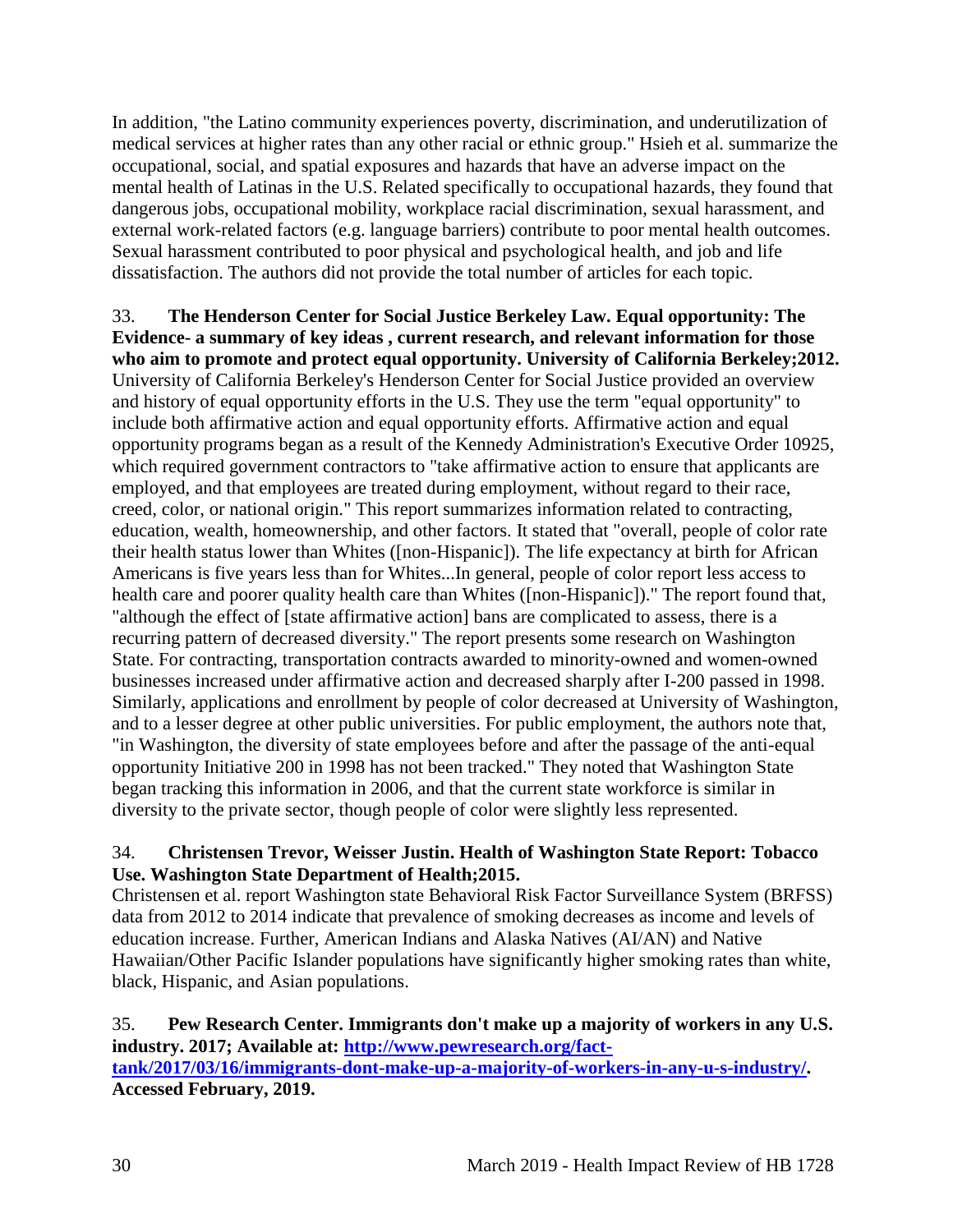In this article from Pew Research Center, Desilver differentiates between the facts that 1) immigrants are more likely than U.S.-born workers to be employed in a number of specific jobs, and 2) there are not major U.S. industries in which immigrants outnumber the U.S.-born. According to a Pew Research Center analysis of government data, immigrants made up 17.1% of the total U.S. workforce in 2014 (27.6 million workers out of 161.4 million). The article details which industries, occupation groups, and detailed occupations had the highest proportion of immigrant workers (both lawful and undocumented) in 2014.

36. **Hacker K., Anies M., Folb B. L., et al. Barriers to health care for undocumented immigrants: a literature review.** *Risk Management and Healthcare Policy.* **2015;8:175-183.** Hacker et al. completed a literature review of 66 articles published in the 10 years prior to this review to examine barriers to accessing health care for undocumented immigrants, and identifying strategies to address these barriers. Articles in the review included research from multiple countries, including the United States. Policy barriers to accessing health care included health insurance laws and documentation requirements to get services. Health system barriers included constraints related to work conflicts and transportation, constraints related to lack of translation services and culturally competent care, discrimination in the clinic environment, and complex paperwork or registration systems to receive care. Individual level barriers included fear of deportation, stigma, shame about seeking services, lack of social capital, lack of financial capital to pay for services, limited health literacy or knowledge about the health care system, limited English proficiency, and cultural differences. Overall, the largest barrier identified through the review was "national policies excluding undocumented immigrants from receiving health care" with the majority of policies restricting access to health insurance. The authors state, "because insurance was generally required for affordable care or required to receive services at all, these laws effectively barred access to care [for undocumented immigrants]." The authors identified five categories of recommendations: 1. Change policies; 2. Extend insurance options; 3. Expand the safety net; 4. Train providers; 5. Educate undocumented immigrants on navigating the health care system. Specific to changing policy, recommendations include expanding health care access regardless of immigration or citizenship status, giving full rights to health care for all immigrants, and delaying deportation until care is completed. Recommendations related to insurance included allowing all immigrants access to a state funded health plan, providing insurance to all workers regardless of immigration status, providing a limited insurance option to preventive care or by disease, and offering sliding-scale payment systems. Safety net recommendations included expanding the capacity of clinics (e.g. federally qualified health centers, public hospitals, community health centers, state and local public health clinics) to provide care to immigrants through additional state support, and providing health education in alternative settings (e.g. faith-based organizations). Training recommendations included educating providers to understand the specific medical needs of immigrant communities, to use interpretation services, and to understand immigration laws. Health literacy recommendations included educating immigrants about the health care system and their right to health care as well as connecting immigrants with "culturally appropriate navigators in health care environments" to help navigate services. The authors note that an important limitation is that, "many of the recommendations we have identified in the reviewed articles have not been tested so it is difficult to ascertain whether or not they would be deemed successful."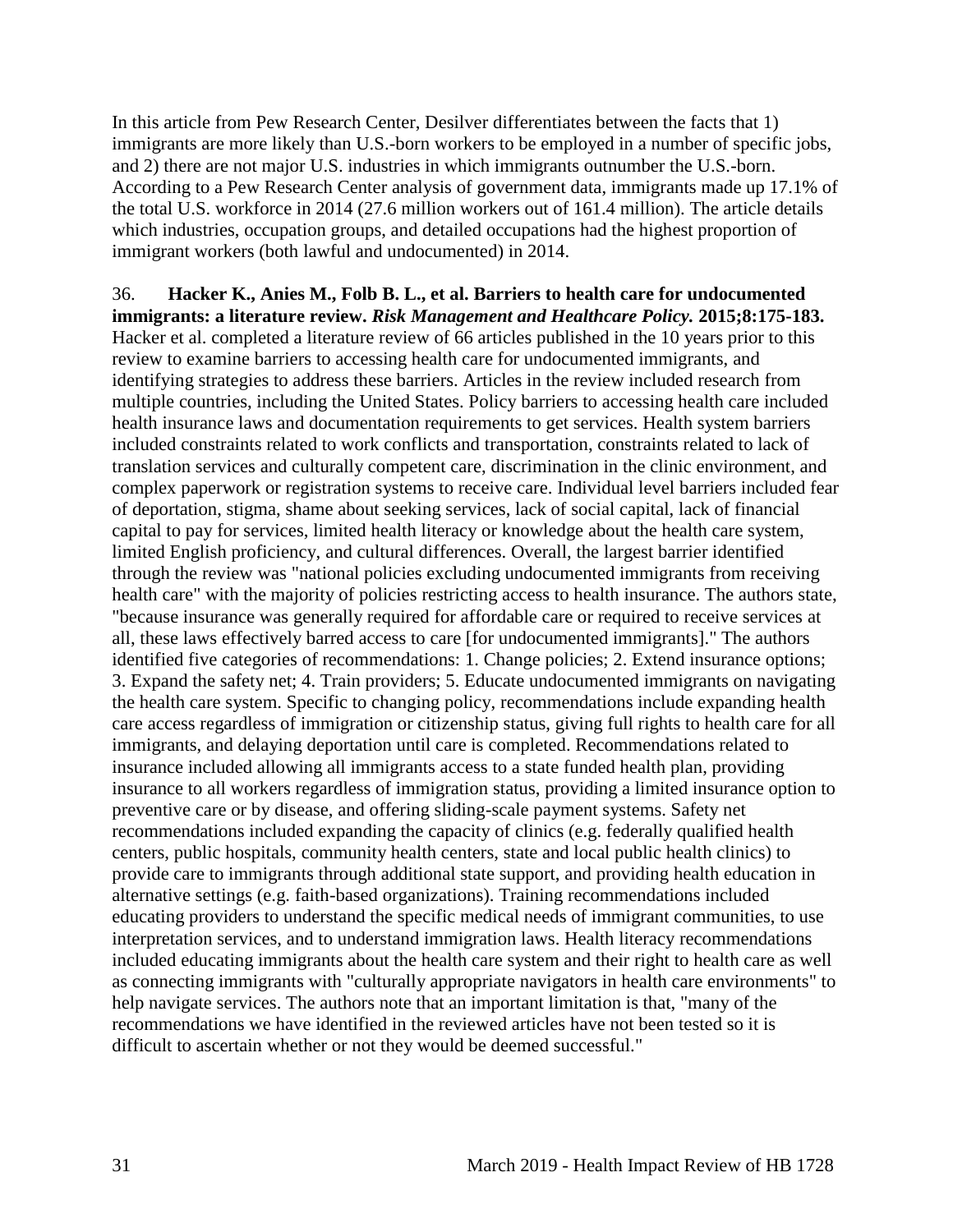#### 37. **Martinez O., Wu E., Sandfort T., et al. Evaluating the impact of immigration policies on health status among undocumented immigrants: a systematic review.** *J Immigr Minor Health.* **2015;17(3):947-970.**

Martinez et al. completed a literature review of 40 articles published between 1990 and 2012 to determine how immigration laws impact access to health services and health outcomes for undocumented immigrants. The review included research from multiple countries, including the United States. Thirty articles were related to access to health services. The authors noted barriers including policies that limit or restrict access to insurance or care, financial barriers and cost of care, complex administrative procedures to apply for care, fear of deportation or legal action, harassment and discrimination from providers, institutionalized discrimination, cultural differences, language barriers, low health literacy and knowledge of the health care system, presence of police checkpoints at health departments, identification requirements to receive care, and criminalization of undocumented status. Specific to the Affordable Care Act, the authors note, "healthcare safety net hospitals and clinics, which are the main providers of health care and services for undocumented immigrants, might face funding and reimbursement challenges by [Affordable Care Act], making it impossible to continue providing services to undocumented immigrants. [Affordable Care Act's] exclusion and denial of participation of undocumented immigrants may lead to further marginalization of undocumented immigrants and alienation from health services..." The authors also noted recommendations from the literature. They recommend revising national policies to extend access to comprehensive primary care (including preventive care like vaccinations and infectious disease screening), prenatal care, and chronic disease management to decrease risk to public health and reduce the cost of emergency care. They recommend developing culturally and linguistically appropriate programs and training providers in cultural competency, linguistic competency, and cultural diversity. They also recommend that health care providers develop relationships and referral systems with community organizations to connect immigrants with information about their rights, citizenship pathways, and educational opportunities. Lastly, they recommend developing new support strategies for safety-net health care facilities (e.g. federally qualified health centers, community health centers).

### 38. **May 2017 State Occupational Employment and Wage Estimates | Washington. In: U.S. Department of Labor BoLS, ed. Washington, DC2017.**

This U.S. Bureau of Labor Statistics webpage provides occupational employment and wage estimates for Washington State. The estimates are calculated with data collected from employers in all industry sectors in metropolitan and nonmetropolitan areas in Washington. The dataset is based on the Occupational Employment Statistics (OES) survey, a semiannual survey measuring occupational employment and wage rates for wage and salary workers in nonfarm establishments in the U.S. In Washington State the annual mean wage for all occupations is \$57,480. Janitors and cleaners (except maids and housekeeping cleaners) make an annual mean wage of \$32,830; maids and housekeeping cleaners make an annual mean wage of \$27,390; and security guards make an annual mean wage of \$37,410.

#### 39. **Harrell Erika. Workplace Violence Against Government Employees, 1994- 2011.Washington, DC: U.S. Department of Justice; April 2013 2013.**

This Bureau of Justice Statistics (BJS) report assesses trends in workplace violence against local, county, state, and federal government employees compared to trends in the private-sector. "The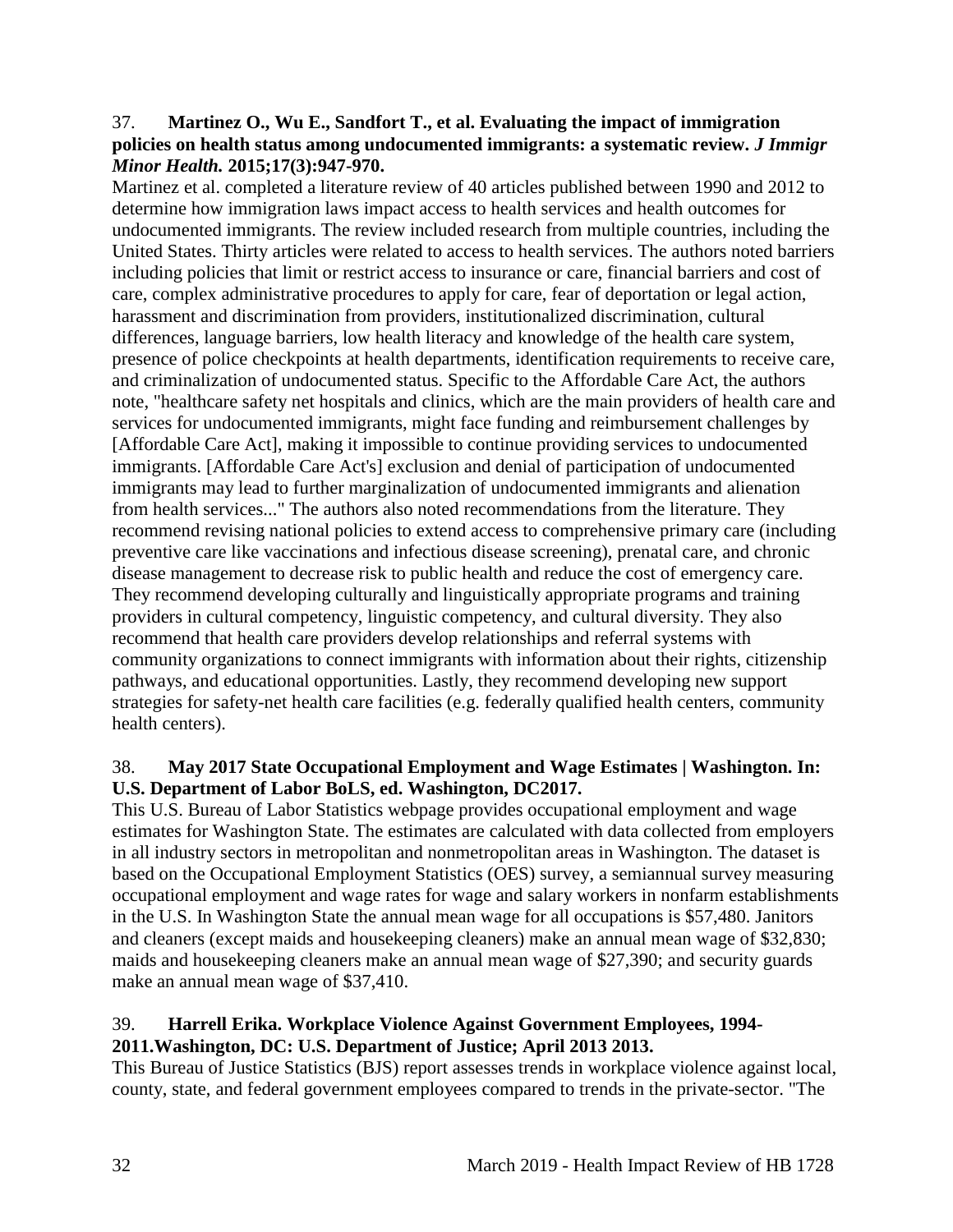estimates of nonfatal violent victimization [including rape/sexual assault] in the workplace against government employees are based on data from the [BJS's National Crime Victimization Survey (NCVS), which collects information on nonfatal crimes against persons age 12 or older, reported and not reported to the police, from a nationally representative sample of U.S. households." According to the report, from 2002 to 2011 there was an average of 15,200 workplace rape/sexual assaults among governmental workers (ages 16 years and older) and 28,180 among private-sector employees (for rates of 0.6 and 0.2, respectively).

40. **Household Data Annual Averages | 11. Employed persons by detailed occupation, sex, race, and Hispanic or Latino ethnicity. In: U.S. Department of Labor BoLS, ed2018.** This Bureau of Labor Statistics webpage presents labor force statistics from the current population survey. The table presents 2018 data.

# 41. **Libero Frank de. Statistical analysis. 2019.**

An omnibus chi-squared test might show statistically significant associations between Black/African American, Asian, and Hispanic/Latino ethnicity when compared to occupation has statistical significance. Because of potential confounding between race and ethnicity, we are unable to do a cell by cell comparison to determine which specific associations are statistically significant.

Because of this confounding, we focused on practical significance. In Table 3 we use Pearson residuals ([Observed – Expected] /  $\sqrt{\text{[Expected]}}$ . Using 2018 Bureau of Labor Statistics data, practical significance indicates that Black/African Americans were over-represented among people employed as security guards and gaming surveillance officers in the U.S. in 2018 (see Table 3). Conversely, Hispanic/Latino individuals were disproportionately over-represented among those working as maids and housekeeping cleaners in the U.S. in 2018 (see Table 3).

| Occupation                                          | Black/African<br>American | Asians | Hispanic/Latino |
|-----------------------------------------------------|---------------------------|--------|-----------------|
| Janitors and building cleaners                      | -3                        | $-12$  |                 |
| Maids and housekeeping cleaners                     | $-202$                    | -6     | 157             |
| Security guards and gaming<br>surveillance officers | 300                       | 28     | $-239$          |

**Table 3. Practical significance between selected occupation and race/ethnicity by cell (Cell entries are Pearson residuals)**

# <span id="page-35-0"></span>42. **Health of Washington State: Mental Health. Washington State Department of Health;2008.**

Washington Behavioral Risk Factor Surveillance System (BRFSS) data from 2004-2006 indicate that American Indians/Alaska Natives and non-Hispanic Black individuals reported significantly higher rates of poor mental health compared to other groups. These relationships persisted after adjusting for additional factors such as age, income, and education. Washington BRFSS data also show an association between lower annual household income and poor mental health, a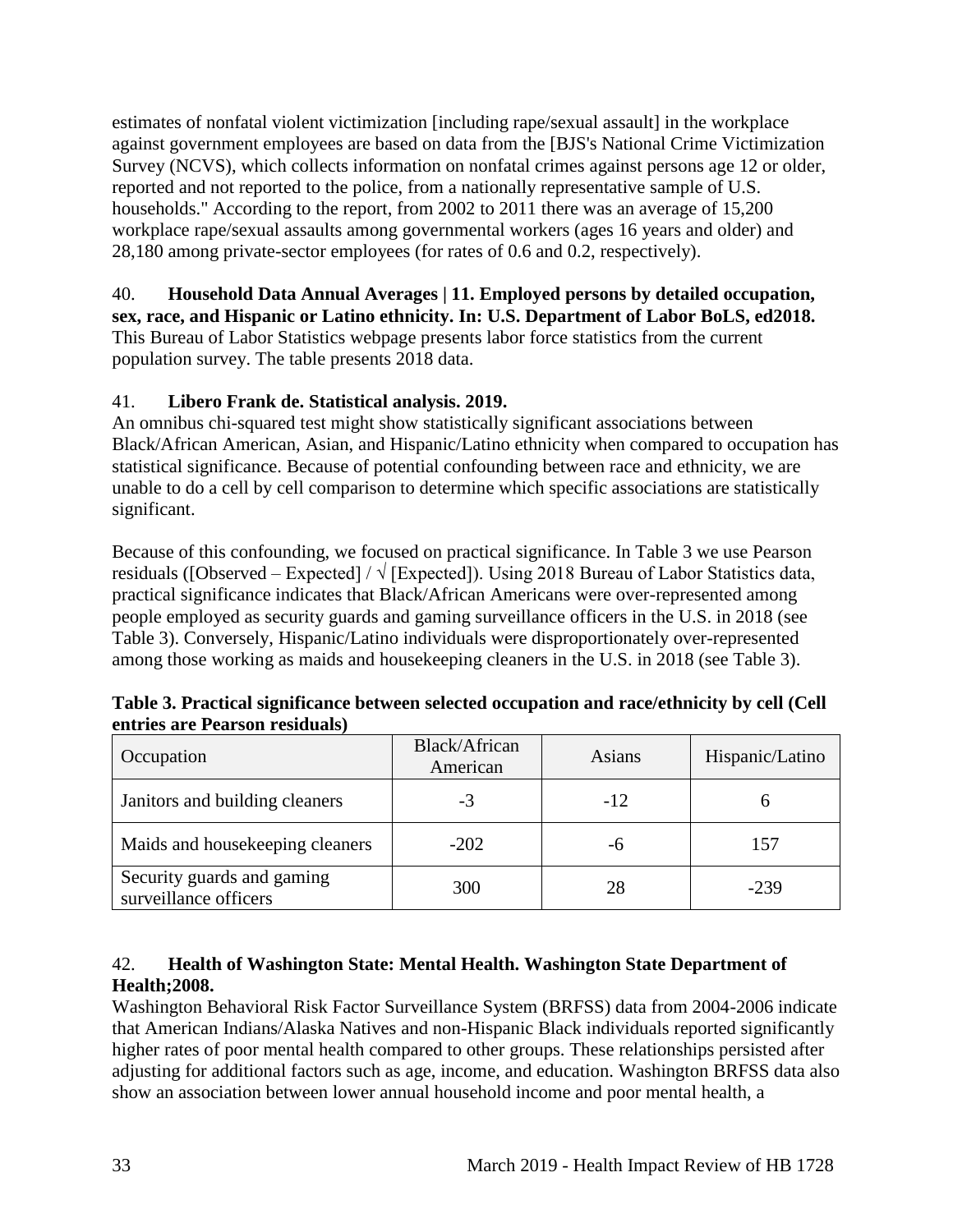relationship that was also shown with education. It is well understood that mental health is also closely related to other areas such as employment opportunities, physical health, and substance abuse. This report also highlights a Washington State study from 2002 that reveal that 16% of individuals in the state who were receiving publicly funded mental health services had at least one felony conviction, a rate over twice that of the general population.

# <span id="page-36-0"></span>43. **VanEenwyk J. Health of Washington State Report: Socioeconomic Position in Washington. Washington State Department of Health;2016.**

VanEenwyk presents data about socioeconomic position in Washington State including differences within the state as well as statewide differences compared to national data. Data indicate that compared to the United States as a whole, fewer Washington residents are living in poverty and a higher percentage of residents ages 25 and older have college degrees. However, these economic resources are not evenly distributed among all Washington residents. Females in Washington were more likely to be living in poverty than males and were also more likely to have lower wages. Further, American Indian and Alaska Native, Hispanic, and black residents had higher percentages of living in poverty and lower median household incomes compared to other groups. Data also indicated that counties in eastern Washington were more likely to have high poverty rates and high rates of unemployment than counties in western Washington.

# <span id="page-36-1"></span>44. **Kemple Angela. Health of Washington State Report: Coronary Heart Disease.Tumwater, Washington: Washington State Department of Health; 17 February 2016 2016.**

Kemple presents data from Washington regarding coronary heart disease in the state. Washington data from the Behavioral Risk Factor Surveillance System (BRFSS) from 2012- 2014 combined, age-adjusted coronary heart disease death rates were 1.7 times higher for Washington residents in census tracts where less than 15% of the population were college graduates compared to rates in census tracts where 45% or more of the population were college graduates. Further, BRFSS data also show that age-adjusted diabetes prevalence is highest among Native Hawaiians and Other Pacific Islanders, American Indian/Alaska Native, and Blacks. The numbers and rates of coronary heart disease deaths in Washington increase with age. In each age group, men have higher rates than women

# 45. **Health Washington State Department of. 2018 Washington State Health Assessment. March 2018 2018.**

The *State Health Assessment* provides an overview of health and well-being of Washington residents. It outlines the changing population trends --increasing in number, becoming more racially and ethnically diverse, and aging. It also discusses disparate health outcomes experienced by various populations within Washington.

# 46. **Prather Cynthia, Fuller Taleria R., Marshall Khiya J., et al. The Impact of Racism on the Sexual and Reproductive Health of African American Women.** *Journal of Womens Health (Larchmt).* **2016;25(7):664-671.**

Prather et al. use the socioecological model to describe racism and its effect on African American women's sexual and reproductive health. Authors examine the historical context of racism (e.g., medical experimentation) as well as institutional racism (society), personally mediated racism (neighborhood/community), and internalized racism (family/interpersonal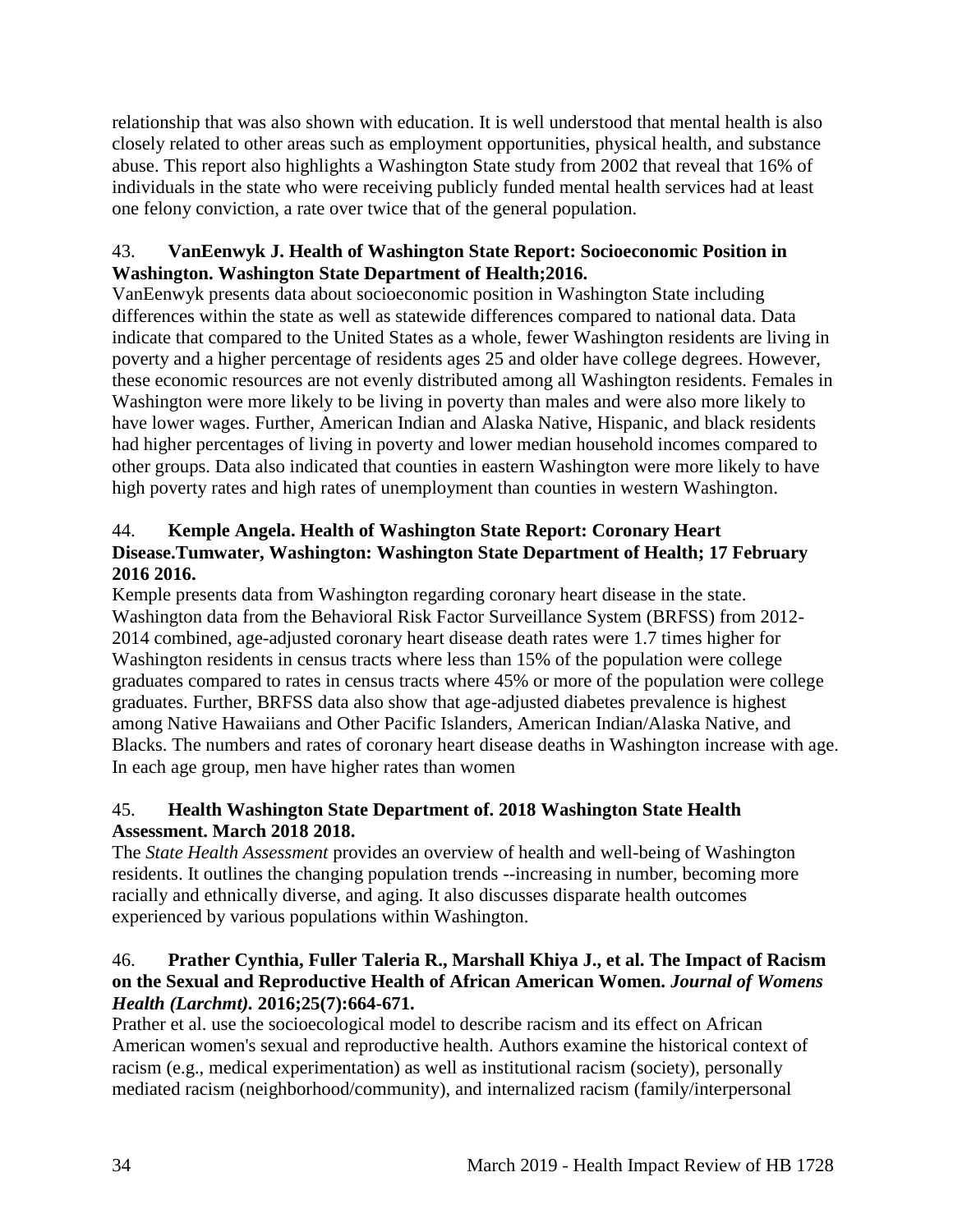supports and individual). Authors concluded, "[i]n both historical and contemporary contexts, race-based mistreatment has been shown to place African American women at increased risk for HIV/STIs, pregnancy-related complications, and early mortality."

# 47. **Eichelberger K.Y., Doll K., Ekpo G.E., et al. Black Lives Matter: Claiming a Space for Evidence-Based Outrage in Obstetrics and Gynecology.** *American Journal of Public Health.* **2016;106(10):1771-1772.**

This American Journal of Public Health Perspective article provides an overview of why the authors believe the phrase "Black Lives Matter" should inform obstetric and gynecological care.

# 48. **Kemple Angela. Health of Washington State Report: Stroke.Tumwater, Washington: Washington State Department of Health;2016.**

Kemple presents data from Washington regarding stroke in the state. Washington data from the Behavioral Risk Factor Surveillance System (BRFSS) from 2012-2014 show that among adults, the percentage of persons with stroke increased as household income decreased. This relationship was also true for education. Further, BRFSS data also show that age-adjusted diabetes prevalence is highest among those who are black and American Indian/Alaska Native. The rate for Native Hawaiian and other Pacific Islander residents is also high (81 deaths per 100,000 people), but subject to greater random variation than rates for other groups because of small numbers. Men ages 45–74 have higher stroke death rates than women, and women ages 85 and older have higher stroke death rates than men.

# 49. **Dehlendorf C., Rodriguez M. I., Levy K., et al. Disparities in family planning.**  *American Journal of Obestrics & Gynecology.* **2010;202(3):214-220.**

Dehlendorf et al. provide a descriptive summary of reproductive health disparities by race/ethnicity and socioeconomic status, and the barriers women of color and women of low socioeconomic status experience in accessing family planning services. They present background information that minority women and those with lower socioeconomic status are more likely to experience poor reproductive health outcomes, including unintended pregnancy, unintended births, abortions, and teen pregnancies. They also state that low socioeconomic status has also been associated with earlier initiation of sexual intercourse, and adolescent pregnancy and childbirth, and state that "undesired or mistimed pregnancies...significantly impact the course of a woman's life, and disparities in the ability to plan pregnancies as desired can contribute to the cycle of disadvantage experienced by vulnerable populations." Delendorf et al. present the barriers to accessing family planning services using a framework developed by Kilbourne 2006 to examine barriers related to patient preferences and behaviors, health care system factors, and provider-related factors. Patient preferences and behaviors include barriers such as health literacy; education level; culturally-based myths and misinformation; historical trauma and discrimination; cultural and familial differences in communication, attitudes, and practices related to reproductive health; and culturally and linguistically appropriate care and services. Health care system factors include, changes in federal and state legislation and funding (including Title X, Medicaid expansion and the Hyde Amendment), insurance status, insurance coverage of contraception, and cost of care (e.g. abortions). Dehlendorf et al. also state that "immigrants often face unique challenges accessing family planning services due to language and insurance coverage barriers." Immigrants also face barriers due to legislative changes and the Personal Responsibility and Work Opportunity Act of 1996 which, "restricted legal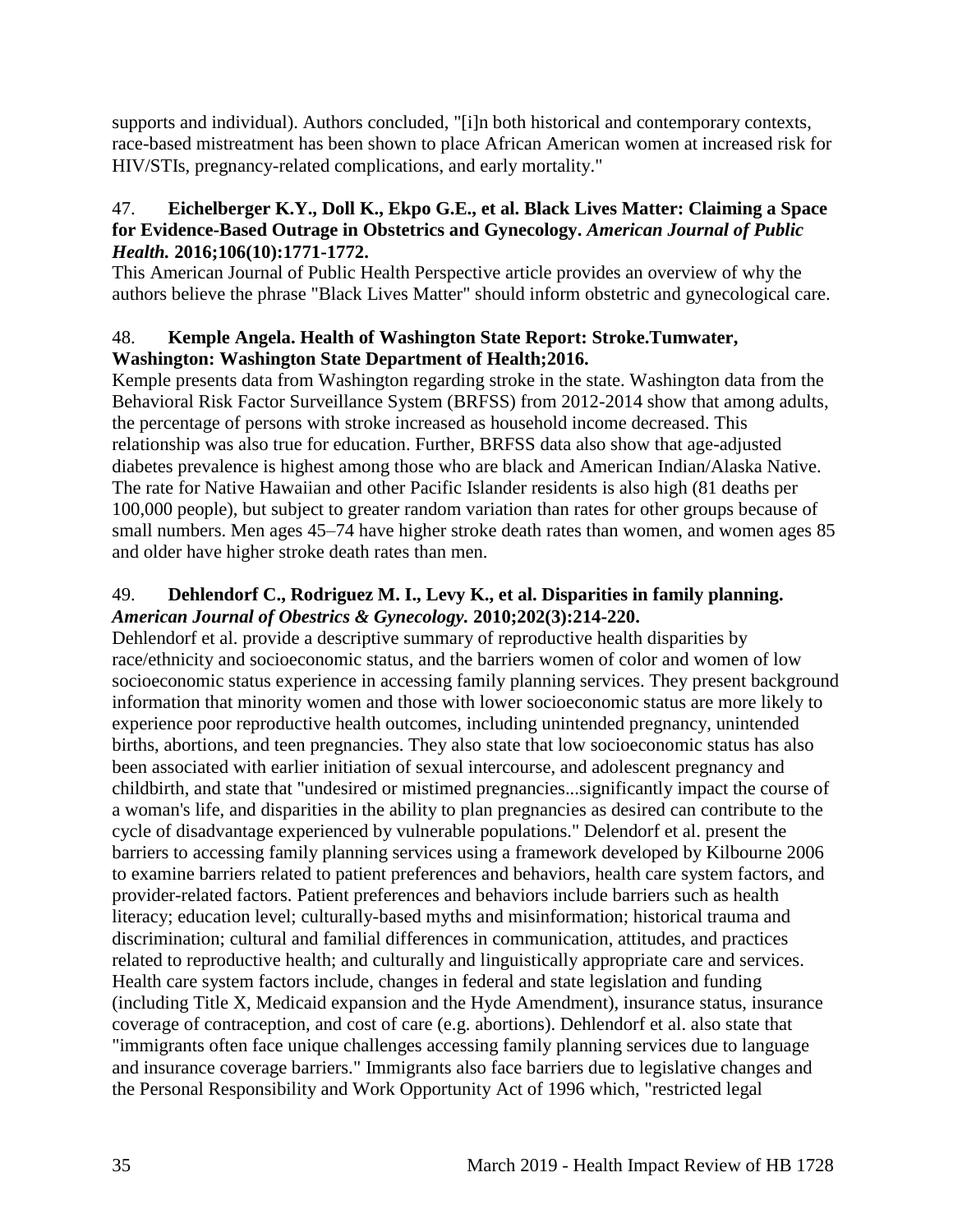immigrants' access to publically financed health care for their first 5 years of residence." Dehlendorf et al. explain that immigrants are only eligible for "Emergency Medicaid" which only covers acute illnesses and obstetric delivery, not preventive services like contraception. Provider-related barriers to care include provider biases and discrimination. Dehlendorf et al. also present five potential solutions to reduce disparities in access to care: 1. Provide universal coverage for contraceptive methods (similar to the Family PACT program in California); 2. Provide public funding for abortion services; 3. Increase training related to abortions in obstetrics and gynecology and family medicine residency programs; 4. Provide information about birth control options in ways that are culturally and linguistically appropriate; and 5. Train providers to provide quality and patient-centered family planning care to all women.

# 50. **Mehta P. K., Saia K., Mody D., et al. Learning from UJAMBO: Perspectives on Gynecologic Care in African Immigrant and Refugee Women in Boston, Massachusetts.**  *Journal of Immigrant Minority Health.* **2018;20(2):380-387.**

Mehta et al. analyzed results from 6 focus groups completed with 31 Congolese and Somali female immigrants in Boston, Massachusetts to understand access to and use of gynecological services. They identified a number of barriers to accessing reproductive health care, including fear of stigma (that seeking care means sexual promiscuity), concerns about privacy and sexual modesty, fear of discrimination, prior experiences with sexual trauma or violence, lack of providers who understand female circumcision/genital cutting, lack of partner support, lack of financial resources and cost of care, lack of insurance, attitudes and beliefs (including cultural beliefs about when to see a doctor and what constituted pain/discomfort), and environmental constraints (e.g. transportation, cultural limitations on mobility, lack of childcare). Recommendations to improve access include training providers in culturally humble communication and culturally-appropriate and trauma informed care, including understanding of female circumcision/genital cutting; providing health education about preventive care in community-based and religious settings; and developing peer support programs to reduce social stigma.

#### 51. **Munro K., Jarvis C., Munoz M., et al. Undocumented pregnant women: What does the literature tell us?** *Journal of Immigrant and Minority Health.* **2013;15:281-291.**

Munro et al. completed a literature review of 23 articles published between 1987 and 2010 evaluating access to prenatal and obstetric health services for undocumented pregnant migrants. The authors define migrants as, "individuals who...choose to leave their home countries and establish themselves either permanently or temporarily in another country." Based on their review, the authors found that pregnant undocumented migrants were more likely to be young, unmarried, engaged in low-income domestic work, and have unintended pregnancies. They were also less likely to access prenatal care than documented migrant women and women in the general population. Reasons for not seeking care were related to lack of legal residency status, lack of health insurance, cost of care, fear of deportation, and confusion about healthcare policies. The authors did not consider strength of study design or quality of research as inclusion criteria for the literature review. In addition, articles included research completed in the United States, Canada, and Europe. Therefore, articles may be of varying quality and lower generalizability.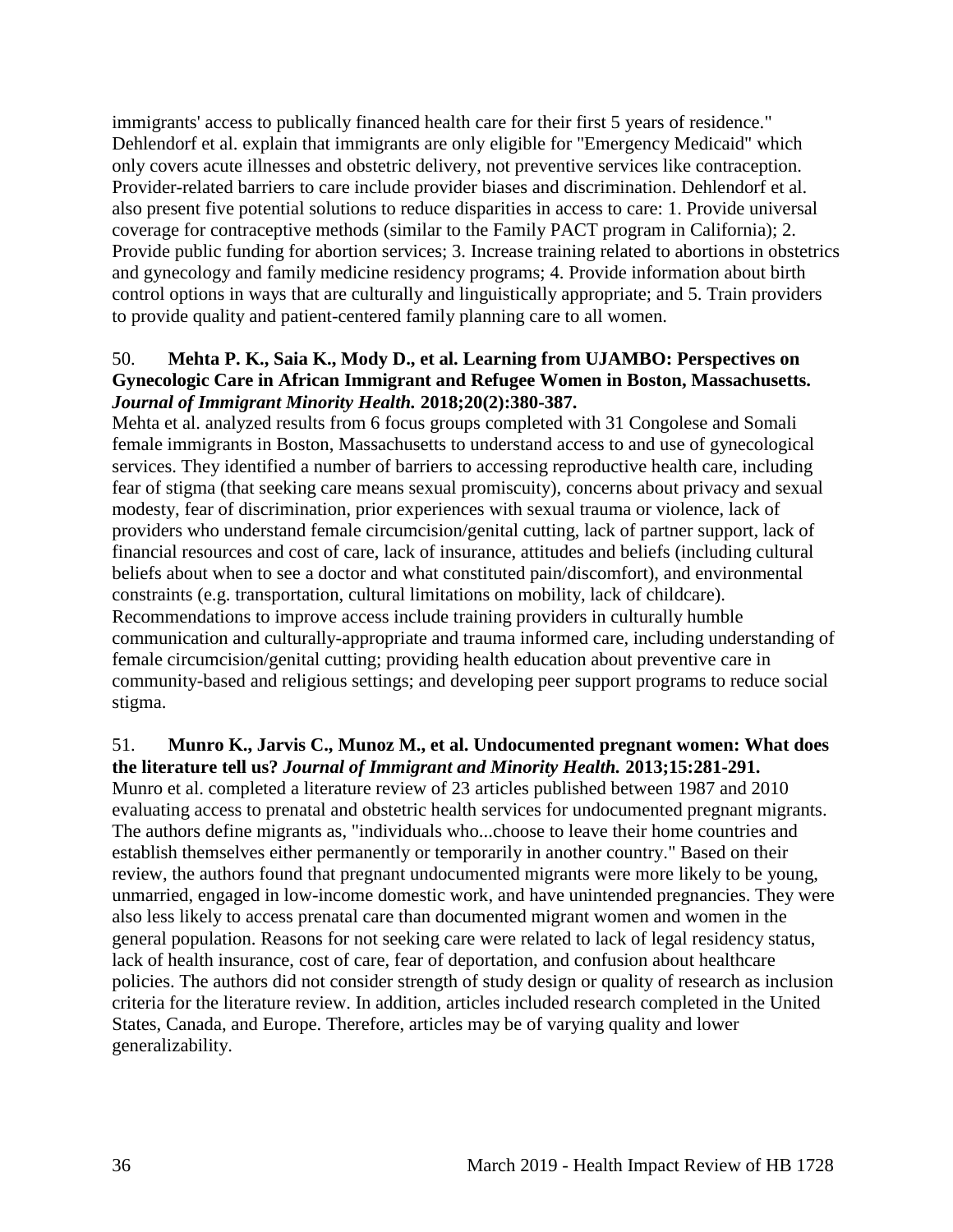<span id="page-39-0"></span>52. **McMullen K.D., Kane L.T. Better Safe Than Sorry: Panic Buttons as a Security Measure in an Academic Medical Library.** *Public Services Quarterly.* **2009;4(4):391-396.** McMullen and Kane detailed the conditions surrounding the installation of panic buttons in the USC School of Medicine Library. They noted that certain factors entailed risk for patrons and employees of the library: public access (in this case, particularly access of patients from the psychiatric unit); 24/7 access (which many medical students take advantage of to study late); and scheduling of a single staffer after hours at the circulation desk (most often female). Security guards are employed during night hours and they patrol the library but may not be immediately on hand in case of an incident. In response to these potential risks the library installed four panic buttons to ensure safety of staff and students during all hours. Two were stationary and two were portable, to be carried by staffers when making rounds to close the library. The panic buttons are silent, and dispatched to campus police as well as VA police (who are in closer proximity). The panic buttons are only one part of a larger plan to ensure library security. Other steps include installation of camera surveillance; personal safety training; hiring of an additional staff member to increase after-hours personnel to two; and a comprehensive disaster plan.

# 53. **Karusala N., Kumar N. Women's Safety in Public Spaces. Proceedings of the 2017 CHI Conference on Human Factors in Computing Systems - CHI '17; May 6-11, 2017, 2017; Denver, Colorado.**

In 2016, the Indian government mandated that cell phones sold in India after 2017 must include a panic button for women's safety. Kurusala and Kumar evaluated how the panic button impacted women's perceived safety in public spaces in New Delhi, India. The authors defined personal safety as, "a state in which one is protected from or need not feel compelled to think of ways in which to protect oneself from immediate threats to the individual person, such as people who seem to or actually have the intent to harm one's physical or mental well-being." They completed 17 semi-structured interviews and 30 in-depth surveys using the same set of questions to elucidate women's opinions of the panic button and experiences of personal safety. All interviews were conducted with women between 21 and 33 years of age living, working, and/or studying in New Delhi. Surveys were completed with women and men between 18 to 64 years of age living in India. The majority of respondents to both the interviews and surveys were of middle to upper socioeconomic status. They found that "women's sense of safety may be deconstructed into a multitude of factors- personal, public, social, technological- that must align for this sense of safety to be preserved." They also note that technological designs (like a panic button) will not work for all users. Interviewees felt that the panic button could act as a deterrent "if the perpetrator of a crime knew there could be consequences or at least complications in the process of committing a crime" as a result of a panic button. Based on previous research, the authors explained that, "the desire to contact police also differed by culture. In one study, women in the U.S. preferred contacting the police, while women in India preferred contacting their social circle." Interviewees further explained that "the panic button...would only work if there was an efficient and reliable police system in the back end (which they agreed was absent). They were unsure of whether or not there would be response if someone pressed the button...if there was a response, it was not certain if police would arrive on time or if they would further harass the person in need of help. Participants said that police officers could themselves be the source of harassment..." Overall, the authors stated that, "hypothetically, a panic button should be able to utilize law and order to prevent instances of sexual assault in public spaces. However, the mandate will likely be ineffective in doing so because it does little to interact with and even